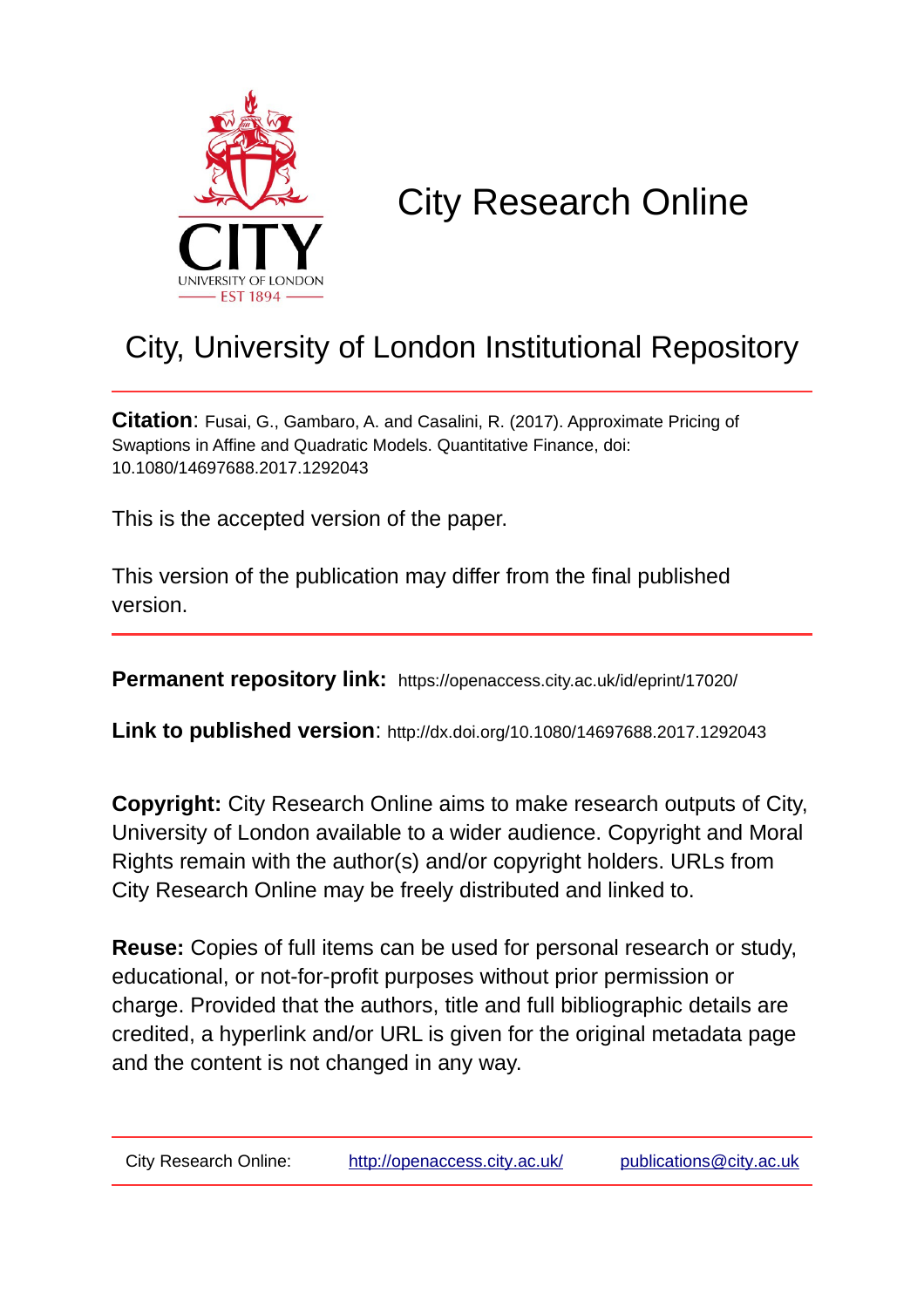# Approximate pricing of swaptions in affine and quadratic models

Anna Maria Gambaro<sup>∗</sup> , Ruggero Caldana†and Gianluca Fusai‡

# Abstract

This paper proposes new bounds on the prices of European-style swaptions for affine and quadratic interest rate models. These bounds are computable whenever the joint characteristic function of the state variables is known. In particular, our lower bound involves the computation of a one-dimensional Fourier transform independently of the swap length. In addition, we control the error of our method by providing a new upper bound on swaption price that is applicable to all considered models. We test our bounds on different affine models and on a quadratic Gaussian model. We also apply our procedure to the multiple-curve framework. The bounds are found to be accurate and computationally efficient.<sup>[1](#page-1-0)</sup>

JEL classification codes: G12, G13.

KEYWORDS: Pricing, swaptions, affine-quadratic models, Fourier transform, bounds.

# 1 Introduction

The accurate pricing of swaption contracts is fundamental in interest rate markets. Swaptions are among the most liquid over-the-counter (OTC) derivatives and are largely used for hedging purposes. Many applications also require efficient computation of swaption prices, such as calibration, estimation of risk metrics and credit and debit value adjustment (CVA and DVA) valuation. In the calibration of interest rate models, a large number of swaptions with different

<sup>∗</sup>Dipartimento di Statistica e Metodi Quantitativi, Universit`a Milano Bicocca (DiSMeQ), Via Bicocca degli Arcimboldi 8, 20126 Milano, Italy, Email: a.gambaro@campus.unimib.it (Corresponding Author).

<sup>†</sup>Accenture S.p.A., Via Maurizio Quadrio 17, 20154 Milano, Italy, Email: ruggero.caldana@gmail.com.

<sup>‡</sup>Faculty of Finance, Cass Business School, City University, 106 Bunhill Row, London, EC1Y 8TZ, UK and Dipartimento di Studi per l'Economia e l'Impresa, Università del Piemonte Orientale "A. Avogadro", via E. Perrone 18 28100 Novara, Italy, Email: Gianluca.Fusai.1@city.ac.uk.

<span id="page-1-0"></span> $1$ <sup>1</sup>Aknowledgements: The authors are indebted to Laura Ballotta and the participants of XVI Workshop on Quantitative Finance, (Universit`a degli studi di Parma) and the conference Challenges in Derivatives Markets, (Technische Universität München) for useful conversations and constructive comments. We would like to thank Laura Ballotta for useful feedback. All remaining errors are ours. We acknowledge financial support by Universitá degli Studi del Piemonte Orientale, Gruppo Nazionale per l'Analisi Matematica, la Probabilitá e le loro Applicazioni (GNAMPA).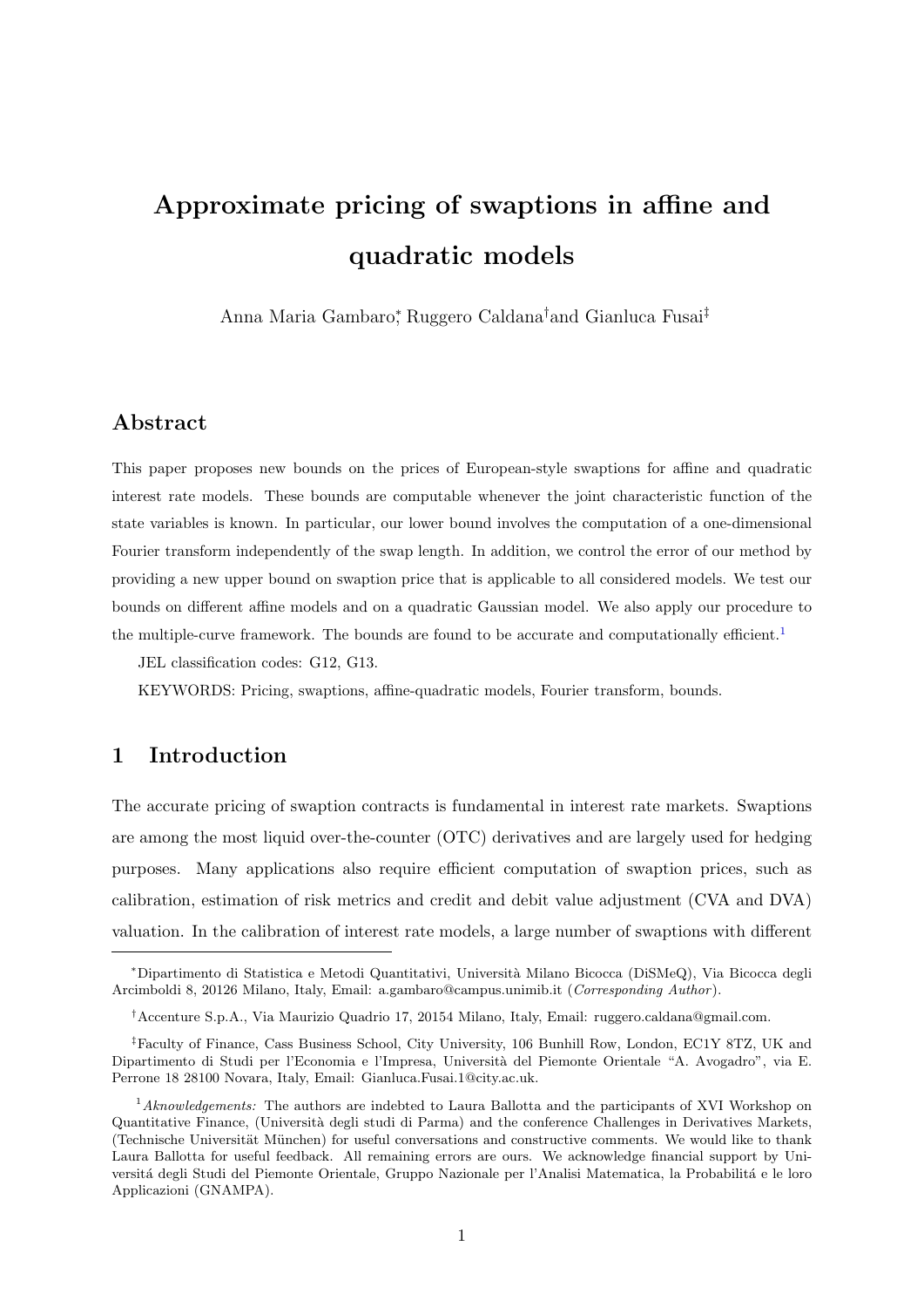maturities, swap lengths and strikes are priced using iterative procedures aimed at fitting market quotations. Similarly, in the estimation of risk metrics for a portfolio of swaptions, if a full revaluation setting is used and millions of possible scenarios are considered, a fast pricing algorithm is essential to obtain results in a reasonable time. In addition, the Basel III accords introduced the CVA and DVA charge for OTC contracts, and for the simplest and most popular kind of interest rate derivative, i.e. interest rate swap, the two adjustments can be estimated by pricing a portfolio of forward start European swaptions (see [Brigo and Masetti](#page-27-0) [\(2005\)](#page-27-0)). Hence, the appeal of a fast and exact closed-form solution for the swaption pricing problem is explained.

The famous [Jamshidian](#page-27-1) [\(1989\)](#page-27-1) formula is applicable only when the short rate depends on a single stochastic factor while for multi-factor interest rate models, several approximate methods have been developed in the literature. [Munk](#page-28-0) [\(1999\)](#page-28-0) approximates the price of an option on a coupon bond by a multiple of the price of an option on a zero-coupon bond with time to maturity equal to the stochastic duration of the coupon bond. The method of [Schrager and](#page-28-1) [Pelsser](#page-28-1) [\(2006\)](#page-28-1) is based on approximating the affine dynamics of the swap rate under the relevant swap measure. These methods are fast but not very accurate for out-of-the-money options. The method of [Collin-Dufresne and Goldstein](#page-27-2) [\(2002\)](#page-27-2) is based on an Edgeworth expansion of the density of the swap rate and requires a time-consuming calculation of the moments of the coupon bond and it provides reliable estimation only for a low volatility level. An estimation of the error of the [Collin-Dufresne and Goldstein](#page-27-2) [\(2002\)](#page-27-2) has been provided in [Zheng](#page-28-2) [\(2013\)](#page-28-2). [Singleton and](#page-28-3) [Umantsev](#page-28-3) [\(2002\)](#page-28-3) (henceforth S&U) introduce the idea of approximating the exercise region in the space of the state variables. This method has the advantage of producing accurate results across a wide range of strikes, in particular for out-of-the-money swaptions. However, it does not allow a simple extension to general affine interest rate models because it requires the knowledge of the joint probability density function of the state variables in the closed form. [Kim](#page-27-3) [\(2014\)](#page-27-3) generalizes and simplifies the S&U method. Up to now, Kim's method seems to be the most efficient proposed in the literature. Nevertheless, Kim's method requires the calculation of as many Fourier transforms as the number of cash flows in the underlying swap, which implies that the run time of the algorithm increases with the swap length. Moreover, none of these papers discusses the direction of the error, i.e. whether the price is overestimated or underestimated. Further, except for [Collin-Dufresne and Goldstein](#page-27-2) [\(2002\)](#page-27-2), none of the methods proposed in the literature is able to estimate or control the approximation error. Recently, a lower and an upper bound on swaption prices was proposed in [Nunes and Prazeres](#page-28-4) [\(2014\)](#page-28-4), but these are applicable only to Gaussian models.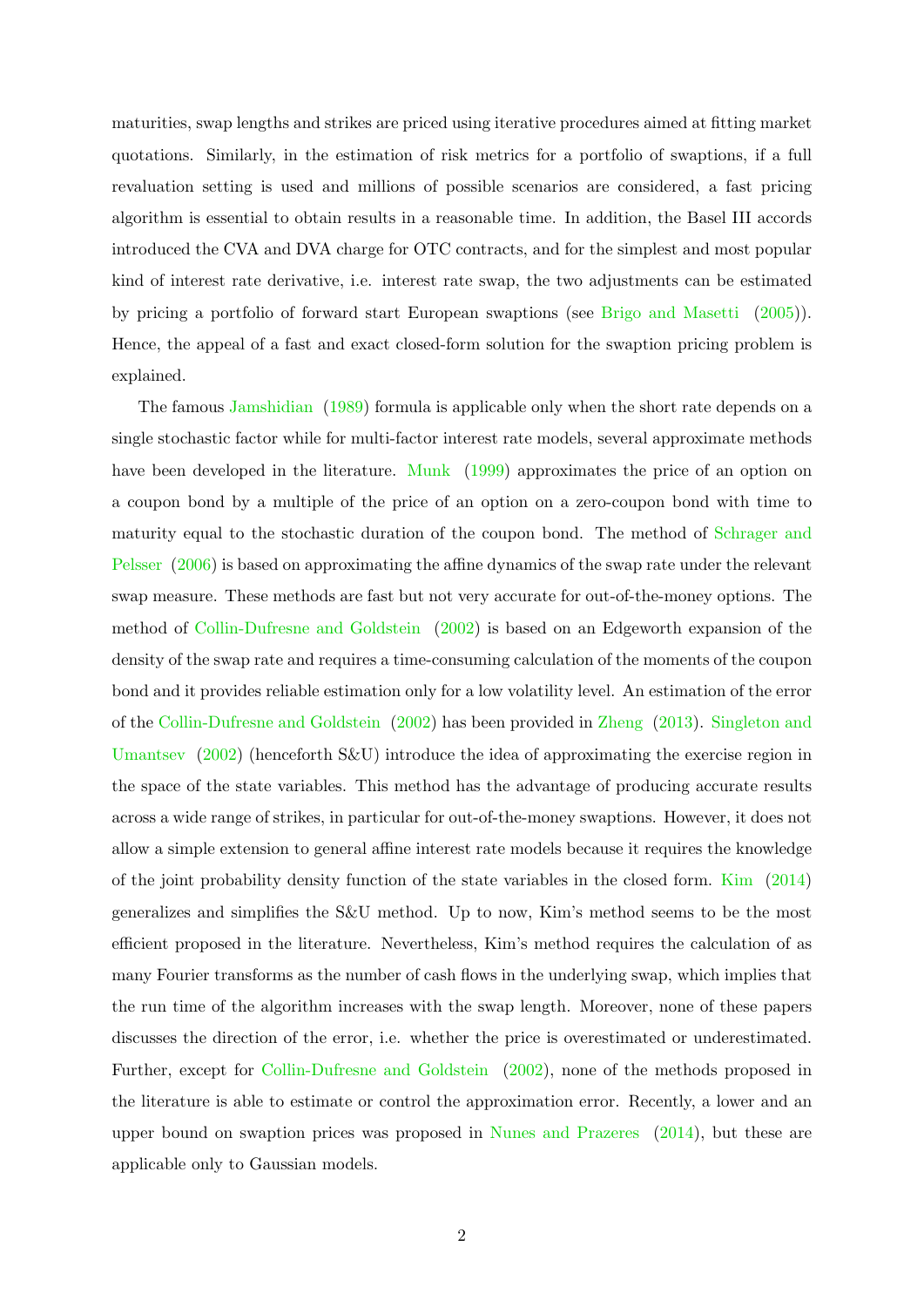Similar to S&U and Kim, we propose a lower bound that is based on an approximation of the exercise region via an event set defined through a function of the model factors. Our pricing formula consists of the valuation of an option on the approximate exercise region and requires a single Fourier transform. Our procedure gives a new perspective with respect to existing methods, such as those of S&U and Kim. Indeed, we prove that their approximations are also lower bounds to the swaption price. To the best of our knowledge, this has not been reported previously. Moreover, we develop methods to control the approximation error by deriving a new upper bound on swaption prices.

Finally, we extend the lower and upper bounds to multiple-curve models that reflect the presence of various interest curves in the market after the 2007 crisis. Multiple-curve interest rate models are widely discussed in the literature (see, among others [Ametrano and Bianchetti](#page-27-4) [\(2009\)](#page-27-4), [Morini](#page-28-5) [\(2009\)](#page-28-5) and recently [Moreni and Pallavicini](#page-28-6) [\(2014\)](#page-28-6) and [Fanelli](#page-27-5) [\(2016\)](#page-27-5)). In particular, we concentrate on the affine multiple-curve model developed in [Moreni and Pallavicini](#page-28-6) [\(2014\)](#page-28-6). To the best of our knowledge, none of the approximated methods previously described for pricing swaptions has been developed for a multiple-curve interest rate framework.

The paper is organized as follows. Section 2 introduces a general formula for the lower bound on swaption prices based on an approximation of the exercise region. In addition, the popular methods of S&U and Kim are proved to be included in our setting. Then we apply the general lower bound formula to the case of affine models and Gaussian quadratic interest rate models and we find an efficient algorithm to calculate analytically the approximated swaption price. In section 3, the new upper bound is presented for affine-quadratic models. Section 4 extends the previously described bounds to a multiple-curve model. Section 5 shows the results of numerical tests. Conclusions and remarks are presented in the last section.

# <span id="page-3-0"></span>2 Lower bound on swaption prices

In this section, we discuss the general pricing formula for a receiver European-style swaption and the approximations presented in S&U and Kim. In particular, we prove that these approximations are lower bounds.

A European swaption is a contract that gives the right to its owner to enter into an underlying interest rate swap, i.e. it is a European option on a swap rate. It can be equivalently interpreted as an option on a portfolio of zero-coupon bonds (or as an option on a coupon bond). Let t be the current date, T the option expiration date,  $T_1, ..., T_n$  the underlying swap payment dates (by construction  $t < T < T_1 < ... < T_n$ ) and R the fixed rate of the swap. The payoff of a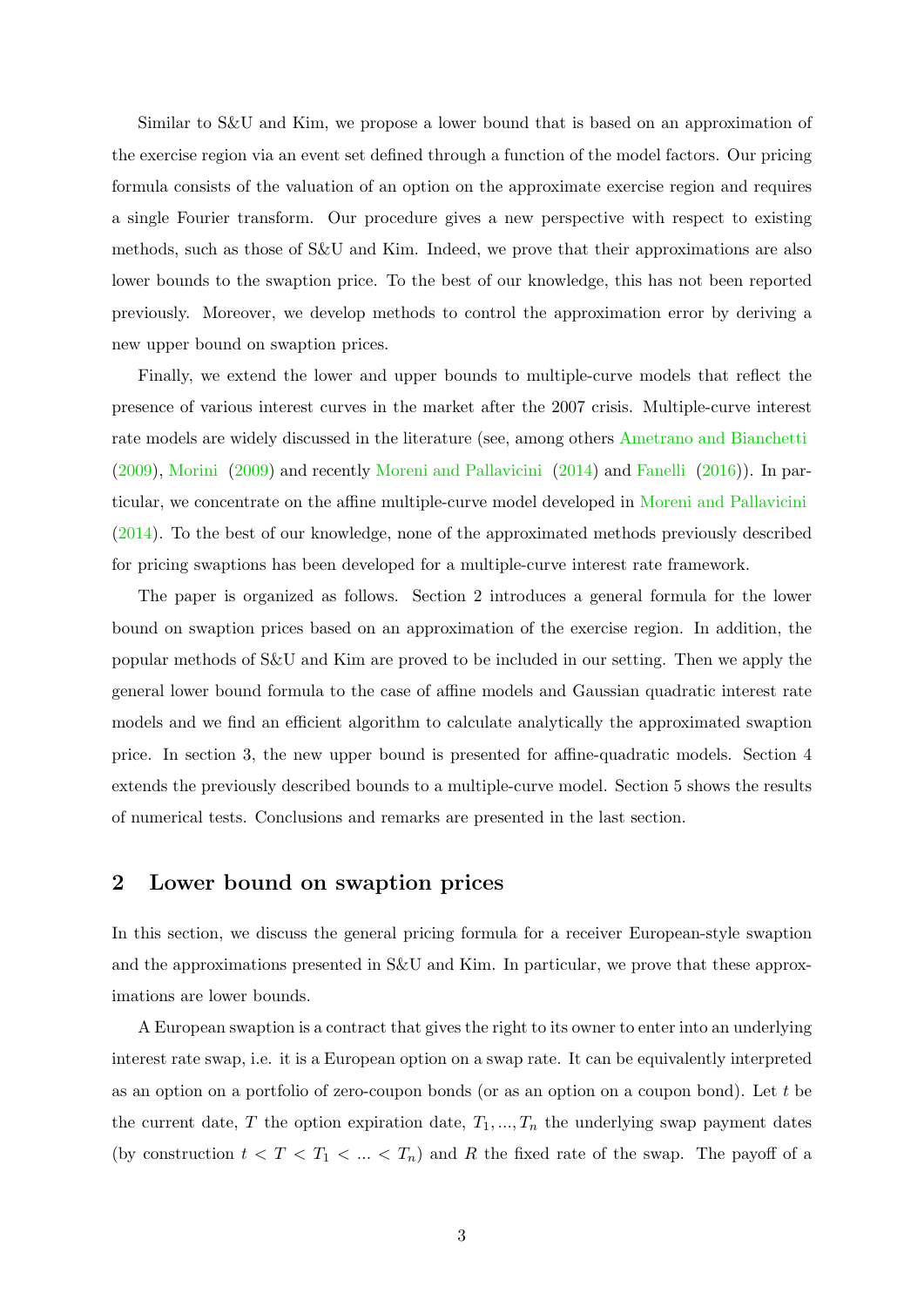receiver swaption is

<span id="page-4-0"></span>
$$
\left(\sum_{h=1}^n w_h P(T, T_h) - 1\right)^+,
$$

where  $w_h = R (T_h - T_{h-1})$  for  $h = 1, ..., n-1$ ,  $w_n = R (T_n - T_{n-1}) + 1$ , and  $P(T, T_h)$  is the price at time T of a zero-coupon bond expiring at time  $T_h$ . The time t no-arbitrage price is the risk-neutral expected value of the discounted payoff,

$$
C(t) = \mathbb{E}_t \left[ e^{-\int_t^T r(\mathbf{X}(s))ds} \left( \sum_{h=1}^n w_h P(T, T_h) - 1 \right)^+ \right]
$$
 (1)

where  $r(\mathbf{X}(s))$  is the short rate at time s, and  $\mathbf{X}(s)$  denotes the state vector at time s of a multi-factor stochastic model. The price formula [\(1\)](#page-4-0) after a change of measure to the T-forward measure becomes

<span id="page-4-1"></span>
$$
C(t) = P(t,T) \mathbb{E}_t^T \left[ \left( \sum_{h=1}^n w_h P(T,T_h) - 1 \right) I(\mathcal{A}) \right] \tag{2}
$$

with I denoting the indicator function, and  $A$  is the exercise region, which is seen as a subset of the space events  $\Omega$ ,

$$
\mathcal{A} = \{ \omega \in \Omega : \sum_{h=1}^{n} w_h P(T, T_h) \ge 1 \}.
$$

By changing the measure of each expected value from the  $T$  forward measure to the  $T_h$ measure, the pricing formula in expression [\(2\)](#page-4-1) can be written as

<span id="page-4-2"></span>
$$
C(t) = \sum_{h=1}^{n} w_h P(t, T_h) \mathbb{P}_t^{T_h}[\mathcal{A}] - P(t, T) \mathbb{P}_t^{T}[\mathcal{A}]
$$

where  $\mathbb{P}_t^S[\mathcal{A}]$  denotes the time t probability of the exercise set A under the S-forward measure. S&U and Kim replace the exercise set  $A$  in the above formula by a new set  $G$  that makes the computation of the swaption price much simpler, and then their approximated pricing formula reads as (see [Singleton and Umantsev](#page-28-3) [\(2002\)](#page-28-3) and [Kim](#page-27-3) [\(2014\)](#page-27-3) for further details)

$$
C_{\mathcal{G}}(t) = \sum_{h=1}^{n} w_h P(t, T_h) \mathbb{P}_t^{T_h}[\mathcal{G}] - P(t, T) \mathbb{P}_t^{T}[\mathcal{G}].
$$
\n(3)

The choice of the approximated exercise region is made so that the above probabilities can be computed by performing  $n + 1$  Fourier inversions, where n is the number of payments in the underlying swap. We can now show that  $C_{\mathcal{G}}(t)$  is a lower bound approximation to the true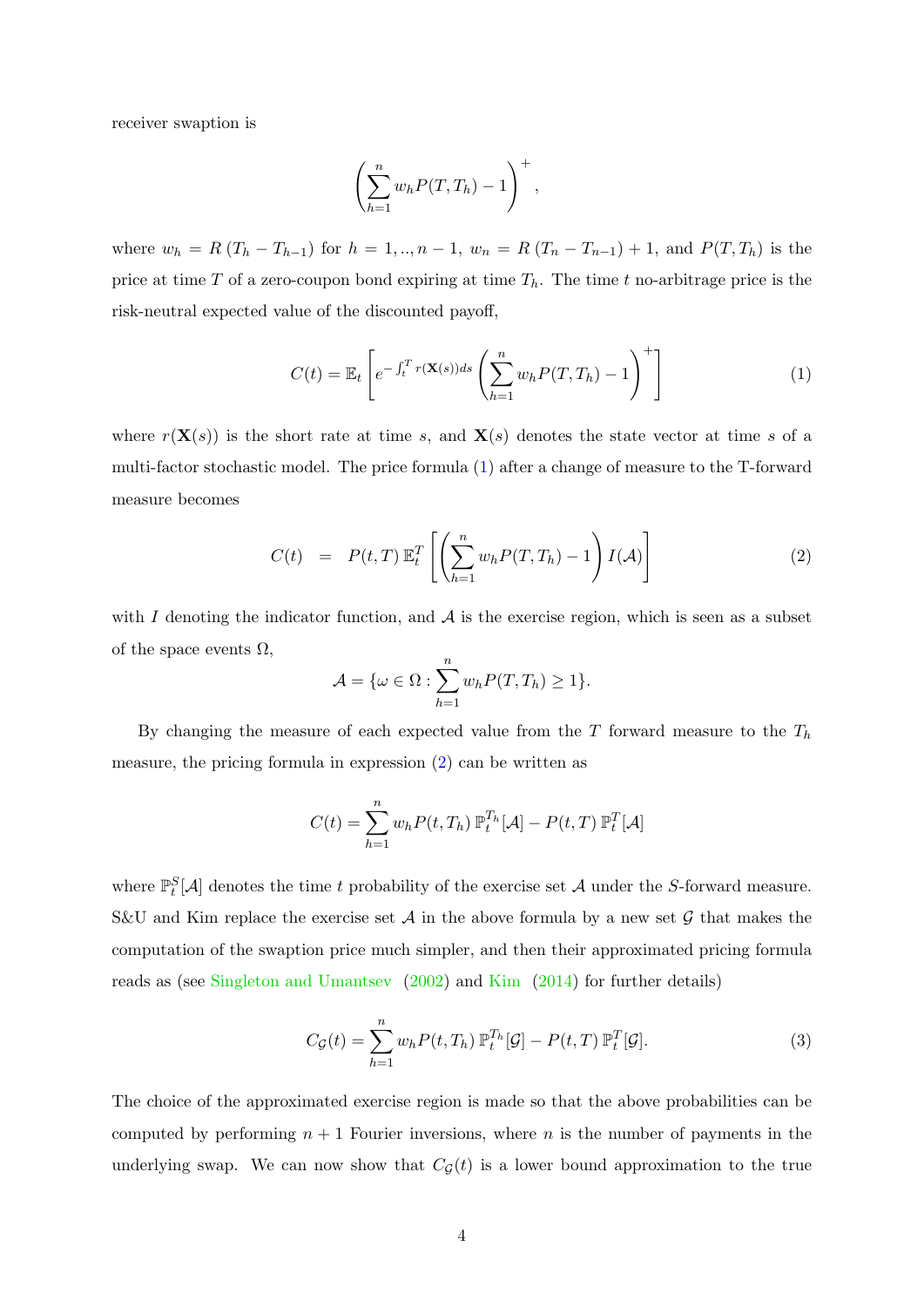price. Indeed, we observe that for any event set  $\mathcal{G} \subset \Omega$ :

<span id="page-5-0"></span>
$$
\mathbb{E}_t^T \left[ \left( \sum_{h=1}^n w_h P(T, T_h) - 1 \right)^+ \right] \geq \mathbb{E}_t^T \left[ \left( \sum_{h=1}^n w_h P(T, T_h) - 1 \right)^+ I(\mathcal{G}) \right]
$$
  

$$
\geq \mathbb{E}_t^T \left[ \left( \sum_{h=1}^n w_h P(T, T_h) - 1 \right) I(\mathcal{G}) \right]
$$

Then by discounting we obtain:

$$
C(t) \ge L B_{\mathcal{G}}(t) := P(t,T) \mathbb{E}_t^T \left[ \left( \sum_{h=1}^n w_h P(T,T_h) - 1 \right) I(\mathcal{G}) \right], \tag{4}
$$

i.e.  $LB<sub>G</sub>(t)$  is a lower bound to the swaption price for all possible sets G. Using the same change of measures as in S&U and Kim, it immediately follows that

<span id="page-5-2"></span>
$$
LB_{\mathcal{G}}(t) = C_{\mathcal{G}}(t).
$$

Therefore, the approximated pricing formula presented in S&U and Kim are indeed lower bounds. This was not previously noted. In particular, our new framework allows us to control the approximation error by providing an upper bound. In addition, we show how to speed up the computation of the formula [\(4\)](#page-5-0) by performing a single Fourier transform. This allows a reduction of the computational cost, mainly when we have to price swaptions written on long-maturity swaps.

#### <span id="page-5-1"></span>2.1 Affine and Gaussian quadratic models

In affine and quadratic interest rate models, the price at  $T$  of a zero-coupon bond with expiration  $T_h$  can be written as the exponential of a quadratic form of the state variables,

$$
P(T, T_h) = e^{\mathbf{X}^\top(T)C_h \mathbf{X}(T) + \mathbf{b}_h^\top \mathbf{X}(T) + a_h}
$$
\n(5)

for  $\mathbf{X}(T)$  a d-dimensional state vector and  $a_h = A(T - T_h)$ ,  $\mathbf{b}_h = \mathbf{B}(T - T_h)$  and  $C_h = C(T - T_h)$ functions of the payment date  $T_h$ , which are model specific. Fixing a date  $T_h$ ,  $\mathbf{b}_h$  is a ddimensional vector and  $C_h$  is a  $d \times d$  symmetric matrix.

From the literature [\(Ahn et al.](#page-27-6) [\(2002\)](#page-27-6), [Leippold and Wu](#page-27-7) [\(2012\)](#page-27-7) and [Kim](#page-27-3) [\(2014\)](#page-27-3)), we know that if the risk-neutral dynamics of the state variates are Gaussian, then the functions  $A(\tau)$ ,  $B(\tau)$  and  $C(\tau)$  are the solution of a system of ordinary differential equations with initial condition  $A(0) = 0$ ,  $B(0) = 0$ ,  $C(0) = 0_{d \times d}$ . Affine models can be obtained by forcing  $C_h$  to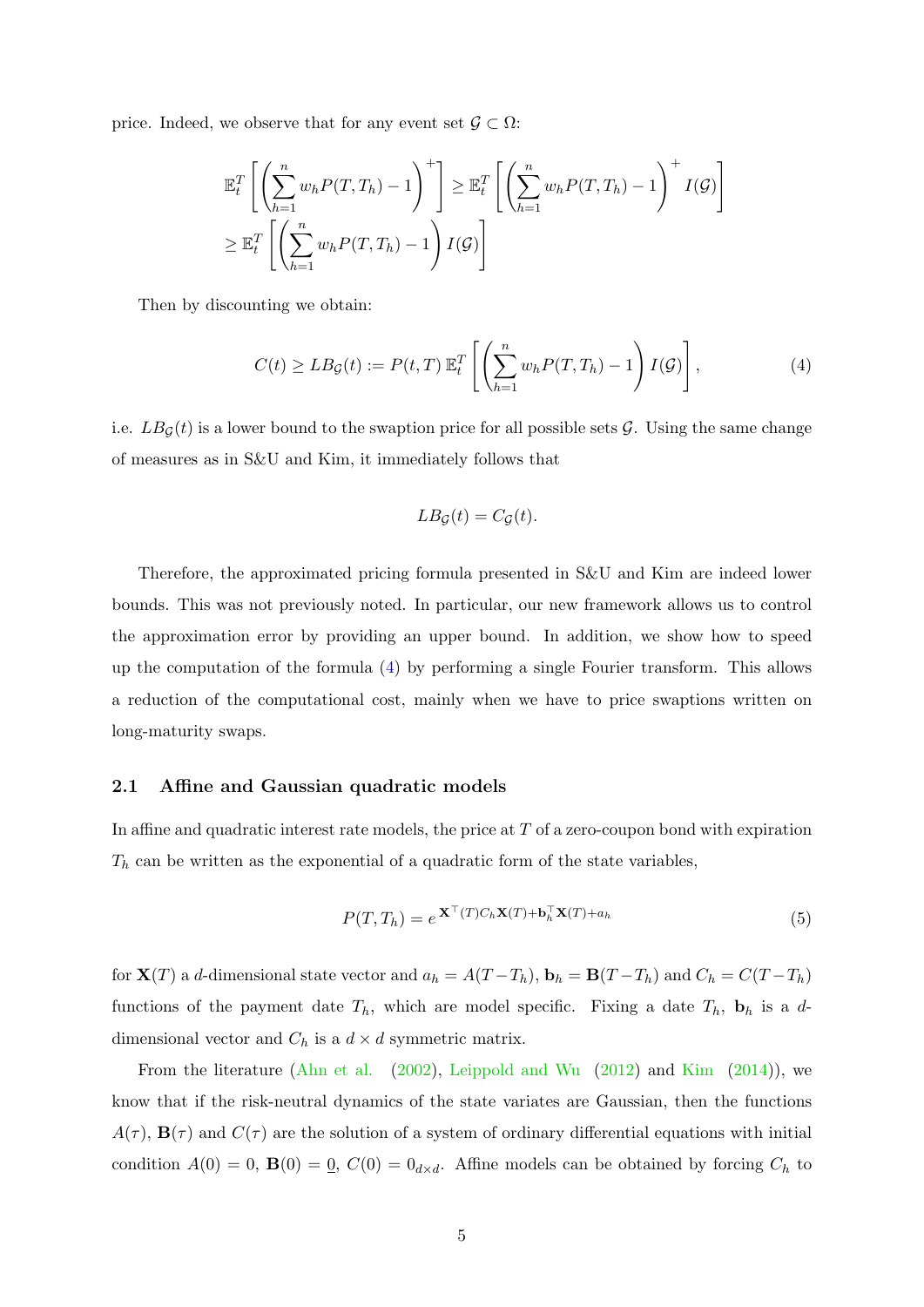be a null matrix. For affine models, under certain regularity conditions, the functions  $A(\tau)$  and  $\mathbf{B}(\tau)$  are the solution of a system of  $d+1$  ordinary differential equations that are completely determined by the specification of the risk-neutral dynamics of the short rate (see [Duffie and](#page-27-8) [Kan](#page-27-8) [\(1996\)](#page-27-8) and [Duffie, Pan and Singleton](#page-27-9) [\(2000\)](#page-27-9) for further details). The solutions of these equations are known in closed form for most common affine models.

From [Duffie, Pan and Singleton](#page-27-9) [\(2000\)](#page-27-9) and [Kim](#page-27-3) [\(2014\)](#page-27-3), we know that the quadratic T-forward joint characteristic function of the model factors  $X$  has the form

<span id="page-6-3"></span>
$$
\Phi(\mathbf{\lambda}, \Lambda) = \mathbb{E}_t^T \left[ e^{\mathbf{\lambda}^\top \mathbf{X}(T) + \mathbf{X}(T)^\top \Lambda \mathbf{X}(T)} \right]
$$
\n
$$
= e^{\tilde{A}(T-t,\mathbf{\lambda},\Lambda) - A(T-t) + (\tilde{\mathbf{B}}(T-t,\mathbf{\lambda},\Lambda) - \mathbf{B}(T-t))^{\top} \mathbf{X}(t) + \mathbf{X}(t)^{\top} (\tilde{C}(T-t,\mathbf{\lambda},\Lambda) - C(T-t)) \mathbf{X}(t)}
$$
\n(6)

where  $\lambda \in \mathbb{C}^d$  and  $\Lambda$  is a complex  $d \times d$  symmetric matrix. If  $\mathbf{X}(t)$  is a Gaussian quadratic process (or an affine process, i.e.  $\Lambda$ ,  $\tilde{C}$  and  $C$  are null matrices), the functions  $\tilde{A}(\tau,\lambda,\Lambda)$ ,  $\tilde{\mathbf{B}}(\tau,\lambda,\Lambda)$  and  $\tilde{C}(\tau,\lambda,\Lambda)$  are the solutions of the same ODE system of the zero-coupon bond functions, but with initial conditions  $\tilde{A}(0, \lambda, \Lambda) = 0$ ,  $\tilde{B}(0, \lambda, \Lambda) = \lambda$ , and  $\tilde{C}(0, \lambda, \Lambda) = \Lambda$ .

In the case of a quadratic model, it is convenient to define the approximate exercise region  $\mathcal G$  using a quadratic form of the state vector,

<span id="page-6-1"></span>
$$
\mathcal{G} = \{ \omega \in \Omega : \mathbf{X}(T)^{\top} \Gamma \mathbf{X}(T) + \boldsymbol{\beta}^{\top} \mathbf{X}(T) \geq k \},
$$

where  $\Gamma$  is a constant  $d \times d$  symmetric matrix,  $\boldsymbol{\beta} \in \mathbb{R}^d$  and  $k \in \mathbb{R}$ .

<span id="page-6-2"></span>Proposition 2.1. The lower bound to the European swaption price for quadratic interest rate models is given by the following formula:

$$
LB(t) = \max_{k \in \mathbb{R}, \, \beta \in \mathbb{R}^d, \, \Gamma \in Sym_d(\mathbb{R})} LB_{\beta, \Gamma}(k; t),\tag{7}
$$

where

<span id="page-6-0"></span>
$$
LB_{\beta,\Gamma}(k;t) = P(t,T) \frac{e^{-\delta k}}{\pi} \int_0^{+\infty} Re\left(e^{-i\gamma k}\psi(\delta+i\gamma)\right) d\gamma,
$$
\n(8)

and

$$
\psi(z) = \left(\sum_{h=1}^{n} w_h e^{a_h} \Phi\left(\mathbf{b}_h + z\boldsymbol{\beta}, C_h + z\Gamma\right) - \Phi\left(z\boldsymbol{\beta}, z\Gamma\right)\right) \frac{1}{z},\tag{9}
$$

with  $\psi(z)$  defined for  $Re(z) > 0$  for receiver swaptions and for  $Re(z) < 0$  for payer swaptions. The integral in formula [\(8\)](#page-6-0) must be interpreted as a Cauchy principal value integral and  $\delta$  is a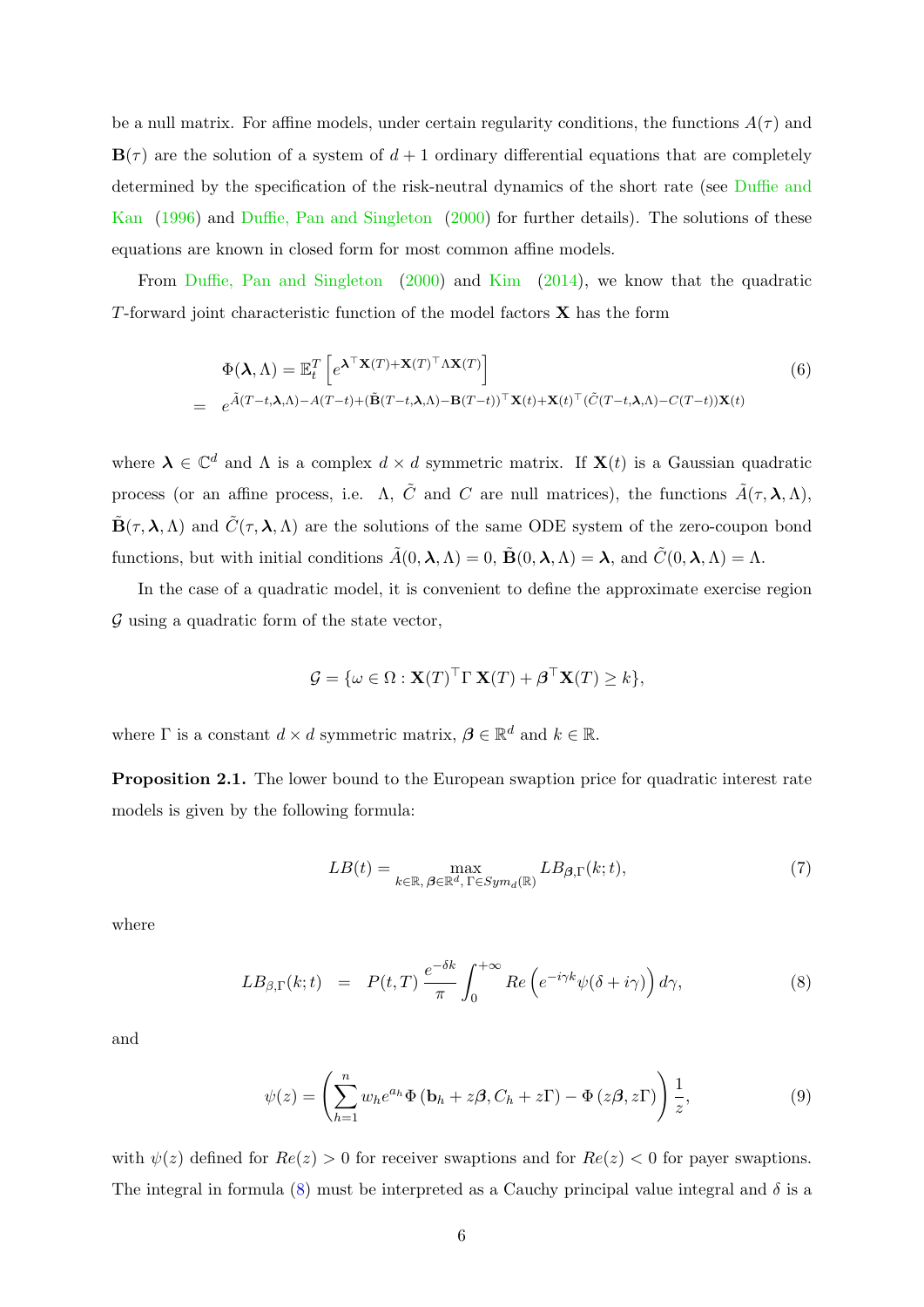positive or negative constant for receiver or payer swaptions, respectively.

Proof: See Appendix [A.](#page-29-0)

For two-factor affine interest rate models, [Singleton and Umantsev](#page-28-3) [\(2002\)](#page-28-3) propose to approximate the exercise boundary of an option on a coupon bond with a straight line that closely matches the exercise boundary where the conditional density of the model factors is concentrated. [Kim](#page-27-3) [\(2014\)](#page-27-3) improves on the S&U idea and considers three different types of approximation for the exercise region. We choose its approximation "A" because it appears to be the most accurate.<sup>[2](#page-7-0)</sup> In the approximation "A", the approximated exercise region is obtained by a first-order Taylor expansion of the coupon bond price, which is defined as

<span id="page-7-1"></span>
$$
B(\mathbf{X}(T)) = \sum_{h=1}^{n} w_h P(T, T_h), \qquad (10)
$$

around the point on the true exercise boundary where the density function of the model factors is largest. Moreover, [Kim](#page-27-3) [\(2014\)](#page-27-3) extends his approximation "A" to Gaussian quadratic interest rate models using a second-order Taylor expansion of the coupon bond. In this way, the optimization of the lower bound (formula [\(7\)](#page-6-1)), which can be very expensive, is not performed. It is instead replaced by a preliminary search of the parameters  $\Gamma$ ,  $\beta$  and k, which are chosen via the Taylor expansion of the coupon bond price.

In particular, for affine models, the first-order Taylor expansion of the coupon bond is a tangent hyperplane approximation. In fact, the approximated exercise boundary is defined as

<span id="page-7-2"></span>
$$
\boldsymbol{\beta}^{\top} \mathbf{X}(T) + \alpha = 0,
$$

with

$$
\alpha = -\nabla B(\mathbf{X}^*)^\top \mathbf{X}^*, \quad \beta = \nabla B(\mathbf{X}^*) \quad \text{and} \quad k = -\alpha. \tag{11}
$$

Hence, it is a tangent hyperplane to the true exercise boundary at the point,  $\mathbf{X}(T) = \mathbf{X}^*$ , where the density function of the model factors is the largest. In order to calculate the point  $\mathbf{X}^*$ , we use the equation  $(2.20)$  of [Kim](#page-27-3)  $(2014)$ . A two-dimensional visualization of the approximate exercise region is shown in Figure 1.

[Figure 1 approximately here]

<span id="page-7-0"></span><sup>&</sup>lt;sup>2</sup> The three approximations presented in [Kim](#page-27-3)  $(2014)$  are lower bounds, as proved in section [2.](#page-3-0) Therefore, the most precise is the one that produces the highest price, which was not discussed in the Kim paper.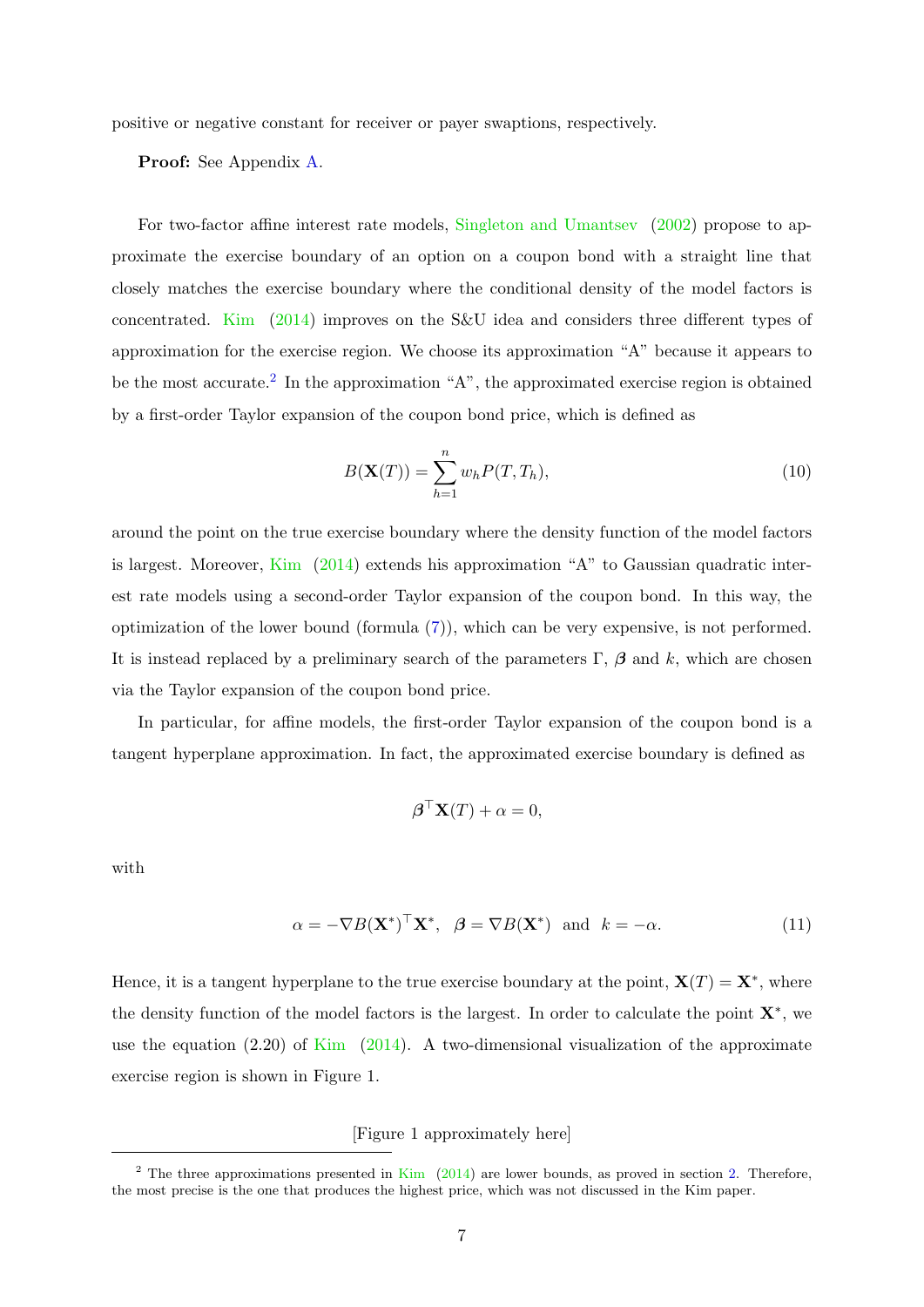Once Γ, β and k are found, the Kim approximation requires the computation of  $n + 1$  forward probability  $\mathbb{P}_{t}^{T_h}[\mathcal{G}]$ , as in formula [\(3\)](#page-4-2). This is done by performing  $n+1$  one-dimensional Fourier inversions. In contrast, our lower bound is calculated as in formula [\(8\)](#page-6-0), i.e. performing a single one-dimensional Fourier transform with respect to the parameter k.

## 3 Upper bound on swaption price

In this section, we define a new upper bound to swaption prices that is applicable to all affine and quadratic interest rate models. First of all, it is straightforward to see that for a lower bound defined by a generic approximated exercise set  $G$ , the (undiscounted) approximation error is

<span id="page-8-1"></span>
$$
\frac{1}{P(t,T)} \left( C(t) - \widehat{LB}(t) \right)
$$
\n
$$
= \mathbb{E}_t^T \left[ (B(\mathbf{X}(T)) - 1)^+ \right] - \mathbb{E}_t^T \left[ (B(\mathbf{X}(T)) - 1)I(\mathcal{G}) \right]
$$
\n
$$
= \mathbb{E}_t^T \left[ (B(\mathbf{X}(T)) - 1)^+ I(\mathcal{G}^c) \right] + \mathbb{E}_t^T \left[ (1 - B(\mathbf{X}(T)))^+ I(\mathcal{G}) \right]
$$
\n
$$
= \Delta_1 + \Delta_2,
$$

where  $B(\mathbf{X}(T))$  is the coupon bond price defined as in formula [\(10\)](#page-7-1). The previous formula for the approximation error is valid also for payer swaptions. In general,  $\Delta_1$  and  $\Delta_2$  are not explicitly computable. However, we can provide upper bounds  $\epsilon_1$  and  $\epsilon_2$  to them. Hence, an upper bound to the swaption price easily follows:

$$
UB(t) = \widehat{LB}(t) + P(t, T) \left(\epsilon_1 + \epsilon_2\right),\tag{12}
$$

for  $\epsilon_1 \geq \Delta_1$  and  $\epsilon_2 \geq \Delta_2$ .

For every set of strikes  $(K_1, ..., K_n)$  such that  $\sum_{h=1}^n K_h = 1$ , upper bounds to the errors are

<span id="page-8-0"></span>
$$
\Delta_1 \le \epsilon_1 = \sum_{h=1}^n \mathbb{E}_t^T \left[ (w_h P(T, T_h) - K_h)^+ I(\mathcal{G}^c) \right],\tag{13}
$$

$$
\Delta_2 \le \epsilon_2 = \sum_{h=1}^n \mathbb{E}_t^T [(K_h - w_h P(T, T_h))^+ I(\mathcal{G})],\tag{14}
$$

where  $P(T, T_h)$  is the price at time T of the zero-coupon bond with maturity  $T_h$ . However, without a proper choice of the strikes  $(K_1, ..., K_n)$ , the approximations can be very rough and so we want to find the values of  $(K_1, ..., K_n)$  that reduce the error without performing a time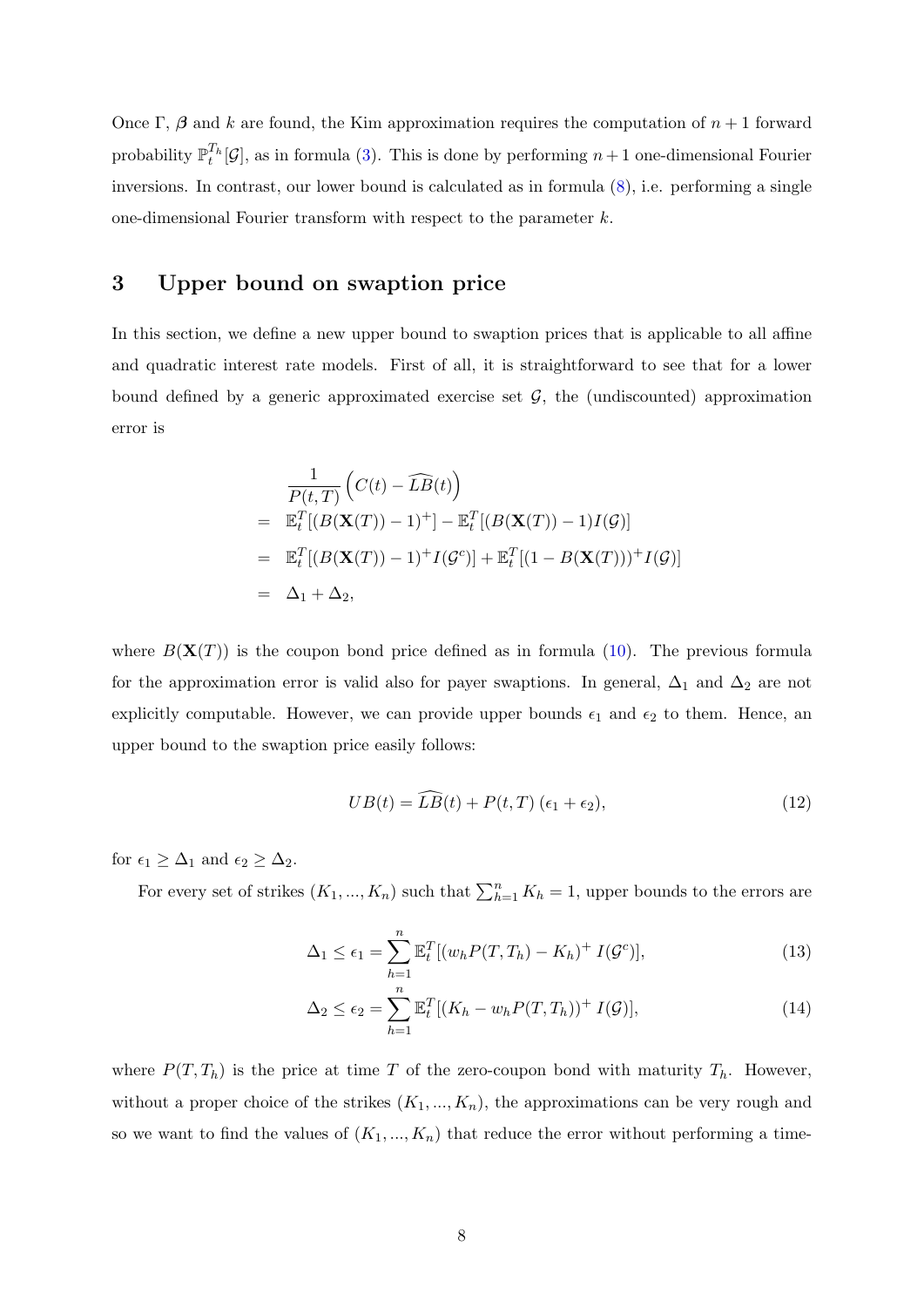consuming multidimensional numerical minimization. Given that

$$
(B(\mathbf{X}(T)) - 1)^{+} = B(\mathbf{X}(T)) \left(1 - \frac{1}{B(\mathbf{X}(T))}\right)^{+}
$$

$$
= \sum_{h=1}^{n} w_h P(T, T_h) \left(1 - \frac{1}{B(\mathbf{X}(T))}\right)^{+}
$$

$$
= \sum_{h=1}^{n} \left(w_h P(T, T_h) - \frac{w_h P(T, T_h)}{B(\mathbf{X}(T))}\right)^{+}
$$
(15)

as  $B(\mathbf{X}(T)) > 0$  and  $w_h P(T, T_h) > 0 \ \forall \mathbf{X}(T)$ , we note that the following equality holds:

<span id="page-9-0"></span>
$$
\mathbb{E}_t^T[(B(\mathbf{X}(T))-1)^+ I(\mathcal{G}^c)] = \sum_{h=1}^n \mathbb{E}_t^T[(w_h P(T, T_h) - K_h(\mathbf{X}(T)))^+ I(\mathcal{G}^c)],
$$

for

$$
K_h(\mathbf{X}(T)) = \frac{w_h P(T, T_h)}{B(\mathbf{X}(T))}.
$$

By similar reasoning, we also have:

$$
\mathbb{E}_t^T[(1-B(\mathbf{X}(T)))^+ I(\mathcal{G})] = \sum_{h=1}^n \mathbb{E}_t^T[(K_h(\mathbf{X}(T)) - w_h P(T, T_h))^+ I(\mathcal{G})].
$$

Hence, if in formula [\(13\)](#page-8-0) and [\(14\)](#page-8-0), we choose the strikes  $(K_1, ..., K_n)$  in the following way:

$$
K_h = K_h(\mathbf{X}^*) = w_h \, P(T, T_h)|_{\mathbf{X}(T) = \mathbf{X}^*},\tag{16}
$$

then the equalities  $\epsilon_1 = \Delta_1$  and  $\epsilon_2 = \Delta_2$  hold in  $\mathbf{X}(T) = \mathbf{X}^*$ , the point on the true exercise boundary where the density function of the model factors is largest. The computation of  $X^*$  is explained in section [2.1.](#page-5-1)

This allows us to avoid a multidimensional optimization with respect to  $(K_1, ... K_n)$ .

### 3.1 Affine and Gaussian quadratic models

The following proposition explains how to compute the quantities  $\epsilon_1$  and  $\epsilon_2$  defined in expressions [\(13\)](#page-8-0) and [\(14\)](#page-8-0), and hence the upper bound in formula [\(12\)](#page-8-1), using the Fourier Transform method.

<span id="page-9-1"></span>Proposition 3.1. The upper bound to the European swaption price for quadratic interest rate models is given by the following formula:

$$
UB(t) = \widehat{LB}(t) + P(t, T) \left(\epsilon_1(-\alpha) + \epsilon_2(-\alpha)\right) \tag{17}
$$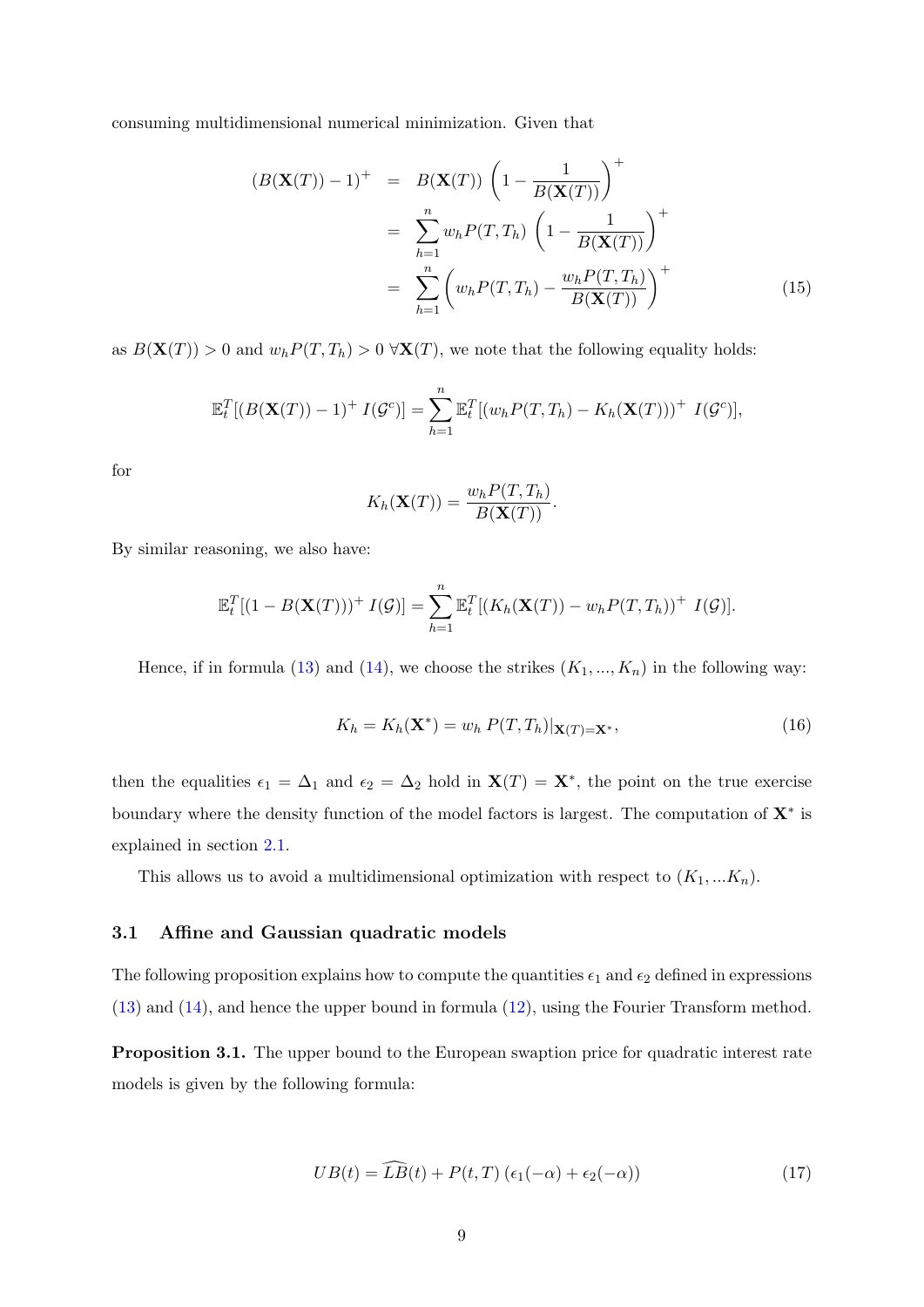where

$$
\epsilon_1(k) = \frac{1}{2\pi^2} \int_0^{+\infty} d\gamma \, Re \left( \int_{-\infty}^{+\infty} d\omega \sum_{h=1}^n w_h e^{a_h} \, e^{-(\delta + i\gamma)k} e^{-(\eta + i\omega)k_h} \, \psi_h(\delta + i\gamma, \eta + i\omega) \right),
$$
  

$$
\epsilon_2(k) = -\frac{1}{2\pi^2} \int_0^{+\infty} d\gamma \, Re \left( \int_{-\infty}^{+\infty} d\omega \sum_{h=1}^n w_h e^{a_h} \, e^{(\delta - i\gamma)k} e^{(\eta - i\omega)k_h} \, \psi_h(-\delta + i\gamma, -\eta + i\omega) \right),
$$

and

$$
\psi_h(z, y) = -\frac{\Phi(z\beta + (y+1)b_h, z\Gamma + (y+1)C_h)}{zy(y+1)},
$$
\n(18)

where  $\widehat{LB}(t)$  is given in Proposition [2.1,](#page-6-2)  $k_h = log(K_h) - log(w_h) - a_h$ ,  $K_h$  are defined in equation [\(16\)](#page-9-0) and  $\Phi(\lambda, \Lambda)$  is defined in equation [\(6\)](#page-6-3). The upper bound formula is valid for both receiver and payer swaptions. If  $Re(z) < 0$  and  $Re(y) > 0$ ,  $\psi_h(z, y)$  is the double Fourier transform of

$$
\mathbb{E}_{t}^{T}[(e^{\mathbf{b}_{h} \top \mathbf{X} + \mathbf{X}^{\top} C_{h} \mathbf{X}} - e^{k_{h}})^{+} I(\mathbf{X}^{\top} \Gamma \mathbf{X} + \boldsymbol{\beta}^{\top} \mathbf{X} < k)],
$$

and if  $Re(z) > 0$  and  $Re(y) < -1$ ,  $\psi_h(z, y)$  is the transform of

$$
\mathbb{E}_t^T[(e^{k_h}-e^{\mathbf{b}_h \top \mathbf{X}+\mathbf{X}^\top C_h \mathbf{X}})^+ I(\mathbf{X}^\top \Gamma \mathbf{X} + \boldsymbol{\beta}^\top \mathbf{X}>k)],
$$

with  $\delta > 0$ ,  $\eta > 1$  constants.

### Proof: See Appendix [B.](#page-30-0)

We note some important mathematical features of the swaption pricing problem in the affine interest rate model case. In this set up,  $C_h$  and  $\Gamma$  are null matrices, which simplifies the upper bound formula. The coupon bond  $B(X(T))$  seen as a function of the model factors  $X(T)$  is convex as it is a positive linear combination of convex functions, the ZCBs. In fact, the zerocoupon price seen as a function of the state vector, i.e.  $P(T,T_h) = e^{\mathbf{b}_h^{\top} \mathbf{X}(T) + a_h}$ , is a convex function because it is composed of convex monotone functions, the exponential, and a linear function of **X**. Thus, the convexity of the sub-level  $\{B(\mathbf{X}(T)) \leq 1\}$  ensues from the previous argument.

Choosing the tangent hyperplane approximation as the lower bound and resorting to the hyperplane separation theorem, it follows immediately that the approximate exercise region is included in the true region, as graphically illustrated in Figure 2 for a two-factor case,

$$
\mathcal{G} = \{ \boldsymbol{\beta}^\top \mathbf{X} + \alpha \ge 0 \} \subseteq \{ B(\mathbf{X}(T)) \ge 1 \},
$$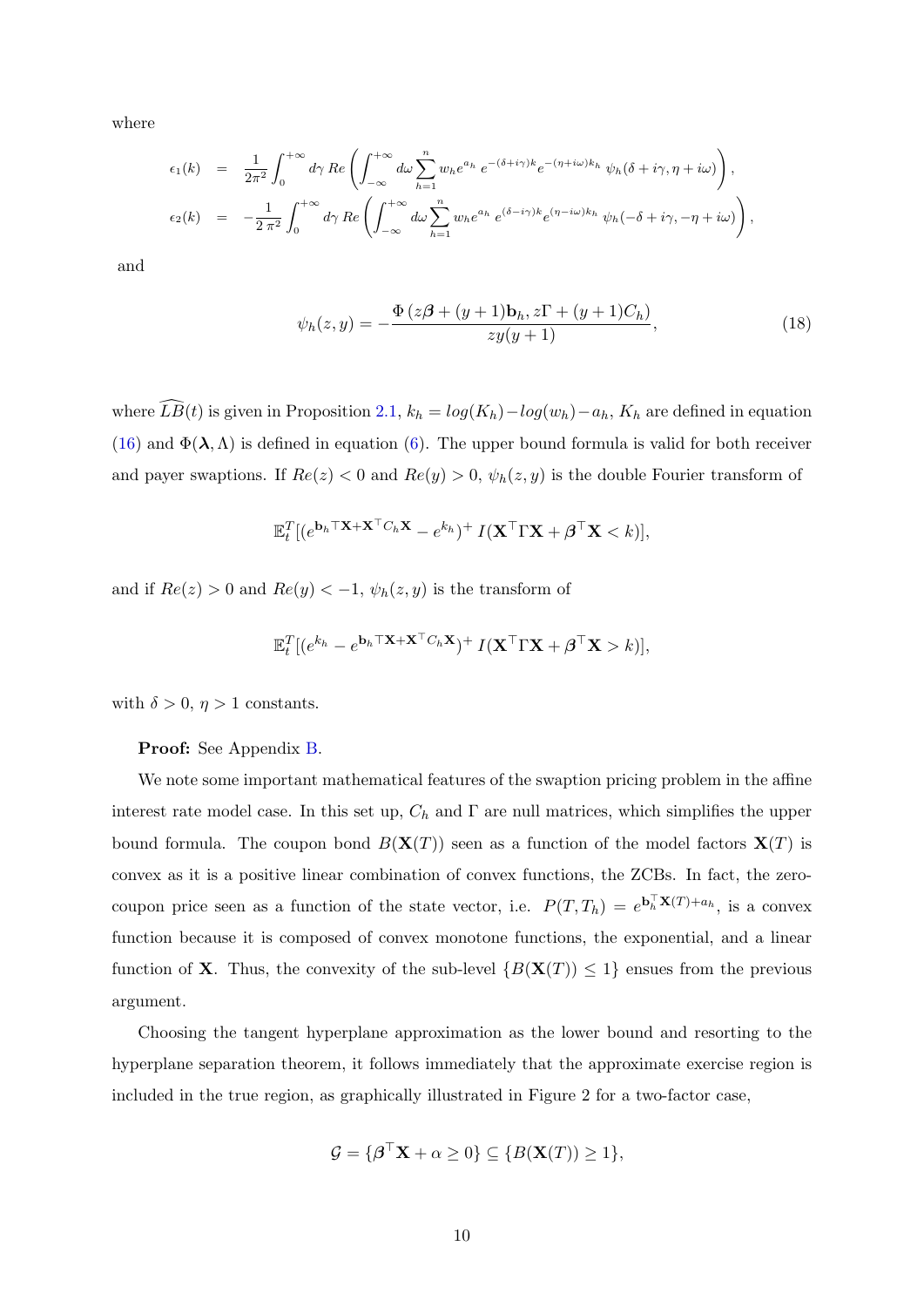provided that  $\alpha$  and  $\beta$  are defined as in formula [\(11\)](#page-7-2).

[Figure 2 approximately here]

Hence, the separation theorem guarantees that  $\Delta_2$  is zero, which allows us to compute only the term  $\epsilon_1$  in Proposition [3.1.](#page-9-1)

It is possible to show that for one-factor affine interest rate models, the upper bound coincides with the [Jamshidian](#page-27-1) [\(1989\)](#page-27-1) formula.

## <span id="page-11-1"></span>4 Bounds for affine Gaussian specification

For the affine Gaussian model, the lower bound can be calculated analytically as follows:

$$
LB_{\beta}(k;t) = P(t,T) \omega \left( \sum_{h=1}^{n} w_h e^{a_h + b_h^{\top} \mu + \frac{1}{2} V_h + \frac{1}{2} d_h^2} N(\omega (d_h - d)) - N(-\omega d) \right),
$$

where  $\omega = 1$  for receiver swaptions and  $\omega = -1$  for payer swaptions. The upper bound formula can be simplified to

$$
\epsilon_1(k) = \int_{-\infty}^d dz \frac{1}{\sqrt{2\pi}} e^{-\frac{z^2}{2}} \sum_{h=1}^n w_h e^{a_h} \left( e^{M_h + \frac{V_h}{2}} N \left( \frac{M_h - \log Y_h + V_h}{\sqrt{V_h}} \right) - Y_h N \left( \frac{M_h - \log Y_h}{\sqrt{V_h}} \right) \right),
$$

where  $d = \frac{k - \beta^{\top} \mu}{\sqrt{2 \pi k n}}$  $\frac{-\boldsymbol{\beta}^\top \boldsymbol{\mu}}{\boldsymbol{\beta}^\top V \boldsymbol{\beta}}, \,\, d_h \, = \, \mathbf{b}_h^\top \mathbf{v}, \,\, V_h \, = \, \mathbf{b}_h^\top (V - \mathbf{v} \mathbf{v}^\top) \mathbf{b}_h, \,\, \mathbf{v} \, = \, \frac{V\boldsymbol{\beta}}{\sqrt{\boldsymbol{\beta}^\top \boldsymbol{v}}}$  $\frac{V\boldsymbol{\beta}}{\boldsymbol{\beta}^{\top}V\boldsymbol{\beta}},\;M_h\,=\,\mathbf{b}_h^{\top}\boldsymbol{\mu}+z\mathbf{b}_h^{\top}\mathbf{v},$  $Y_h = \frac{K_h}{w_h e^a}$  $\frac{K_h}{w_h e^{a_h}}$  and  $\mu = \mathbb{E}_t^T[\mathbf{X}(T)]$  and  $V = Var_t(\mathbf{X}(T))$  are the mean and covariance matrix of the variable  $\mathbf{X}(T)$  that is multivariate normal under the T-forward measure.  $N(x)$  represents the standard Gaussian cumulative distribution function. Proofs of the simplified bounds are in Appendix [C](#page-31-0) and [D.](#page-32-0)

# 5 Approximate pricing of swaption in a multiple-curve framework

In this section, we extend the previously described lower and upper bounds to multiple-curve models, which better reflect the real behaviour of the interest rate market after the 2007 crisis. The (payer) swaption formula in the multi-curve framework becomes

<span id="page-11-0"></span>
$$
C(t) = P(t,T) \mathbb{E}_t^T \left[ \left( \sum_{j=1}^n P(T,T_j) \, x \left( F^x(T,T_j,x) - K \right) \right)^+ \right] \tag{19}
$$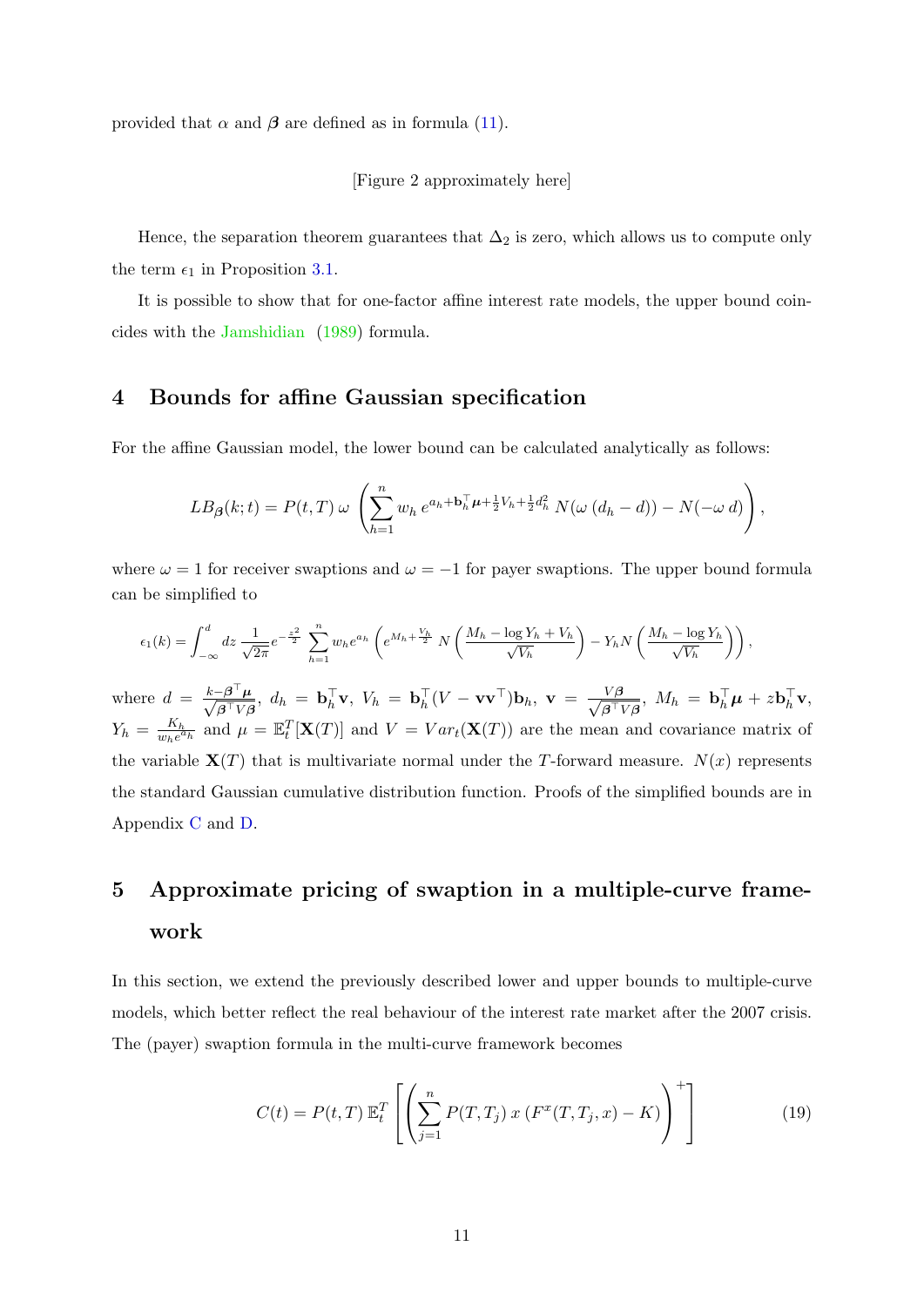where  $x = T_j - T_{j-1}$  is the tenor  $\forall j = 1, ..., n$  and  $T_0 = T$ .  $F^x(t, T, x)$  is the fair rate of a FRA contract written on the Libor rate between  $T - x$  and  $T$  and tenor  $x$  (usually  $x = 1$ M, 3M, 6M or 12M).  $P(t, T)$  is the price at time t of a risk-free zero-coupon bond with maturity T.

We test the lower and upper bounds with reference to the Gaussian specification of the multiple-curve model presented in [Moreni and Pallavicini](#page-28-6) [\(2014\)](#page-28-6). In this model, the FRA rate and the risk-free ZCB price have affine forms. The Markovian-affine representation of the FRA rate is

$$
\log\left(\frac{1+x F^x(t,T,x)}{1+x F^x(0,T,x)}\right) = G(t,T,x)^\top \mathbf{X}(t) + a(t,T,x),\tag{20}
$$

where  $a(t, T, x)$  is a deterministic coefficient,  $G(t, T, x)$  is a deterministic d-dimensional vector and  $\mathbf{X}(t)$  is a vector of the Markovian process and it is multivariate normal. A similar Markovian representation can be obtained for the ZCB price:

$$
\log\left(P(t,T)\frac{P(0,t)}{P(0,T)}\right) = -G(t,T)^{\top} \mathbf{X}(t) + a(t,T),\tag{21}
$$

where  $a(t, T)$  is a deterministic coefficient and  $G(t, T)$  is a deterministic d-dimensional vector.

More model details are given in Appendix [H.](#page-36-0)

### <span id="page-12-0"></span>5.1 Lower bound formula applied to a multi-curve weighted Gaussian model

Using the Markovian representation of the FRA rate and of the risk-free ZCBs in the swaption pricing formula [\(19\)](#page-11-0), we obtain:

$$
C(t) = P(t,T) \, \mathbb{E}_t^T \left[ \left( \sum_{j=1}^n w_{1j} \, e^{(G_{1j})^{\top} \mathbf{X}(T) + a_{1j}} - w_{2j} \, e^{(G_{2j})^{\top} \mathbf{X}(T) + a_{2j}} \right) I(\mathcal{A}) \right],
$$

where

A is the exercise region and is in the form

$$
\mathcal{A} = \{ \omega \in \Omega : \sum_{j=1}^{n} w_{1j} e^{(G_{1j})^{\top} \mathbf{X}(T) + a_{1j}} - w_{2j} e^{(G_{2j})^{\top} \mathbf{X}(T) + a_{2j}} > 0 \},
$$

$$
w_{1j} = \frac{P(t,T_j)}{P(t,T)}(1 + x F^x(t,T_j,x)) \text{ and } w_{2j} = \frac{P(t,T_j)}{P(t,T)}(1 + xK),
$$
  
\n
$$
G_{1j} = G(T,T_j,x) - G(T,T_j) \text{ and } G_{2j} = -G(T,T_j),
$$
  
\n
$$
a_{1j} = a(T,T_j,x) + a(T,T_j) \text{ and } a_{2j} = a(T,T_j).
$$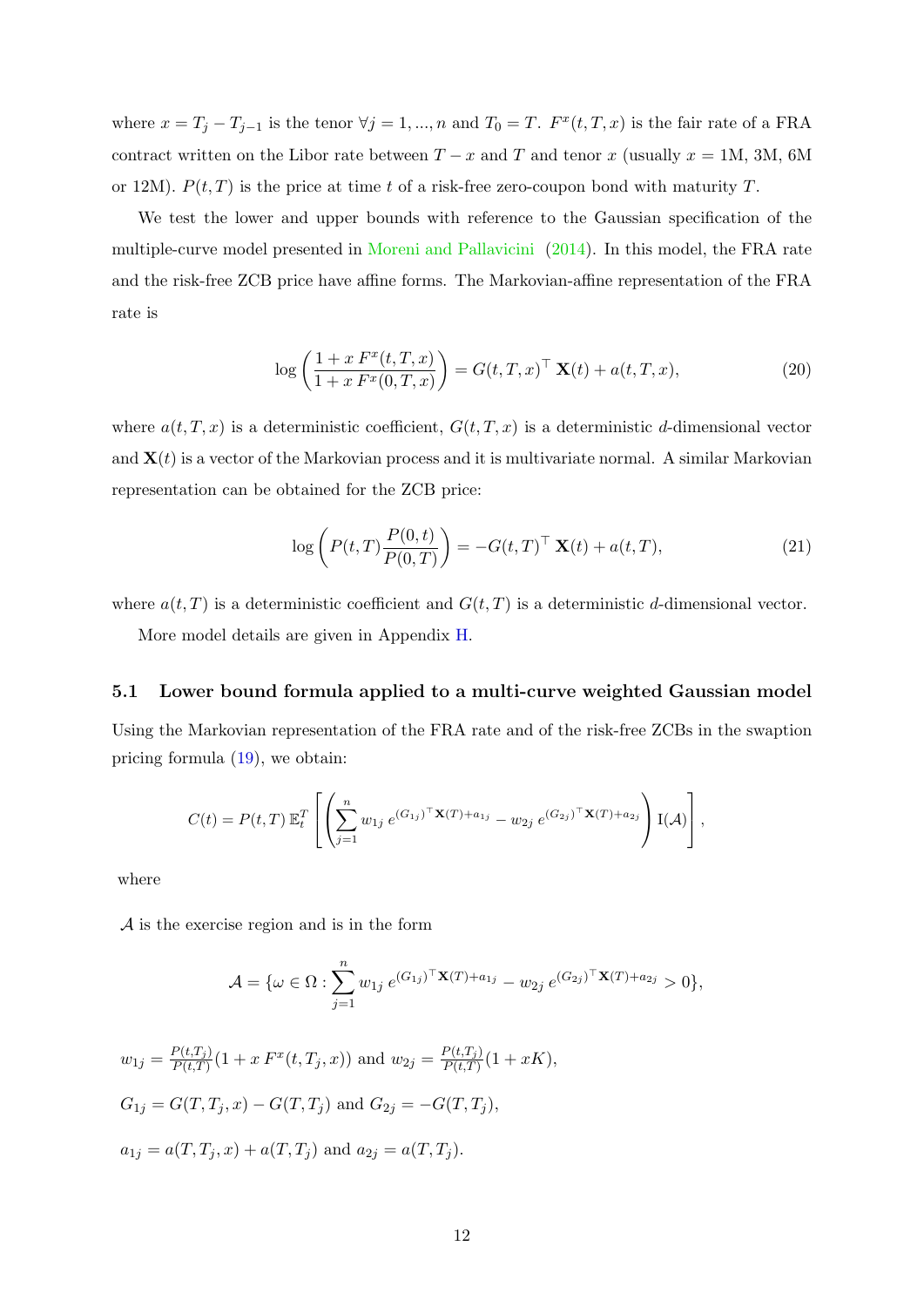If we substitute the set A with any other event set  $\mathcal{G} \in \Omega$ , we obtain a lower bound of the true price. In the affine class models, it is convenient to define the set  $\mathcal G$  using a linear function of the state variates,

$$
\mathcal{G} = \{ \omega \in \Omega : \boldsymbol{\beta}^\top \mathbf{X}(T) \geq k \},
$$

with  $\beta$  and  $\alpha$  defined in formula [\(11\)](#page-7-2). The lower bound is provided in the following proposition.

<span id="page-13-0"></span>Proposition 5.1. The lower bound to the European swaption price, for the multiple-curve weighted Gaussian model, is given by the following formula:

$$
\widehat{LB}(t) = \max_{k \in \mathbb{R}, \ \beta \in \mathbb{R}^d} LB_{\beta}(k; t).
$$
\n(22)

For fixed parameters k and  $\beta$ , the lower bound is

$$
LB_{\beta}(k;t) = P(t,T) \omega \sum_{j=1}^{n} \left( w_{1j} \exp \left( (G_{1j})^{\top} \mu + a_{1j} + \frac{1}{2} V_{1j}^{G} + \frac{1}{2} (d_{1j})^{2} \right) \mathcal{N}(\omega (d_{1j} - d)) - w_{2j} \exp \left( (G_{2j})^{\top} \mu + a_{2j} + \frac{1}{2} V_{2j}^{G} + \frac{1}{2} (d_{2j})^{2} \right) \mathcal{N}(\omega (d_{2j} - d)) \right),
$$
\n(23)

where  $\omega = -1$  for receiver swaption and  $\omega = 1$  for payer swaption,  $d = \frac{k - \beta^{\top} \mu}{\sqrt{2\pi k}}$  $\frac{-\boldsymbol{\beta}^\top \boldsymbol{\mu}}{\boldsymbol{\beta}^\top V \boldsymbol{\beta}}, d_{ij} = (G_{ij})^\top v$ for  $i = 1, 2$  and  $j = 1, ..., d$ ,  $v = \frac{V\beta}{\sqrt{2\pi}}$  $\frac{V\beta}{\beta^{\top}V\beta}$ ,  $V_{ij}^G = (G_{ij})^{\top} (V - v v^{\top}) G_{ij}$  for  $i = 1, 2$  and  $j = 1, ..., d$ and  $\mu = \mathbb{E}_t^T[\mathbf{X}(T)]$  and  $V = Var_t(\mathbf{X}(T))$  are the mean and covariance matrix of the variable  $\mathbf{X}(T)$ , which is multivariate normal under the T-forward measure.

Proof: See Appendix [E.](#page-33-0)

### <span id="page-13-1"></span>5.2 Upper bound formula applied to a multi-curve weighted Gaussian model

In a multiple-curve framework, the swaption price can also be written as

$$
C(t) = P(t,T) \mathbb{E}_t^T \left[ \left( B_1(\mathbf{X}(T)) - B_2(\mathbf{X}(T)) \right)^+ \right] \tag{24}
$$

where

$$
B_1(\mathbf{X}(T)) = \sum_{j=1}^n P(T, T_j) (1 + x F^x(T, T_j, x)) = \sum_{j=1}^n w_{1j} e^{(G_{1j})^\top \mathbf{X}(T) + a_{1j}},
$$
  
\n
$$
B_2(\mathbf{X}(T)) = (1 + x K) \sum_{j=1}^n P(T, T_j) = \sum_{j=1}^n w_{2j} e^{(G_{2j})^\top \mathbf{X}(T) + a_{2j}}.
$$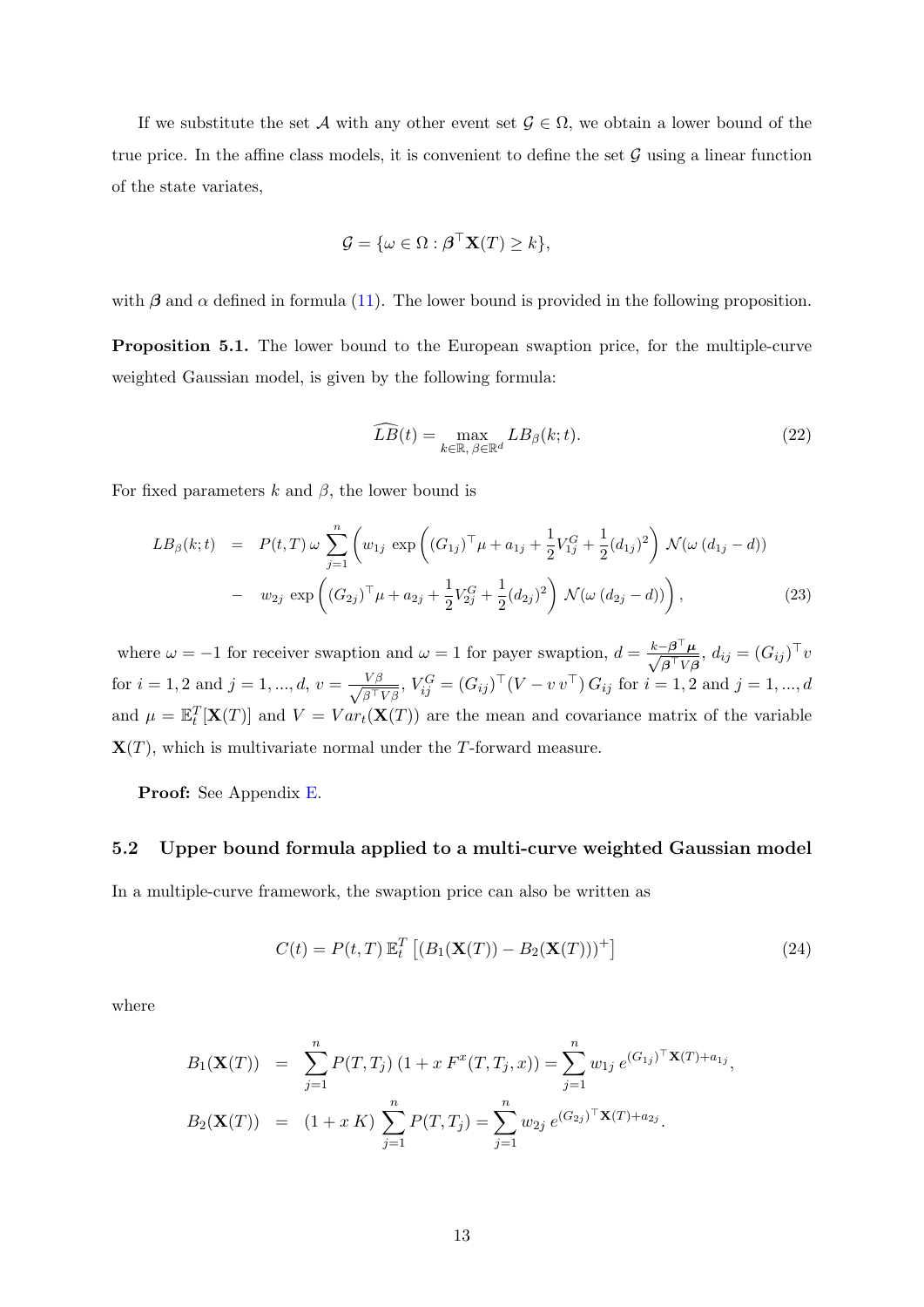Hence, the (undiscounted) approximation error of the lower bound defined in Proposition [5.1](#page-13-0) is

$$
\frac{1}{P(t,T)}\left(C(t) - \widehat{LB}(t)\right)
$$
\n
$$
= \mathbb{E}_t^T[(B_1(\mathbf{X}(T)) - B_2(\mathbf{X}(T)))^+ I(\mathcal{G}^c)] + \mathbb{E}_t^T[(B_2(\mathbf{X}(T)) - B_1(\mathbf{X}(T)))^+ I(\mathcal{G})]
$$
\n
$$
= \Delta_1 + \Delta_2.
$$

The previous equality holds for both receiver and payer swaptions. Applying the same reasoning as in the single-curve case, we find that the upper bound is

$$
UB(t) = \hat{LB}(t) + P(t, T)(\epsilon_1 + \epsilon_2),\tag{25}
$$

where  $\epsilon_1$  and  $\epsilon_2$  are the upper bounds for  $\Delta_1$  and  $\Delta_2$  and their expressions are as follows:

$$
\epsilon_{1} = \sum_{j=1}^{n} \mathbb{E}_{t}^{T} [P(T, T_{j}) (1 + x F^{x}(T, T_{j}, x) - K_{j})^{+} I(\mathcal{G}^{c})]
$$
\n
$$
= \sum_{j=1}^{n} \mathbb{E}^{T} \left[ \left( w_{1j} e^{G_{1j}^{T}} \mathbf{X}(T) + a_{1j} - \tilde{w}_{2j} e^{G_{2j}^{T}} \mathbf{X}(T) + a_{2j} \right)^{+} I(\mathcal{G}^{c}) \right], \qquad (26)
$$
\n
$$
\epsilon_{2} = \sum_{j=1}^{n} \mathbb{E}_{t}^{T} [P(T, T_{j}) (K_{j} - 1 - x F^{x}(T, T_{j}, x))^{+} I(\mathcal{G})]
$$
\n
$$
= \sum_{j=1}^{n} \mathbb{E}^{T} \left[ \left( \tilde{w}_{2j} e^{G_{2j}^{T}} \mathbf{X}(T) + a_{2j} - w_{1j} e^{G_{1j}^{T}} \mathbf{X}(T) + a_{1j} \right)^{+} I(\mathcal{G}) \right], \qquad (27)
$$

where  $\tilde{w}_{2j} = \frac{P(t,T_j)}{P(t,T)} K_j$  and

$$
K_j = 1 + x F(T, T_j, x)|\mathbf{X}(T) = \mathbf{X}^*,
$$
\n(28)

where  $\mathbf{X}^*$  is the point on the true exercise boundary (i.e.  $B_1(\mathbf{X}(T)) - B_2(\mathbf{X}(T) = 0)$ ) where the density function of the model factors is largest.

<span id="page-14-0"></span>Proposition 5.2. The upper bound to the European swaption price for the multiple-curve weighted Gaussian model is given by the following formula:

$$
UB(t) = \widehat{LB}(t) + P(t, T) \left(\epsilon_1(-\alpha) + \epsilon_2(-\alpha)\right),\tag{29}
$$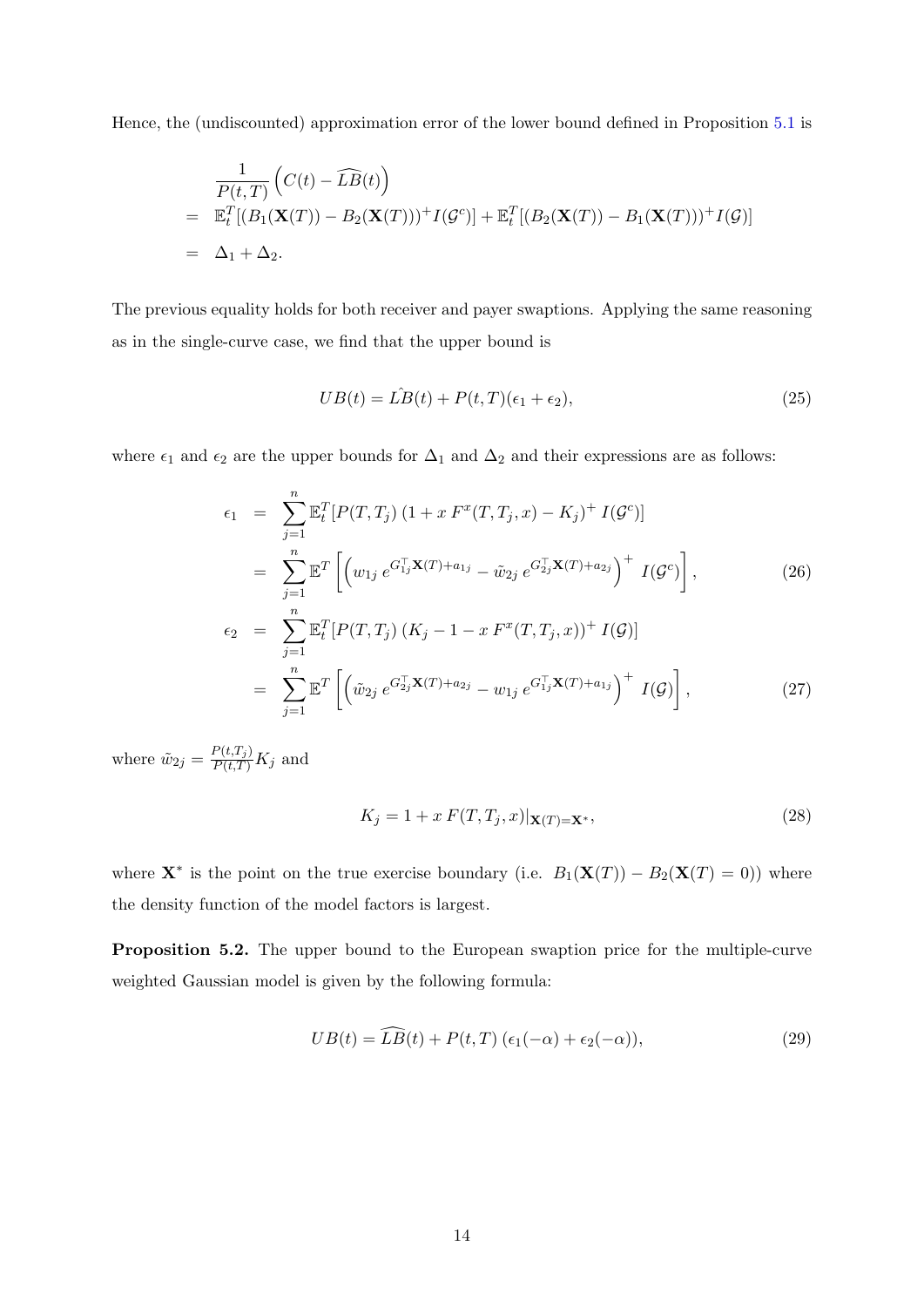where

$$
\epsilon_{1}(k) = \int_{-\infty}^{d} dz \frac{1}{\sqrt{2\pi}} e^{-\frac{z^{2}}{2}} \sum_{j=1}^{n} w_{1j} e^{a_{1j} + M_{1j} + \frac{1}{2}V_{1j}^{G}} N(d_{1j}) - \tilde{w}_{2j} e^{a_{2,j} + M_{2j} + \frac{1}{2}V_{2j}^{G}} N(d_{2j}),
$$
  
\n
$$
d_{1j} = \frac{\log\left(\frac{w_{1j}}{\tilde{w}_{2j}}\right) + M_{1j} + a_{1j} - M_{2j} - a_{2j} + V_{1j}^{G} - Cov_{j}}{\sqrt{V_{1j}^{G} + V_{2j}^{G} - 2Cov_{j}}},
$$
  
\n
$$
d_{2j} = d_{1j} - \sqrt{V_{1j}^{G} + V_{2j}^{G} - 2Cov_{j}},
$$
  
\n
$$
\epsilon_{2}(k) = \int_{d}^{+\infty} dz \frac{1}{\sqrt{2\pi}} e^{-\frac{z^{2}}{2}} \sum_{j=1}^{n} \tilde{w}_{2j} e^{a_{2j} + M_{2j} + \frac{1}{2}V_{2j}^{G}} N(\delta_{1j}) - w_{1j} e^{a_{1j} + M_{1j} + \frac{1}{2}V_{1j}^{G}} N(\delta_{2j}),
$$
  
\n
$$
\delta_{1j} = \frac{-\log\left(\frac{w_{1j}}{\tilde{w}_{2j}}\right) - M_{1j} - a_{1j} + M_{2j} + a_{2j} + V_{2j}^{G} - Cov_{j}}{\sqrt{V_{1j}^{G} + V_{2j}^{G} - 2Cov_{j}}},
$$
  
\n
$$
\delta_{2j} = \delta_{1j} - \sqrt{V_{1j}^{G} + V_{2j}^{G} - 2Cov_{j}},
$$

and  $\widehat{LB}(t)$  is given in Proposition [5.1,](#page-13-0)  $d = \frac{k - \beta^{\top} \mu}{\sqrt{\beta^{\top} V}}$  $\frac{-\beta^+\mu}{\beta^\top V \beta}, \; V^G_{ij} \; = \; G^\top_{ij} (V - vv^\top) G_{ij} \; \; {\rm and} \; \; Cov_j \; = \; \;$  $G_{1j}^{\top}(V - vv^{\top})G_{2j}$  for  $i = 1, 2$  and  $j = 1, ..., d$ ,  $M_{ij} = G_{ij}^{\top}\mu + zG_{ij}^{\top}v$  for  $i = 1, 2$  and  $j = 1, ..., d$  $v = \frac{V\beta}{\sqrt{2\pi}V}$  $\frac{V\beta}{\beta^{\top}V\beta}$ , and  $\mu = \mathbb{E}_{t}^{T}[\mathbf{X}(T)]$  and  $V = Var_{t}(\mathbf{X}(T))$  are the mean and covariance matrix of the variable  $\mathbf{X}(T)$ , which is multivariate normal under the T-forward measure and  $N(x)$  is the standard Gaussian cumulative distribution function. The upper bound formula holds for both receiver and payer swaption.

Proof: See Appendix [F.](#page-33-1)

# 6 Numerical results

For each model, we fix a set of parameters and we calculate a matrix of swaption prices with different maturities, swap lengths and three different strikes, i.e. ATMF (at-the-money forward), ITMF (0.85  $\times$  ATMF for affine models and ATMF - 0.75% for the quadratic model) and OTMF  $(1.15 \times$  ATMF for affine models and ATMF + 0.75% for the quadratic model). This is a common choice in the literature (see, for instance, [Schrager and Pelsser](#page-28-1) [\(2006\)](#page-28-1), [Singleton and Umantsev](#page-28-3) [\(2002\)](#page-28-3) and [Kim](#page-27-3) [\(2014\)](#page-27-3)). The description and values of the parameters for each model are reported, respectively, in Appendix [G](#page-34-0) and [I.](#page-40-0) The tested models are a three-factor affine Gaussian model, a two-factor affine Cox, Ingersoll and Ross (CIR) model, a two-factor affine Gaussian model with double exponential jumps, a two-factor Gaussian quadratic model and a two-factor affine multiple-curve Gaussian model.

Monte Carlo is used as a benchmark for the computation of the true swaption price. The 97.5% mean-centred Monte Carlo confidence interval is used as a measure of the accuracy. For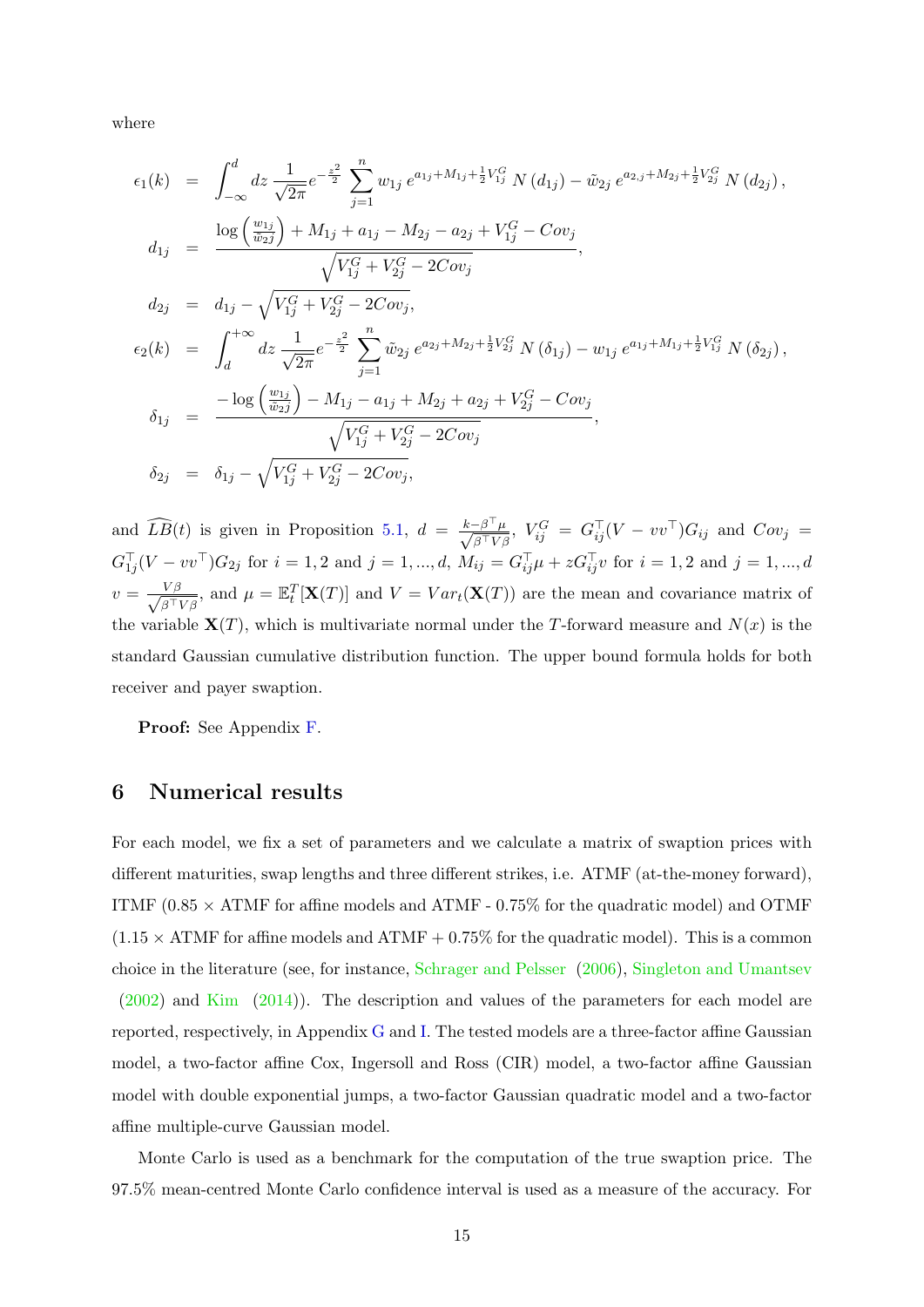the affine three-factor Gaussian model, we add as a benchmark the lower bound proposed in [Nunes and Prazeres](#page-28-4) [\(2014\)](#page-28-4), which is extremely accurate.

For the affine three-factor Gaussian model and the Gaussian multi-curve model, the lower bounds are obtained via the closed formula described in sections [4](#page-11-1) and [5.1.](#page-12-0) Kim's prices are calculated using the closed price formula for the T-forward probabilities (formula (3.9) and (3.16), [Kim](#page-27-3) [\(2014\)](#page-27-3)). For the two-factor CIR model, the Gaussian model with jumps and the Gaussian quadratic model, the integrals involved in the lower bound and in Kim's method are evaluated by a Gauss-Kronrod quadrature rule using Matlab's built-in function quadgk.

The Matlab function quadgk is also used for the integral appearing in the upper bound formula for the three-factor Gaussian model and for the Gaussian multi-curve model (see section [4](#page-11-1) and [5.2\)](#page-13-1). For the two-factor CIR model, the Gaussian model with jumps and the Gaussian quadratic model, the upper bound formula requires the calculus of double integrals that are evaluated using Matlab's function quad2d, an iterative algorithm that divides the integration region into quadrants and approximates the integral over each quadrant by a two-dimensional Gauss quadrature rule.

Another important fact is that our lower bound formula is suitable for use as a control variate to reduce the Monte Carlo simulation error. The approximated formula is easily implemented in a Monte Carlo scheme and turns out to be very effective. In this way, the simulation error is considerably reduced.

Numerical results obtained with parameters reported in Appendix [I](#page-40-0) are shown in Tables [1](#page-20-0)[-5.](#page-24-0) Computational time for each pricing method is also given in Table [7.](#page-25-0)

### 6.1 Test with random parameters

In this section, we test the robustness of the bounds' approximation to parameter changes. We use 100 randomly simulated parameters for the two-factor CIR model. The model parameters are independent and uniformly distributed within a reasonable range, which is shown in Appendix [I.](#page-40-0)

For each set of simulated parameters, we calculate a matrix of swaption prices with different maturities and swap lengths and three different strikes, i.e. ATM, ITMF  $(0.85 \times$  ATMF) and OTMF  $(1.15 \times$  ATMF).

For each swaption, we calculate the root mean square deviation (RMSD) of the lower and upper bounds with respect to the Monte Carlo estimation, which is used as the benchmark:

$$
RMSD = \frac{1}{\sqrt{N}} \sqrt{\frac{\sum_{i=1}^{N} (B_i - MC_i)^2}{(MC_{avg})^2}}, \quad MC_{avg} = \frac{\sum_{i=1}^{N} MC_i}{N},
$$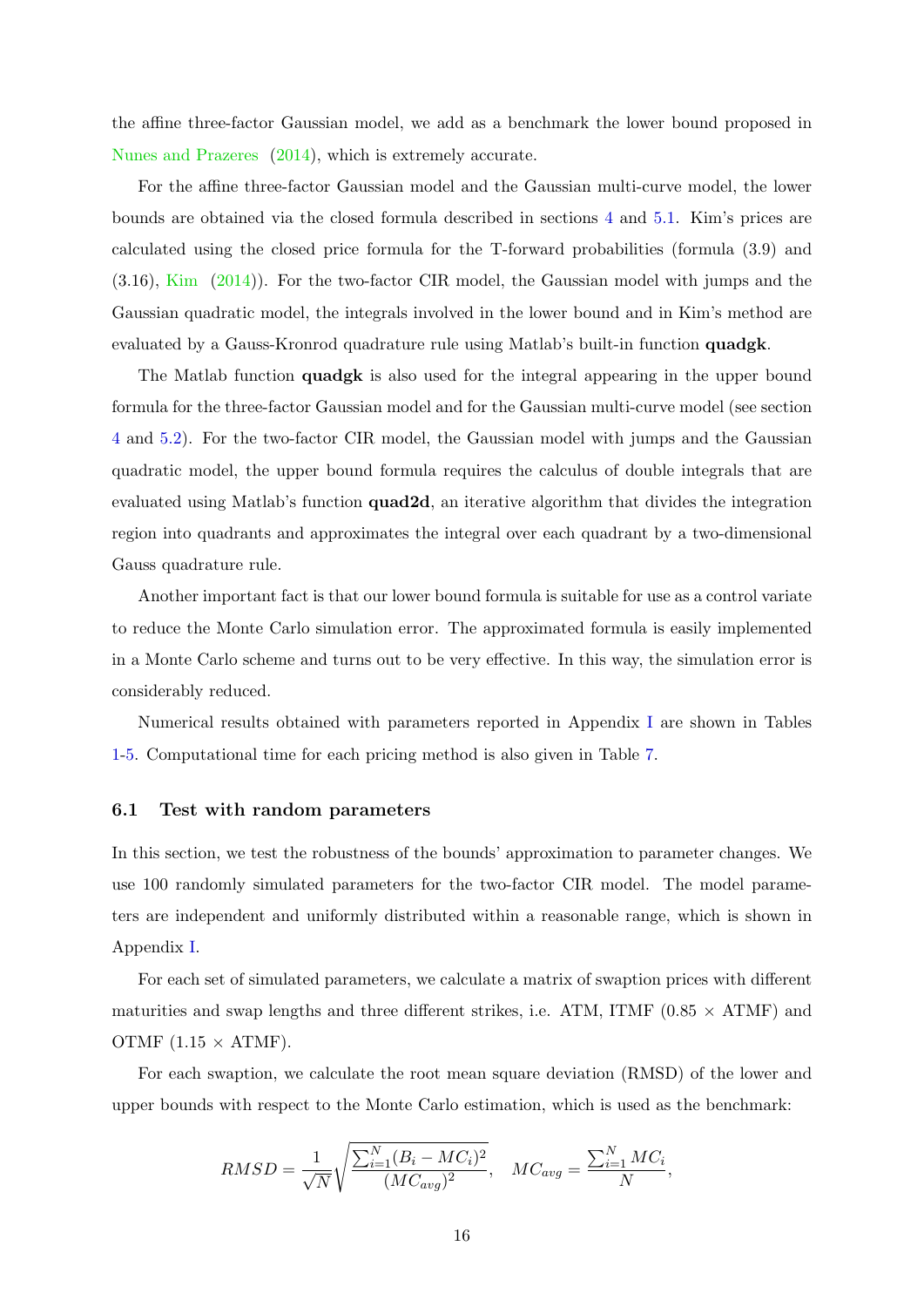where N is the number of random trials,  $B_i = LB_i$  or  $B_i = UB_i$  (lower or upper bound) and  $MC_i$  is the Monte Carlo estimation of the swaption price with the  $i^{th}$  set of random parameters and  $MC_{avg}$  is the average of Monte Carlo prices over all random trials. Monte Carlo values are estimated using  $10^7$  simulations. Numerical results of this test are shown in Table [6.](#page-25-1)

### 6.2 Comments on numerical results

Numerical results are presented across a wide class of affine models for the Gaussian quadratic model and for a multiple-curve model. The tangent hyperplane lower bound and the approximation "A" of [Kim](#page-27-3) [\(2014\)](#page-27-3) produce the same prices because they are two different implementations of the same approximation. However, the new algorithm, which requires the computation of a single Fourier inversion, is faster across all models for which the characteristic function is known in its closed form. In fact, in Table [7,](#page-25-0) our implementation of the lower bound is faster than Kim's method except for the Gaussian quadratic model for which the characteristic function is available in a semi-analytical form (see Appendix [G\)](#page-34-0). The improvement in computational performance is more evident for swaptions with a large number of cash flows, as illustrated in Table [8.](#page-26-0) For the three factor Gaussian affine model, [Nunes and Prazeres](#page-28-4) [\(2014\)](#page-28-4) conditioning approach is more efficient than our bounds, however our aim is to find approximations that are applicable to a wider class of models and not only to Gaussian affine models. Comparing the speed of different methods is not simple because each algorithm should be optimized. However, our considerations about the efficiency of an algorithm are also justified by theoretical reasoning and confirmed by our estimations of the computational time.

Our upper bound is applicable to all affine-quadratic models, both in single- and multiplecurve frameworks, and it is particularly efficient for affine models. In the literature, upper bounds are available only for Gaussian affine models. In particular, for the three-factor affine Gaussian model, we compare our bounds with the ones proposed by [Nunes and Prazeres](#page-28-4) [\(2014\)](#page-28-4). Lower bound proposed by [Nunes and Prazeres](#page-28-4)  $(2014)$  is comparable to our lower bound for all maturities and strikes. We find that our upper bound is less accurate for ATMF options but it seems to be more accurate for OTMF options (see Table [1\)](#page-20-0). We observe that for the given set of parameters, price estimated using our bounds and the conditioning approach are very close. On the other hand, with reference to computational time (see Table [7\)](#page-25-0), [Nunes and Prazeres](#page-28-4) [\(2014\)](#page-28-4) approach is more efficient than our bounds. However, our aim is to find approximations that are applicable to a wider class of models and not only to Gaussian affine models.

The computation of the upper bound is slower than the lower bound calculation, but it is still faster than Monte Carlo simulations for a comparable accuracy (see Table [7\)](#page-25-0). In addition,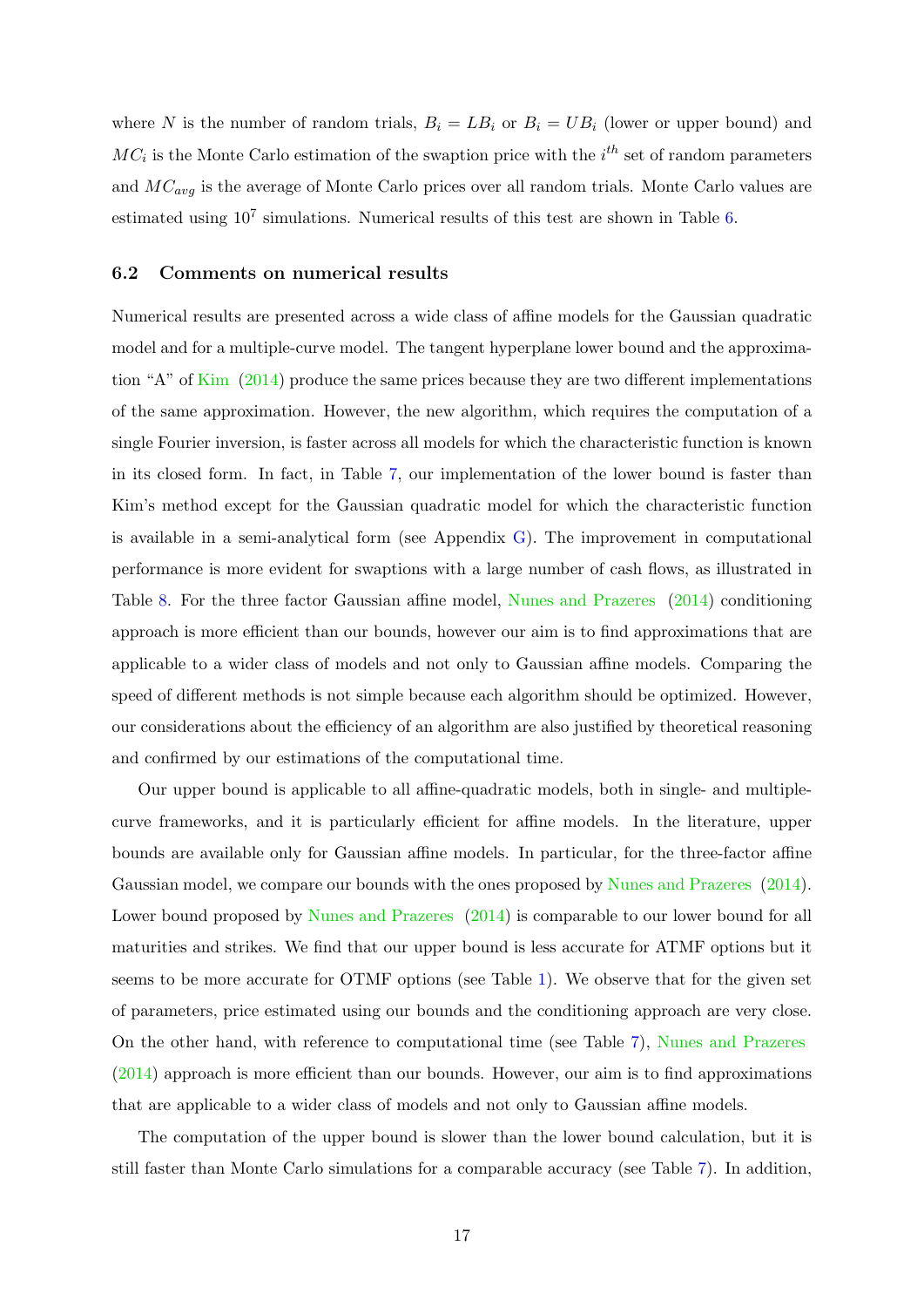the range between the lower and upper bound is always narrow so, in practice, the combined use of the two bounds provides an accurate estimate of the true price.

For the multiple-curve model, we compare our bounds with an approximate method that is widely used in the market, i.e. the freezing drift approximation (see [Moreni and Pallavicini](#page-28-6) [\(2014\)](#page-28-6)) and we find that the lower and upper bounds perform better for swaptions with long maturities (2Y and 5Y in Table [5\)](#page-24-0) with comparable computational times. Moreover, the freezing technique is a generic approximation, i.e. we cannot know a priori if the approximated price underestimates or overestimates the true price.

In each table we compute the mean absolute percentage error (MAPE) of bounds with respect to Monte Carlo prices, taken as a benchmark, for fixed maturity and strike.

The RMSD computation performed for the two-factor CIR model and reported in Table [6](#page-25-1) is an important validation for the stability of the accuracy of the bounds to changes in the parameter set. The RMSD of the lower bound for at-the-money and in-the-money options is less than 0.1% of the Monte Carlo average price, which is a good result. The relative error is larger for out-of-the-money options, in particular for the swaptions with a long swap length. Indeed, the maximum error is around 0.3% of the Monte Carlo price. The RMSDs of the upper bound are greater than the RMSDs of the lower bound, in particular for swaptions with longer swap lengths. However, the maximum RMSD of the upper bound is about 0.8% of the Monte Carlo price, which is also confirmation of the good performance of the upper bound.

# Conclusions

In this paper, we propose a general lower bound formula of the swaption price based on an approximation of the exercise region. We note that previous approximations, such as the [Kim](#page-27-3) [\(2014\)](#page-27-3) and [Singleton and Umantsev](#page-28-3) [\(2002\)](#page-28-3) methods, represent a particular case of our general formula and so they can also be interpreted as lower bounds. Moreover, we provide a new algorithm to implement the lower bound that is found to be more efficient for interest rate models in which the joint characteristic function of state variables is known in analytical form. Further, this work provides a new upper bound to swaption prices that is applicable to all affine-quadratic models and that is accurate and computable in a reasonable time. Therefore, the lower bound approximation error is controlled. Finally, we extend lower and upper bounds to multiple-curve models. Numerical results confirm our hypothesis about the performance of the new algorithm in terms of computational times for the calculus of the lower bound, except for quadratic models in which the characteristic function is not analytic. Moreover, numerical tests show a very good accuracy of the new upper bound for different models across tenors,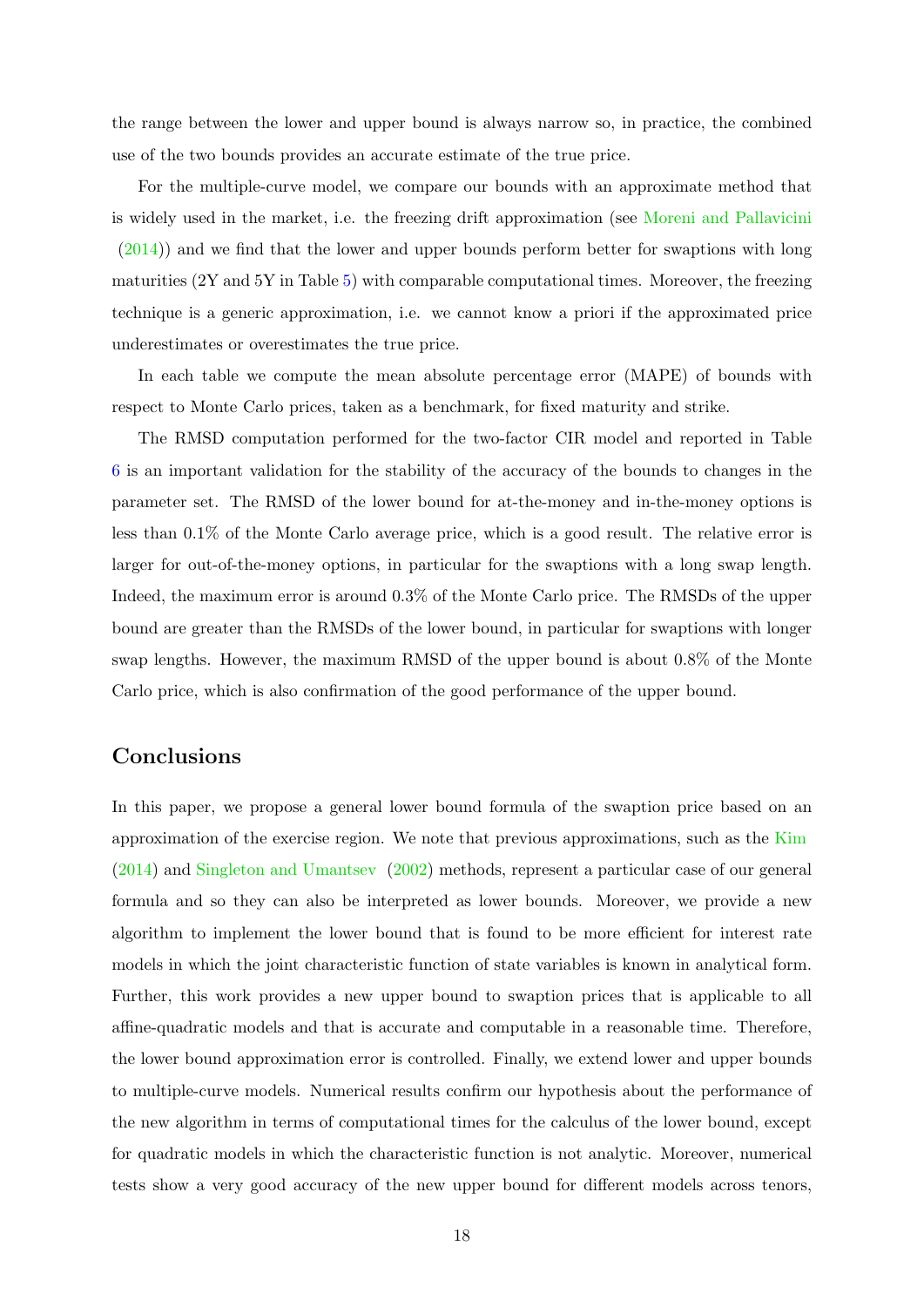maturities and strikes.

# 7 Tables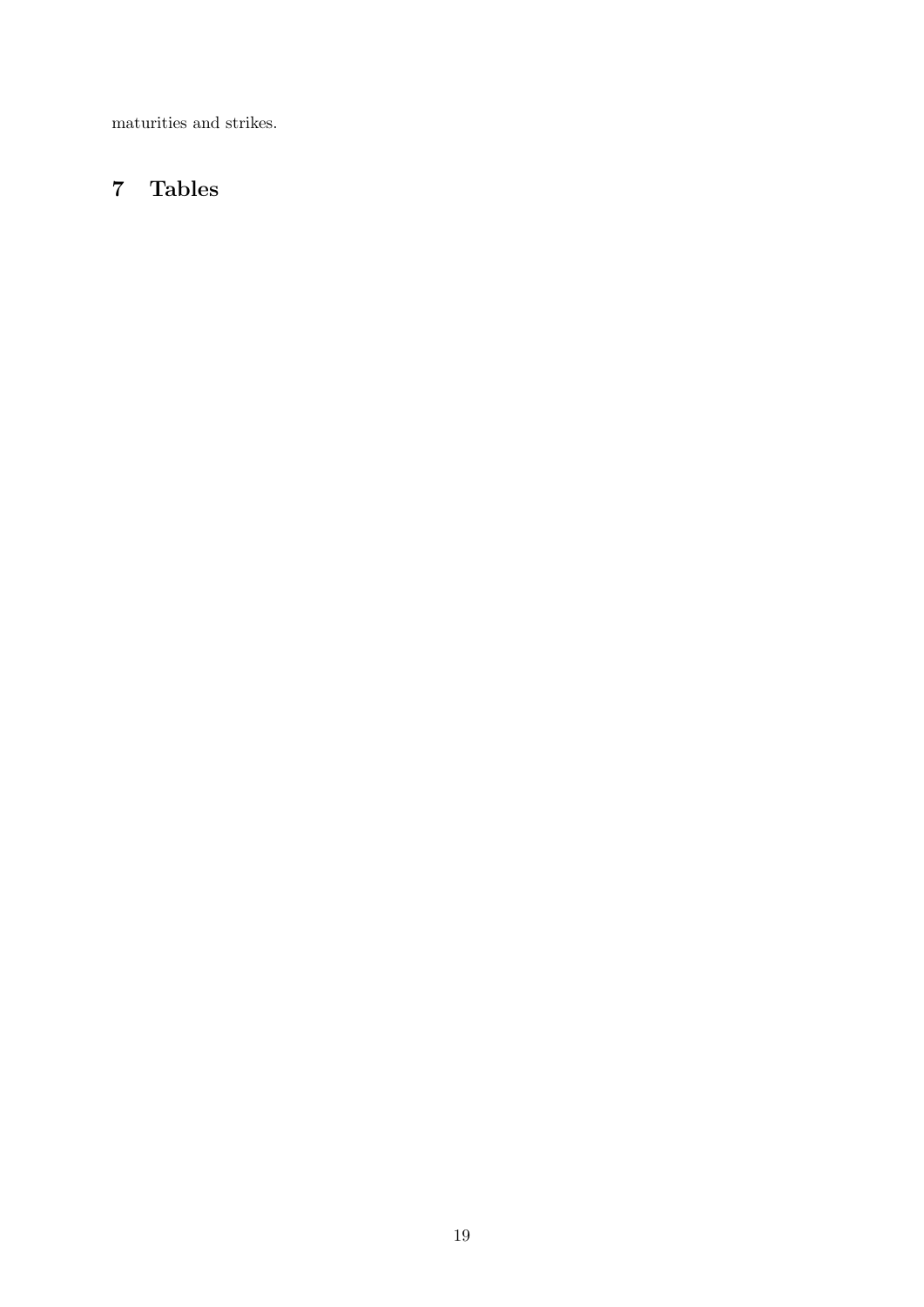Three-factor Gaussian model Three-factor Gaussian model

| Opt. Mat.                |          |             | ⊣         |                  |                                   |             |          | $\mathbf{\Omega}$ |            |            |          |          | ١Q        |             |            |
|--------------------------|----------|-------------|-----------|------------------|-----------------------------------|-------------|----------|-------------------|------------|------------|----------|----------|-----------|-------------|------------|
| Swap length              | MC       | LB (HP      | UB        | LB(GA)           | $\widehat{A}$<br>UB <sub>(C</sub> | MC          | LB (HP   | UB                | LB (CA)    | UB (CA     | MC       | LB (HP)  | UB        | LB (CA      | UB(GA)     |
| 1                        | 20.817   | 20.817      | 20.818    | 20.817           | 20.817                            | 23.555      | 23.554   | 23.555            | 23.554     | 23.555     | 23.207   | 23.207   | 23.208    | 23.207      | 23.207     |
|                          | 0.001    |             | 0.001     |                  | 0.000                             | 0.001       |          | 0.001             |            | 0.0001     | 0.001    |          | 0.001     |             | 0.0001     |
| $\mathbf{\Omega}$        | 33.119   | 33.119      | 33.129    | 33.119           | 33.120                            | 38.434      | 38.434   | 38.444            | 38.434     | 38.435     | 38.723   | 38.722   | 38.730    | 38.722      | 38.724     |
|                          | 0.002    |             | 0.010     |                  | 0.001                             | 0.002       |          | 0.010             |            | 0.002      | 0.002    |          | 0.008     |             | 0.002      |
| LC.                      | 53.312   | 53.312      | 53.396    | 53.312           | 53.323                            | 63.688      | 63.686   | 63.764            | 63.686     | 63.702     | 65.684   | 65.683   | 65.741    | 65.683      | 65.700     |
|                          | 0.002    |             | 0.084     |                  | $0.011\,$                         | 0.003       |          | 0.078             |            | 0.015      | 0.003    |          | 0.058     |             | 0.017      |
| $\Box$                   | 65.583   | 65.584      | 65.758    | 65.584           | 65.613                            | 79.068      | 79.067   | 79.224            | 79.067     | 79.106     | 82.161   | 82.159   | 82.273    | 82.159      | 82.201     |
|                          | 0.003    |             | 0.174     |                  | 0.029                             | 0.004       |          | 0.157             |            | 0.039      | 0.004    |          | 0.114     |             | 0.042      |
| MAPE                     |          | 0.0005%     | $0.115\%$ | 0.0005%          | $0.018\%$                         |             | 0.002%   | $0.086\%$         | 0.002%     | $0.018\%$  |          | 0.001%   | $0.061\%$ | $0.001\%$   | 0.019%     |
| Swap length              | MC       | $LB$ $(HP)$ | UВ        | LB(GA)           | UB(CA)                            | MC          | LB (HP   | UB                | $LB$ (CA)  | UB (CA     | MC       | LB (HP   | UВ        | $LB$ $(CA)$ | UB (CA     |
| $\overline{\phantom{0}}$ | 79.4449  | 79.4449     | 79.4451   | 79.4449          | 79.4449                           | 78.4043     | 78.4039  | 78.4042           | 78.4039    | 78.4040    | 69.4421  | 69.4420  | 69.4423   | 69.4420     | 69.4421    |
|                          | 0.0003   |             | 0.0002    |                  | 0.0001                            | 0.0005      |          | 0.0003            |            | 0.0001     | 0.0005   |          | 0.0003    |             | 0.0001     |
| Z                        | 154.5632 | 154.5632    | 154.5646  | 154.5632         | 154.5642                          | 150.9113    | 150.9108 | 150.9131          | 150.9108   | 150.9121   | 131.9486 | 131.9485 | 131.9511  | 131.9485    | 131.9500   |
|                          | 0.0003   |             | 0.0014    |                  | 0.0010                            | 0.0005      |          | 0.0023            |            | 0.0013     | 0.0007   |          | 0.0026    |             | 0.0015     |
| LO                       | 361.4695 | 361.4695    | 361.4713  | 361.4695         | 361.4793                          | 346.2753    | 346.2753 | 346.2813          | 346.2753   | 346.2884   | 295.1619 | 295.1619 | 295.1717  | 295.1619    | 295.1762   |
|                          | 0.0001   |             | 0.0018    |                  | 0.0098                            | 0.0003      |          | 0.0061            |            | 0.0132     | 0.0006   |          | 0.0098    |             | 0.0143     |
| $\Box$                   | 636.9818 | 636.9818    | 636.9819  | 636.9818         | 637.0074                          | 604.8099    | 604.8101 | 604.8113          | 604.8101   | 604.8443   | 508.8398 | 508.8398 | 508.8444  | 508.8398    | 508.8766   |
|                          | 0.0001   |             | 0.0001    |                  | $\frac{0.0256}{0.0019\%}$         | 0.0002      |          | 0.0013            |            | 0.0342     | 0.0003   |          | 0.0046    |             | 0.0368     |
| MAPE                     |          | 0.00002%    |           | 0.0004% 0.00002% |                                   |             | 0.0002%  | 0.0008%           | $0.0002\%$ | $0.0026\%$ |          | 0.0001%  | 0.0016%   | $0.0001\%$  | $0.0033\%$ |
| Swap length              | MC       | LB (HP      | UB        | LB (CA)          | UB (CA)                           | $_{\rm MC}$ | LB (HP   | ËО                | $LB$ (CA   | UB (CA     | MC       | LB (HP   | ËО        | $LB$ (CA    | UB (CA)    |
| $\overline{\phantom{0}}$ | 1.5700   | 1.5700      | 1.5703    | 1.5700           | 1.5701                            | 2.8242      | 2.8238   | 2.8242            | 2.8238     | 2.8239     | 3.7940   | 3.7938   | 3.7943    | 3.7938      | 3.7940     |
|                          | 0.0003   |             | 0.0003    |                  | 0.0001                            | 0.0005      |          | 0.0005            |            | 0.0002     | 0.0006   |          | 0.0005    |             | 0.0002     |
| Z                        | 1.0649   | 1.0648      | 1.0671    | 1.0648           | 1.0661                            | 2.6128      | 2.6123   | 2.6162            | 2.6123     | 2.6141     | 4.3224   | 4.3223   | 4.3265    | 4.3223      | 4.3242     |
|                          | 0.0003   |             | 0.0022    |                  | 0.0013                            | 0.0006      |          | 0.0039            |            | 0.0018     | 0.0008   |          | 0.0043    |             | 0.0020     |
| LO                       | 0.1496   | 0.1495      | 0.1523    | 0.1495           | 0.1624                            | 0.9049      | 0.9048   | 0.9141            | 0.9048     | 0.9222     | 2.5697   | 2.5696   | 2.5839    | 2.5696      | 2.5884     |
|                          | 0.0001   |             | 0.0027    |                  | 0.0129                            | 0.0004      |          | 0.0093            |            | 0.0174     | 0.0007   |          | 0.0144    |             | 0.0189     |
| $\overline{10}$          | 0.00268  | 0.00268     | 0.00281   | 0.00268          | $\mathbf I$                       | 0.0756      | 0.0756   | 0.0776            | 0.0756     | 0.1199     | 0.5166   | 0.5166   | 0.5231    | 0.5166      | 0.5643     |
|                          | 0.00002  |             | 0.0001    |                  |                                   | 0.0001      |          | 0.0019            |            | 0.0443     | 0.0003   |          | 0.0065    |             | 0.0477     |
| MAPE                     |          | 0.0327%     | 1.788%    | $0.032\%$        | 2.914%                            |             | 0.017%   | 0.928%            | 0.017%     | 15.146%    |          | 0.003%   | 0.481%    | 0.003%      | 2.503%     |
|                          |          |             |           |                  |                                   |             |          |                   |            |            |          |          |           |             |            |

<span id="page-20-0"></span>approach of Nunes and Prazeres (2014), LB (CA) and UB(CA). Monte Carlo prices are estimated using  $10^9$  simulations, the antithetic variates ITMF  $(0.85 \times \text{ATMF})$  and OTMF (1.15  $\times$  ATMF). For each swaption, we report the price in basis points estimated with the Monte Carlo method, MC, the hyperplane approximation lower bound, LB (HP), the upper bound, UB, and the lower and upper bounds obtained with the conditional method and the exact probability distribution. Below each Monte Carlo price, the size of the confidence interval at 97.5% is reported in basis Table 1: The three tables represent matrices of payer swaption prices for the three-factor Gaussian model at three different strikes, i.e. ATMF, MC, the hyperplane approximation lower bound, LB (HP), the upper bound, UB, and the lower and upper bounds obtained with the conditional approach of Nunes and [Prazeres](#page-28-4) [\(2014\)](#page-28-4), LB (CA) and UB(CA). Monte Carlo prices are estimated using 10<sup>9</sup> simulations, the antithetic variates Table 1: The three tables represent matrices of payer swaption prices for the three-factor Gaussian model at three different strikes, i.e. ATMF, ITMF (0.85 × ATMF) and OTMF (1.15 × ATMF). For each swaption, we report the price in basis points estimated with the Monte Carlo method, method and the exact probability distribution. Below each Monte Carlo price, the size of the confidence interval at 97.5% is reported in basis points. The distance between the lower and the upper bounds is provided below each upper bound value. points. The distance between the lower and the upper bounds is provided below each upper bound value.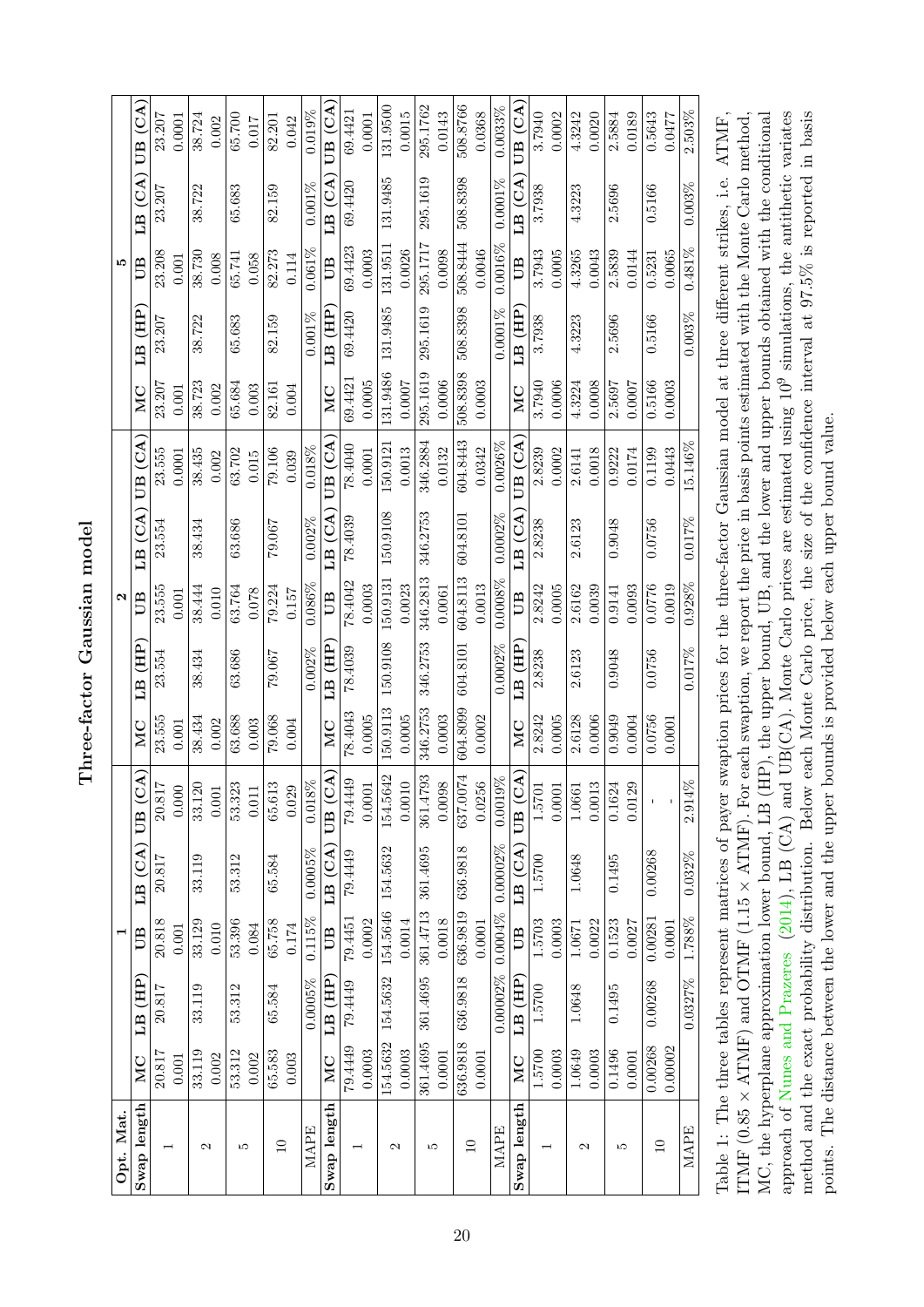Two-factor Cox-Ingersoll-Ross model Two-factor Cox-Ingersoll-Ross model

| MC<br>Swap length |                         | $\blacksquare$ |               |                       |           |                                | $\mathbf{\Omega}$ |             |         |           |                          | J.        |             |         |
|-------------------|-------------------------|----------------|---------------|-----------------------|-----------|--------------------------------|-------------------|-------------|---------|-----------|--------------------------|-----------|-------------|---------|
|                   | LB (HP                  | UB             | MC(CV)        | Kim                   | <b>NC</b> | LB (HP                         | UB                | MC (CV      | Kim     | <b>NC</b> | LB (HP                   | UB        | MC (CV      | Kim     |
| 48.469            | 48.466                  | 48.467         | 48.466        | 466<br>$\frac{8}{3}$  | 59.359    | 59.361                         | 59.362            | 59.361      | 59.361  | 66.979    | 66.970                   | 66.971    | 66.970      | 66.970  |
| 0.004             |                         | 0.001          | $10^{-4}$     |                       | 0.005     |                                | 0.001             | $10^{-4}\,$ |         | 0.006     |                          | 0.001     | $10^{-4}$   |         |
| 85.876            | 85.871                  | 85.883         | 85.871        | 871<br>85             | 106.885   | 106.890                        | 106.904           | 106.890     | 106.890 | 123.847   | 123.830                  | 123.842   | 123.830     | 123.830 |
| 0.008             |                         | 0.012          | $10^{\rm -4}$ |                       | 0.010     |                                | 0.014             | $10^{-4}$   |         | 0.011     |                          | 0.012     | $10^{-4}\,$ |         |
| 169.437           | 169.428                 | 169.639        | 169.428       | 169.428               | 216.868   | 216.880                        | 217.103           | 216.881     | 216.880 | 261.403   | 261.368                  | 261.525   | 261.368     | 261.368 |
| 0.016             |                         | 0.211          | $10^{-4}\,$   |                       | 0.020     |                                | 0.222             | $10^{-4}$   |         | 0.025     |                          | 0.157     | $10^{-4}$   |         |
| 265.834           | 265.820                 | 266.634        | 265.818       | 265.820               | 344.969   | 344.990                        | 345.795           | 344.992     | 344.990 | 422.939   | 422.883                  | 423.408   | 422.887     | 422.883 |
| 0.025             |                         | 0.814          | 0.004         |                       | 0.033     |                                | 0.805             | 0.005       |         | 0.042     |                          | 0.525     | 0.004       |         |
|                   | 0.005%                  | 0.108%         |               |                       |           | 0.005%                         | $0.093\%$         |             |         |           | 0.013%                   | $0.044\%$ |             |         |
| MC                | (HP)<br>LB <sup>(</sup> | UB             | MC (CV)       | Kim                   | MC        | LB (HP                         | UB                | MC (CV      | Kim     | MC        | (HI)<br>$\overline{L}$ B | <b>ED</b> | λO)<br>MC   | Kim     |
| 107.578           | 107.577                 | 107.578        | 107.577       | 107.577               | 116.838   | 116.839                        | 116.840           | 116.839     | 116.839 | 114.936   | 114.930                  | 114.931   | 114.930     | 114.930 |
| 0.002             |                         | $0.001$        | $10^{-4}$     |                       | 0.003     |                                | 0.001             | $10^{-4}$   |         | 0.004     |                          | 0.001     | $10^{-4}$   |         |
| 208.039           | 208.037                 | 208.045        | 208.037       | 208.037               | 222.361   | 222.363                        | 222.373           | 222.363     | 222.363 | 217.219   | 217.208                  | 217.217   | 217.208     | 217.208 |
| 0.004             |                         | 0.008          | $10^{\rm -4}$ |                       | 0.006     |                                | 0.010             | $10^{-4}$   |         | 0.008     |                          | 0.009     | $10^{-4}\,$ |         |
| 475.672           | 475.669                 | 475.782        | 475.669       | 475.669 493.297       |           | 493.301                        | 493.454           | 493.301     | 493.301 | 473.353   | 473.331                  | 473.455   | 473.331     | 473.331 |
| 0.007             |                         | 0.113          | $10^{-4}$     |                       | 0.011     |                                | 0.152             | $10^{-4}\,$ |         | 0.016     |                          | 0.124     | $10^{-4}$   |         |
| 812.488           | 812.482                 | 812.917        | 812.482       | 812.482               | 825.213   | 825.218                        | 825.772           | 825.219     | 825.218 | 778.608   | 778.572                  | 778.993   | 778.573     | 778.572 |
| 0.009             |                         | 0.435          | 0.002         |                       | 0.017     |                                | 0.554             | 0.003       |         | 0.028     |                          | 0.420     | 0.002       |         |
|                   | $0.001\%$               | 0.020%         |               |                       |           | $0.001\%$                      | $0.027\%$         |             |         |           | 0.005%                   | $0.019\%$ |             |         |
| MC                | (HP)<br>E1              | UB             | MC (CV        | Kim                   | MC        | $\overline{H}$<br>$\mathbb{E}$ | B                 | MC (CV      | Kim     | MC        | LB (HP                   | B         | MC (CV      | Kim     |
| 15.977            | 15.973                  | 15.973         | 15.973        | 973<br>$\frac{15}{2}$ | 24.445    | 24.446                         | 24.447            | 24.446      | 24.446  | 34.558    | 34.546                   | 34.547    | 34.546      | 34.546  |
| 0.006             |                         | 0.001          | $10^{-4}\,$   |                       | 0.007     |                                | 0.001             | $10^{-4}$   |         | 0.008     |                          | 0.001     | $10^{-4}$   |         |
| 23.730            | 23.724                  | 23.733         | 23.724        | 724<br>23             | 39.961    | 39.964                         | 39.977            | 39.964      | 39.964  | 61.860    | 61.838                   | 61.849    | 61.838      | 61.838  |
| 0.011             |                         | 0.009          | $10^{-4}$     |                       | 0.013     |                                | 0.013             | $10^{-4}$   |         | 0.015     |                          | 0.011     | $10^{-4}$   |         |
| 33.576            | 33.567                  | 33.698         | 33.567        | 567<br>33             | 38.731    | 68.742                         | 68.918            | 68.742      | 68.742  | 124.445   | 124.398                  | 124.546   | 124.399     | 124.398 |
| 0.024             |                         | 0.132          | $10^{-4}$     |                       | 0.029     |                                | 0.176             | 0.001       |         | 0.032     |                          | 0.148     | 0.001       |         |
| 42.469            | 42.458                  | 42.873         | 42.459        | 458<br>$\overline{4}$ | 99.027    | 99.049                         | 99.626            | 99.045      | 99.049  | 196.344   | 196.265                  | 196.742   | 196.266     | 196.265 |
| 0.039             |                         | 0.414          | 0.005         |                       | 0.048     |                                | 0.577             | 0.005       |         | 0.056     |                          | 0.476     | 0.005       |         |
|                   | 0.026%                  | 0.337%         |               |                       |           | 0.013%                         | $0.232\%$         |             |         |           | 0.037%                   | 0.083%    |             |         |

<span id="page-21-0"></span>the hyperplane approximation lower bound, LB (HP), the upper bound, UB, the Monte Carlo with control variable technique, MC (CV), and the approximation "A" of Kim (2014). Monte Carlo without and with control variable are estimated using  $10^9$  and  $10^5$  simulations, respectively, and the exact probability distribution. Below each Monte Carlo price, the size of the confidence interval at 97.5% is reported in basis points. The  $(0.85 \times \text{ATMF})$  and OTMF (1.15  $\times$  ATMF). For each swaption, we report the price in basis points estimated with the Monte Carlo method, MC, the hyperplane approximation lower bound, LB (HP), the upper bound, UB, the Monte Carlo with control variable technique, MC (CV), and the approximation "A" of [Kim](#page-27-3) [\(2014\)](#page-27-3). Monte Carlo without and with control variable are estimated using 10<sup>9</sup> and 10<sup>5</sup> simulations, respectively, and  $\frac{1}{n}$ ,  $\frac{1}{n}$ ,  $\frac{1}{n}$ ,  $\frac{1}{n}$ ,  $\frac{1}{n}$ ,  $\frac{1}{n}$ ,  $\frac{1}{n}$ the exact probability distribution. Below each Monte Carlo price, the size of the confidence interval at 97.5% is reported in basis points. The Table 2: The three tables represent matrices of payer swaption prices for the two-factor CIR model at three different strikes, i.e. ATMF, ITMF  $(0.85 \times \text{ATMF})$  and OTMF (1.15  $\times$  ATMF). For each swaption, we report the price in basis points estimated with the Monte Carlo method, MC, (1.2)  $1.1$  MIT,  $1.1$ OTL HOUGH 90 PHAGE CHILETERIA SPIL distance between the lower and the upper bounds is provided below each upper bound value. distance between the lower and the upper bounds is provided below each upper bound value.  $1119$  number of  $199$  and  $1011$   $1011$   $1011$   $1011$   $1011$   $1011$   $1011$   $1011$   $1011$   $1011$ ranie z: The Annee Annes Lehreseme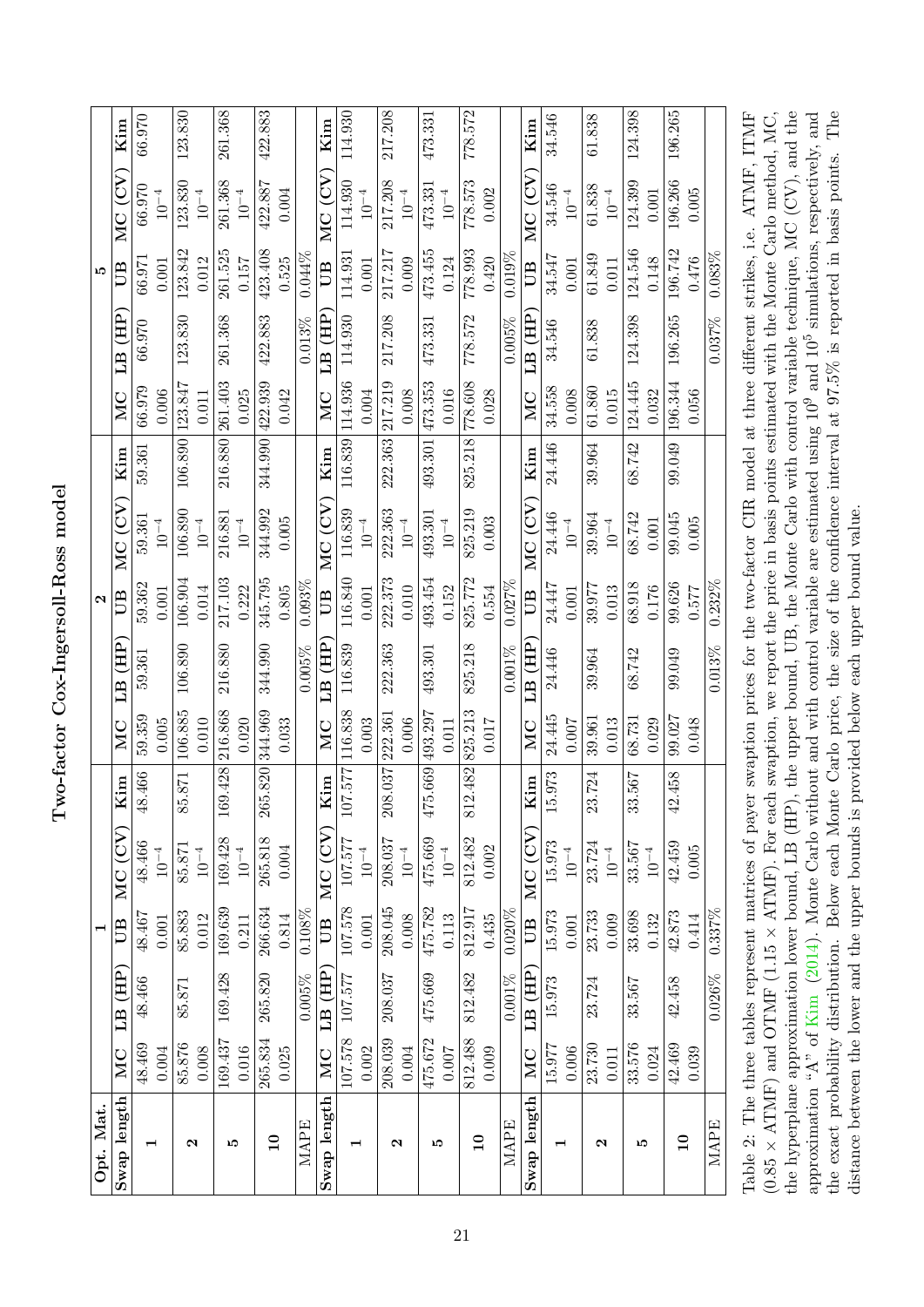<span id="page-22-0"></span>Two-factor Gaussian model with exponential jump sizes Two-factor Gaussian model with exponential jump sizes

| Opt. Mat.         |          |          |          |         |         |          |          | $\mathbf{\mathbf{a}}$ |         |         |          |          | J.       |         |         |
|-------------------|----------|----------|----------|---------|---------|----------|----------|-----------------------|---------|---------|----------|----------|----------|---------|---------|
| Swap length       | MC       | LB (HP)  | UB       | MC (CV  | Kim     | MC       | LB (HP   | $\mathbb{B}$          | MC (CV  | Kim     | MC       | LB (HP   | UВ       | MC (CV  | Kim     |
|                   | 403.88   | 403.77   | 403.77   | 403.77  | 403.77  | 434.32   | 434.24   | 434.24                | 434.24  | 434.24  | 473.22   | 473.45   | 473.48   | 473.45  | 473.45  |
|                   | 0.37     |          | 0.001    | 0.00001 |         | 0.39     |          | 0.005                 | 0.00001 |         | 0.44     |          | 0.03     | 0.00001 |         |
| $\mathcal{C}$     | 546.54   | 546.17   | 546.39   | 546.17  | 546.17  | 678.54   | 677.82   | 678.33                | 677.82  | 677.82  | 926.64   | 925.17   | 926.28   | 925.17  | 925.17  |
|                   | 0.61     |          | 0.22     | 0.00001 |         | 0.73     |          | 0.50                  | 0.00004 |         | 0.91     |          | 1.11     | 0.0001  |         |
| S                 | 857.58   | 856.93   | 859.96   | 856.93  | 856.93  | 1238.63  | 1236.99  | 1240.84               | 1236.99 | 1236.99 | 1986.48  | 1983.83  | 1987.31  | 1983.84 | 1983.83 |
|                   | 1.02     |          | 3.03     | 0.001   |         | 1.28     |          | 3.86                  | 0.001   |         | 1.64     |          | 3.48     | 0.002   |         |
| $\Box$            | 963.67   | 962.96   | 964.51   | 962.96  | 962.96  | 1426.94  | 1425.19  | 1426.95               | 1425.19 | 1425.19 | 2341.44  | 2339.51  | 2340.84  | 2339.51 | 2339.51 |
|                   | 1.13     |          | 1.55     | 0.0001  |         | 1.42     |          | 1.77                  | 0.0003  |         | 1.83     |          | 1.33     | 0.0003  |         |
| MAPE              |          | $0.06\%$ | $0.11\%$ |         |         |          | $0.10\%$ | $0.06\%$              |         |         |          | $0.11\%$ | $0.04\%$ |         |         |
| Swap length       | MC       | LB (HP)  | UВ       | MC (CV  | Kim     | MC       | LB (HP   | B                     | MC (CV  | Kim     | MC       | LB (HP   | UВ       | MC (CV  | Kim     |
|                   | 428.3859 | 428.16   | 428.52   | 428.16  | 428.16  | 458.3401 | 458.37   | 458.37                | 458.37  | 458.37  | 496.7178 | 496.84   | 496.96   | 496.84  | 496.84  |
|                   | 0.38     |          | 0.36     | 0.00001 |         | 1.401507 |          | 0.00                  | 0.00001 |         | 0.446931 |          | 0.12     | 0.00001 |         |
| $\mathbf{\Omega}$ | 640.6753 | 640.35   | 640.45   | 640.35  | 640.35  | 768.0223 | 768.01   | 768.30                | 768.01  | 768.01  | 1011.088 | 1010.49  | 1011.31  | 1010.49 | 1010.49 |
|                   | 0.64     |          | 0.10     | 0.00002 |         | 1.071384 |          | 0.29                  | 0.0001  |         | 0.940232 |          | 0.81     | 0.00004 |         |
| r.                | 1360.17  | 1359.44  | 1360.83  | 1359.44 | 1359.44 | 1700.289 | 1698.72  | 1700.66               | 1698.72 | 1698.72 | 2399.671 | 2396.88  | 2399.13  | 2396.88 | 2396.88 |
|                   | 1.076925 |          | 1.39     | 0.0005  |         | .335131  |          | 1.94                  | 0.001   |         | 1.707953 |          | 2.24     | 0.001   |         |
| $\Box$            | 2500.03  | 2499.24  | 2501.74  | 2499.24 | 2499.24 | 2792.621 | 2790.91  | 2793.15               | 2790.91 | 2790.91 | 3459.408 | 3457.46  | 3458.80  | 3457.46 | 3457.46 |
|                   | 1.115307 |          | 2.51     | 0.0002  |         | 1.41797  |          | 2.24                  | 0.0004  |         | 1.33787  |          | 1.35     | 0.0002  |         |
| <b>MAPE</b>       |          | $0.05\%$ | 0.05%    |         |         |          | $0.04\%$ | 0.02%                 |         |         |          | $0.06\%$ | 0.03%    |         |         |
| Swap length       | MC       | LB (HP)  | UB       | MC (CV  | Kim     | MC       | LB (HP   | UВ                    | MC(CV)  | Kim     | MC       | LB (HP   | UВ       | MC (CV  | Kim     |
|                   | 243.47   | 243.35   | 243.38   | 243.35  | 243.35  | 273.48   | 273.41   | 273.43                | 273.41  | 273.41  | 314.50   | 314.82   | 314.91   | 314.82  | 314.82  |
|                   | 0.30     |          | 0.02     | 0.00001 |         | 0.32     |          | 0.02                  | 0.00001 |         | 0.36     |          | 0.09     | 0.00001 |         |
| 2                 | 159.23   | 158.92   | 159.82   | 158.92  | 158.92  | 261.82   | 261.00   | 262.25                | 261.00  | 261.00  | 460.58   | 459.27   | 461.01   | 459.27  | 459.27  |
|                   | 0.40     |          | 0.89     | 0.0001  |         | 0.51     |          | 1.25                  | 0.0004  |         | 0.68     |          | 1.74     | 0.001   |         |
| LO.               | 136.63   | 136.28   | 137.77   | 136.28  | 136.28  | 265.11   | 264.13   | 267.07                | 264.13  | 264.13  | 591.07   | 589.36   | 591.92   | 589.36  | 589.36  |
|                   | 0.50     |          | 1.49     | 0.0007  |         | 0.68     |          | 2.94                  | 0.001   |         | 0.99     |          | 2.56     | 0.002   |         |
| $\Box$            | 79.13    | 78.99    | 79.09    | 78.99   | 78.99   | 161.29   | 160.89   | 161.17                | 160.89  | 160.89  | 397.28   | 396.04   | 396.79   | 396.04  | 396.04  |
|                   | 0.41     |          | 0.10     | 0.00002 |         | 0.58     |          | 0.28                  | 0.001   |         | 0.88     |          | 0.75     | 0.0004  |         |
| <b>MAPE</b>       |          | $0.17\%$ | $0.32\%$ |         |         |          | $0.24\%$ | 0.25%                 |         |         |          | $0.25\%$ | $0.12\%$ |         |         |

Monte Carlo without and with control variable are estimated using  $8 \times 10^6$  and  $10^5$  simulations, respectively, an Euler scheme with a time step 2015. For each swaption, we report the price in basis points estimated with the Monte Carlo method, MC, the hyperplane approximation lower equal to 0.0005 and the antithetic variates technique. Below each Monte Carlo price, the size of the confidence interval at 97.5% is reported in Table 3: The three tables represent matrices of payer swaption prices for the two-factor Gaussian model with jumps at three different strikes, i.e. ATMF, ITMF  $(0.85 \times \text{ATMF})$  and OTMF  $(1.15 \times \text{ATMF})$ . Parameter values are calibrated to the Euribor six-month curve from January 4th, 2015. For each swaption, we report the price in basis points estimated with the Monte Carlo method, MC, the hyperplane approximation lower bound, LB (HP), the upper bound, UB, the Monte Carlo with control variable technique, MC (CV), and the approximation "A" of Kim (2014). Monte Carlo without and with control variable are estimated using  $8 \times 10^6$  and  $10^5$  simulations, respectively, an Euler scheme with a time step equal to 0.0005 and the antithetic variates technique. Below each Monte Carlo price, the size of the confidence interval at 97.5% is reported in Table 3: The three tables represent matrices of payer swaption prices for the two-factor Gaussian model with jumps at three different strikes, i.e. ATMF, ITMF (0.85  $\times$  ATMF) and OTMF (1.15  $\times$  ATMF). Parameter values are calibrated to the Euribor six-month curve from January 4th, bound, LB (HP), the upper bound, UB, the Monte Carlo with control variable technique, MC (CV), and the approximation "A" of [Kim](#page-27-3) ([2014\)](#page-27-3). points. The distance between the lower and the upper bounds is provided below each upper bound value. basis points. The distance between the lower and the upper bounds is provided below each upper bound value.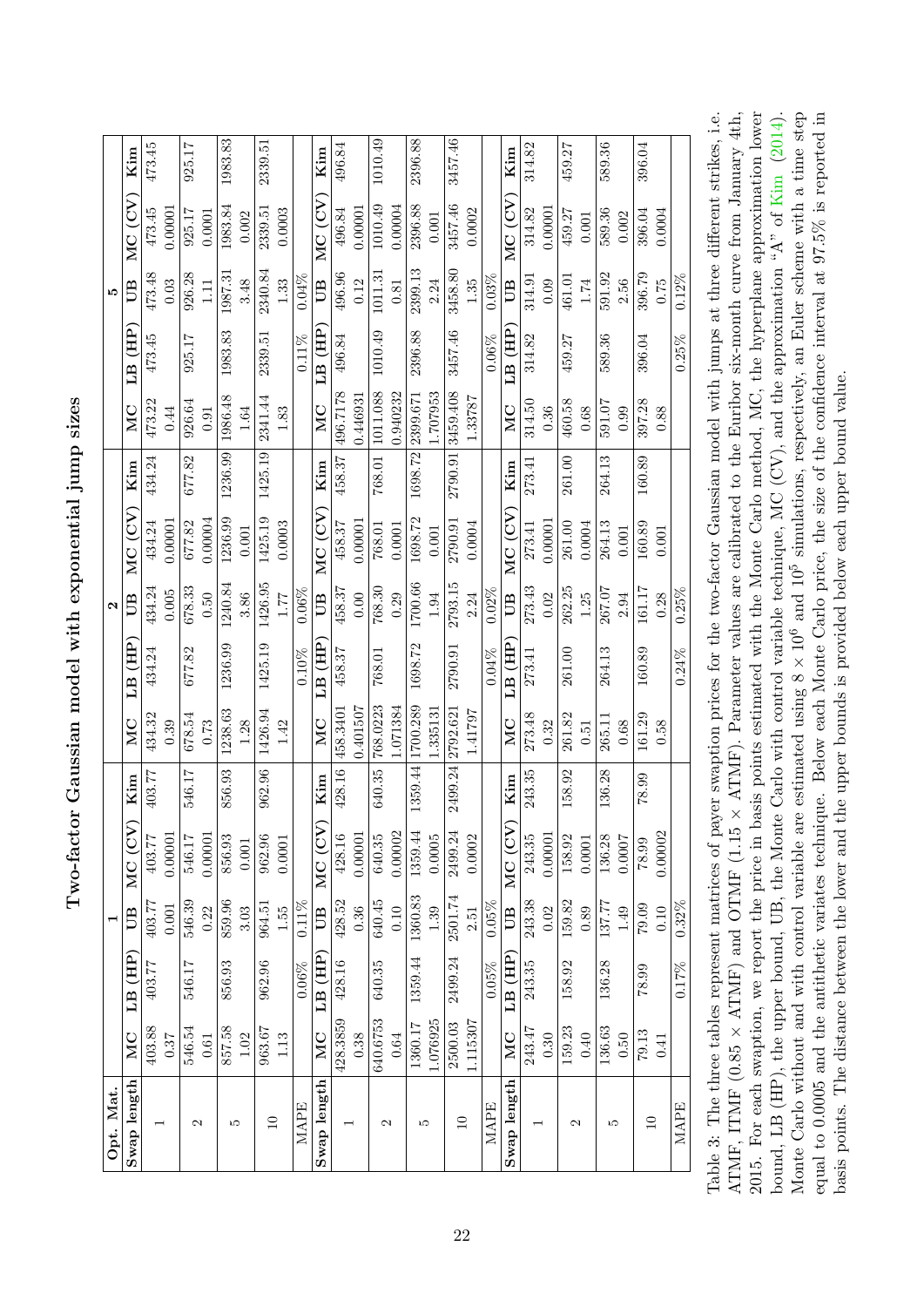| Opt. Mat.       |        |            | ⊣            |        |               |                                      |             | $\mathbf{\Omega}$ |        |         |        |          | J.           |        |         |
|-----------------|--------|------------|--------------|--------|---------------|--------------------------------------|-------------|-------------------|--------|---------|--------|----------|--------------|--------|---------|
| Swap length     | MC     | LB (HP)    | $\mathbb{B}$ | MC(CV) | Kim           | MC                                   | $LB$ $(HP)$ | UВ                | MC(CV) | Kim     | MC     | LB (HP)  | ŰВ           | MC(CV) | Kim     |
| $\mathcal{C}$   | 52.35  | 52.32      | 52.33        | 52.32  | 52.32         | 65.68                                | 65.69       | 65.69             | 65.69  | 65.69   | 65.87  | 65.87    | 65.87        | 65.87  | 65.87   |
|                 | 0.03   |            | 0.02         |        | 0.00001       | 0.03                                 |             | 0.01              |        | 0.00001 | 0.03   |          | 0.00         |        | 0.00001 |
| Ľ               | 106.44 | 106.39     | 106.50       | 106.39 | 106.39        | 129.98                               | 130.00      | 130.05            | 130.00 | 130.00  | 130.10 | 130.10   | 130.12       | 130.10 | 130.10  |
|                 | 0.05   |            | 0.11         |        | 0.00001       | 0.06                                 |             | 0.06              |        | 0.00001 | 0.04   |          | 0.02         |        | 0.0001  |
| $\Box$          | 148.35 | 148.32     | 148.54       | 148.31 | 148.32        | 182.14                               | 182.17      | 182.25            | 182.17 | 182.17  | 190.54 | 190.53   | 190.64       | 190.53 | 190.54  |
|                 | 0.06   |            | 0.22         |        | 0.00001       | 0.06                                 |             | 0.08              |        | 0.00001 | 0.04   |          | 0.11         |        | 0.0004  |
| MAPE            |        | 0.04%      | $0.07\%$     |        |               |                                      | $0.01\%$    | $0.05\%$          |        |         |        | 0.002%   | $0.02\%$     |        |         |
| Swap length     |        | MC LB (HP) | ËД           | MC(CV) | Kim           | MC                                   | LB (HP)     | $\mathbb{E}$      | MC(CV) | Kim     | MC     | LB (HP)  | ŰВ           | MC(CV) | Kim     |
| $\mathcal{C}$   | 138.51 | 138.47     | 138.49       | 138.47 | 138.47        | 140.42                               | 140.42      | 140.42            | 140.42 | 140.42  | 124.36 | 124.37   | 124.37       | 124.37 | 124.37  |
|                 | 0.02   |            | 0.01         |        | 0.00001       | $\begin{bmatrix} 0.02 \end{bmatrix}$ |             | 0.01              |        | 0.00001 | 0.02   |          | 0.00         |        | 00001.  |
| JΩ              | 304.44 | 304.39     | 304.43       | 304.39 | 304.39        | 304.26                               | 304.26      | 304.31            | 304.26 | 304.26  | 268.66 | 268.67   | 268.69       | 268.66 | 268.66  |
|                 | 0.02   |            | 0.05         |        | 0.00001       | 0.03                                 |             | 0.05              |        | 0.00001 | 0.03   |          | 0.02         |        | 0.00003 |
| $\overline{10}$ | 494.61 | 494.59     | 494.73       | 494.58 | 494.59 488.15 |                                      | 488.14      | 488.26            | 488.14 | 488.14  | 432.70 | 432.70   | 432.78       | 432.70 | 432.70  |
|                 | 0.02   |            | 0.14         |        | 0.00001       | 0.02                                 |             | 0.12              |        | 0.00001 | 0.04   |          | 0.08         |        | 0.0001  |
| MAPE            |        | 0.02%      | $0.02\%$     |        |               |                                      | $0.001\%$   | $0.01\%$          |        |         |        | 0.002%   | $0.01\%$     |        |         |
| Swap length     |        | MC LB (HP) | UB           | MC(CV) | Kim           | MC                                   | LB (HP)     | $\mathbb{B}$      | MC(CV) | Kim     | MC     | LB (HP)  | $\mathbb{B}$ | MC(CV) | Kim     |
| 2               | 11.87  | 11.86      | 11.87        | 11.86  | 11.86         | 23.04                                | 23.04       | 23.05             | 23.04  | 23.04   | 27.55  | 27.55    | 27.55        | 27.55  | 27.55   |
|                 | 0.02   |            | 0.01         |        | 0.00001       | 0.03                                 |             | 0.00              |        | 0.00001 | 0.02   |          | 0.00         |        | 0.00004 |
| ω               | 17.90  | 17.89      | 17.95        | 17.89  | 17.89         | 34.52                                | 34.54       | 34.56             | 34.54  | 34.54   | 39.84  | 39.82    | 39.86        | 39.82  | 39.84   |
|                 | 0.03   |            | 0.06         |        | 0.00001       | 0.04                                 |             | 0.03              |        | 0.00001 | 0.03   |          | 0.04         |        | 0.0004  |
| $\Box$          | 12.21  | 12.23      | 12.31        | 12.22  | 12.23         | 27.95                                | 27.97       | 28.01             | 27.97  | 27.97   | 36.10  | 36.05    | 36.52        | 36.05  | 36.11   |
|                 | 0.02   |            | 0.08         |        | 0.00001       | 0.03                                 |             | 0.04              |        | 0.00001 | 0.03   |          | <b>0.47</b>  |        | 0.0008  |
| MAPE            |        | $0.11\%$   | $0.37\%$     |        |               |                                      | $0.05\%$    | $0.13\%$          |        |         |        | $0.06\%$ | $0.41\%$     |        |         |

<span id="page-23-0"></span>ITMF (ATMF - 0.75%) and OTMF (ATMF + 0.75%). For each swaption, we report the price in basis points estimated with the Monte Carlo method, MC, the hyperplane approximation lower bound, LB (HP), the upper bound, UB, the Monte Carlo with control variable technique, MC respectively, an Euler scheme with a time step equal to 0.0005 and the antithetic variates technique. Below each Monte Carlo price, the size of the  $(CV)$ , and the approximation "A" of Kim (2014). Monte Carlo without and with control variable are estimated using  $8 \times 10^6$  and  $10^5$  simulations, confidence interval at 97.5% is reported in basis points. The distance between the lower and the upper bounds is provided below each upper bound Table 4: The three tables represent matrices of swaption prices for the two-factor Gaussian quadratic model at three different strikes, i.e. ATMF, ITMF (ATMF - 0.75%) and OTMF (ATMF + 0.75%). For each swaption, we report the price in basis points estimated with the Monte Carlo (CV), and the approximation "A" of [Kim](#page-27-3) [\(2014\)](#page-27-3). Monte Carlo without and with control variable are estimated using  $8 \times 10^6$  and  $10^5$  simulations, respectively, an Euler scheme with a time step equal to 0.0005 and the antithetic variates technique. Below each Monte Carlo price, the size of the confidence interval at 97.5% is reported in basis points. The distance between the lower and the upper bounds is provided below each upper bound Table 4: The three tables represent matrices of swaption prices for the two-factor Gaussian quadratic model at three different strikes, i.e. ATMF, method, MC, the hyperplane approximation lower bound, LB (HP), the upper bound, UB, the Monte Carlo with control variable technique, MC value.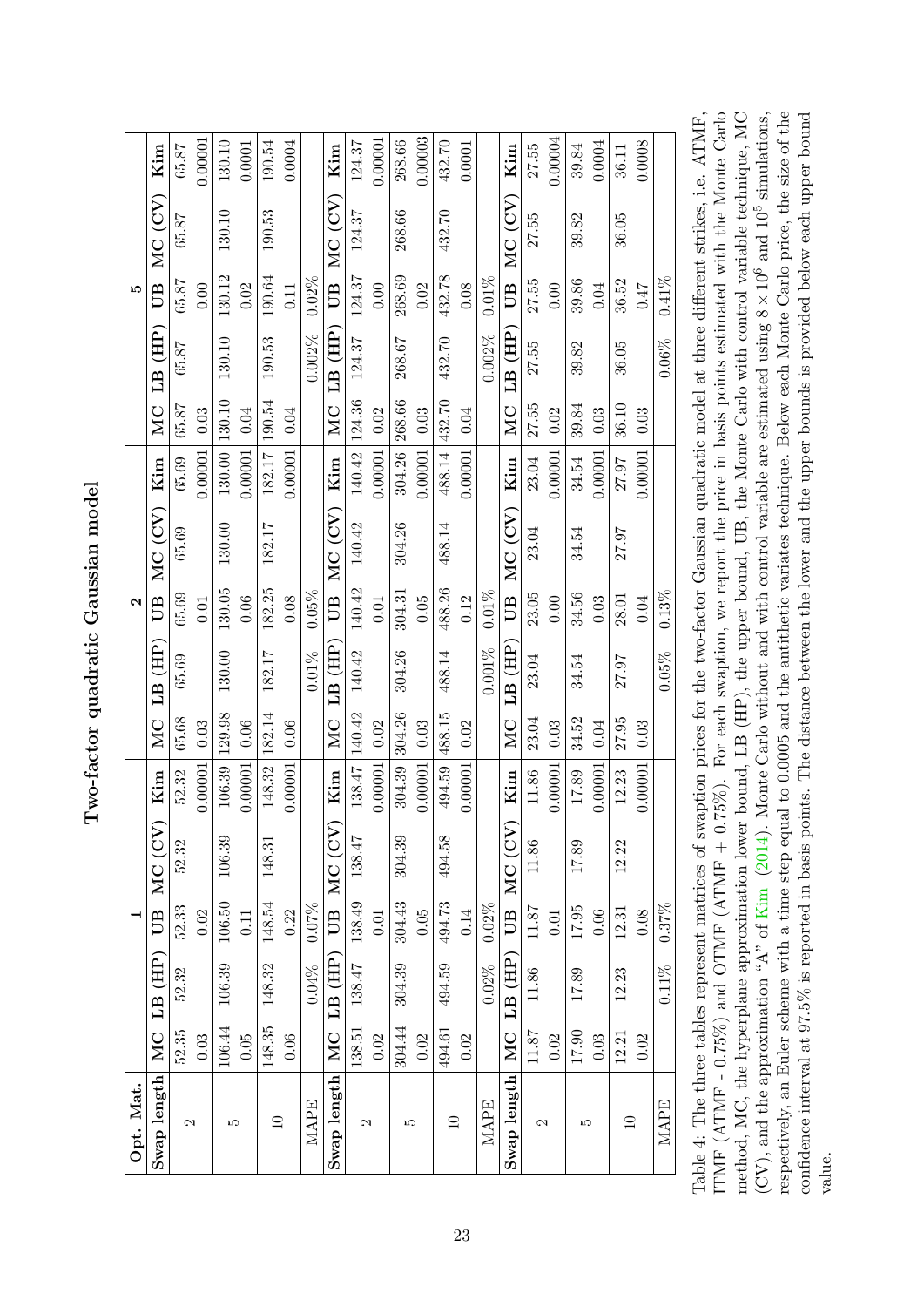Two-factor multiple-curve Gaussian model Two-factor multiple-curve Gaussian model

| Opt. Mat                 |           |                                | $\blacksquare$                    |          |         |                             | $\mathbf{\Omega}$ |           |         |                                          | <b>LO</b> |          |
|--------------------------|-----------|--------------------------------|-----------------------------------|----------|---------|-----------------------------|-------------------|-----------|---------|------------------------------------------|-----------|----------|
| Swap length              | MC        | $\overline{H}$<br>$\mathbb{E}$ | UB                                | Freezing | MC      | 。<br>(HH)<br>E <sub>B</sub> | UB                | Freezing  | MC      | $\overline{\text{HP}}$<br>E <sub>B</sub> | UB        | Freezing |
| $\overline{\phantom{0}}$ | 37.396    | 37.397                         | 38.540                            | 37.286   | 56.128  | 56.131                      | 56.932            | 55.542    | 77.727  | 77.725                                   | 77.993    | 72.826   |
|                          | 0.002     |                                | 1.143                             | 0.110    | 0.003   |                             | 0.801             | 0.586     | 0.004   |                                          | 0.267     | 4.900    |
| $\mathbf{\Omega}$        | 71.233    | 71.235                         | 72.045                            | 71.245   | 106.625 | 106.630                     | 107.183           | 106.015   | 146.539 | 146.536                                  | 146.718   | 138.249  |
|                          | 0.003     |                                | 0.811                             | 0.011    | 0.005   |                             | 0.553             | 0.610     | 0.007   |                                          | 0.181     | 8.290    |
| LC.                      | 172.640   | 172.644                        | 173.660                           | 172.748  | 255.820 | 255.832                     | 256.526           | 254.594   | 345.864 | 345.859                                  | 346.086   | 326.836  |
|                          | $0.008\,$ |                                | 1.016                             | 0.108    | 0.012   |                             | 0.694             | 1.225     | 0.016   |                                          | 0.228     | 19.028   |
| $\Box$                   | 318.570   | 318.576                        | 319.658                           | 319.361  | 467.734 | 467.756                     | 468.496           | 467.056   | 622.779 | 622.769                                  | 623.012   | 591.763  |
|                          | $0.015\,$ |                                | 1.083                             | 0.792    | 0.022   |                             | 0.740             | 0.678     | 0.029   |                                          | 0.243     | 31.016   |
| MAPE                     |           | 0.002%                         | .283%<br>$\overline{\phantom{0}}$ | 0.155%   |         | 0.005%                      | 0.599%            | $0.560\%$ |         | 0.002%                                   | $0.141\%$ | 5.611%   |
| Opt. Mat.                |           |                                |                                   |          |         |                             | $\mathbf{\Omega}$ |           |         |                                          | <b>LO</b> |          |
| Swap length              | MC        | LB (HP                         | ËО                                | Freezing | MC      | $\overline{AB}$<br>Ë        | UB                | Freezing  | MC      | 。<br>(HF)<br>Ë                           | ËО        | Freezing |
| $\overline{\phantom{0}}$ | 47.814    | 47.814                         | 48.935                            | 47.659   | 70.136  | 70.139                      | 70.927            | 69.376    | 100.195 | 100.193                                  | 100.454   | 93.816   |
|                          | 0.002     |                                | 1.121                             | 0.155    | 0.003   |                             | 0.788             | 0.760     | 0.004   |                                          | 0.261     | 6.378    |
| $\mathbf{\Omega}$        | 100.760   | 100.762                        | 101.539                           | 100.693  | 142.769 | 142.774                     | 143.312           | 141.805   | 195.296 | 195.293                                  | 195.470   | 183.977  |
|                          | $0.003\,$ |                                | 7777                              | 0.068    | 0.005   |                             | 0.537             | 0.965     | 0.007   |                                          | 0.176     | 11.318   |
| J.                       | 273.070   | 273.073                        | 274.015                           | 272.934  | 365.386 | 365.397                     | 366.061           | 363.166   | 469.529 | 469.523                                  | 469.744   | 443.005  |
|                          | 0.007     |                                | 0.942                             | 0.135    | 0.011   |                             | 0.664             | 2.220     | 0.015   |                                          | 0.221     | 26.524   |
| $\Box$                   | 557.826   | 557.830                        | 558.793                           | 558.364  | 706.939 | 706.960                     | 707.656           | 704.774   | 861.930 | 861.920                                  | 862.154   | 817.640  |
|                          | 0.013     |                                | 0.963                             | 0.538    | 0.020   |                             | 0.696             | 2.165     | 0.028   |                                          | 0.235     | 44.291   |
| MAPE                     |           | $0.001\%$                      | $0.909\%$                         | 0.134%   |         | $0.003\%$                   | 0.448%            | 0.668%    |         | $0.001\%$                                | $0.105\%$ | 5.737%   |
| Opt. Mat.                |           |                                |                                   |          |         |                             | $\mathbf{\Omega}$ |           |         |                                          | מו        |          |
| Swap length              | MC        | $\overline{AB}$<br>EД          | UB                                | Freezing | MC      | 。<br>(HF)<br>EД             | UB                | Freezing  | MC      | 。<br>(HF)<br>ELI                         | UВ        | Freezing |
|                          | 28.556    | 28.556                         | 29.677                            | 28.481   | 44.051  | 44.054                      | 44.841            | 43.610    | 58.779  | 58.778                                   | 59.039    | 55.111   |
|                          | 0.002     |                                | 1.120                             | 0.075    | 0.003   |                             | 187.0             | 0.441     | 0.004   |                                          | 0.261     | 3.668    |
| $\mathbf{\Omega}$        | 47.929    | 47.930                         | 48.706                            | 47.980   | 76.962  | 76.968                      | 77.504            | 76.608    | 106.418 | 106.416                                  | 106.592   | 100.557  |
|                          | 0.003     |                                | 0.776                             | 0.051    | 0.005   |                             | 0.536             | 0.354     | 0.007   |                                          | 0.176     | 5.862    |
| r.                       | 99.692    | 99.695                         | 100.636                           | 99.881   | 170.002 | 170.014                     | 170.677           | 169.429   | 245.442 | 245.436                                  | 245.656   | 232.329  |
|                          | $0.007$   |                                | 0.940                             | 0.189    | 0.011   |                             | 0.662             | 0.573     | 0.015   |                                          | 0.220     | 13.113   |
| $\Box$                   | 157.949   | 157.953                        | 158.913                           | 158.619  | 288.059 | 288.081                     | 288.775           | 288.160   | 431.263 | 431.253                                  | 431.486   | 410.522  |
|                          | 0.013     |                                | 0.960                             | 0.670    | 0.020   |                             | 0.694             | $0.100\,$ | 0.028   |                                          | 0.234     | 20.741   |
| <b>MAPE</b>              |           | 0.002%                         | 1.776%                            | 0.245%   |         | 0.007%                      | $0.786\%$         | $0.458\%$ |         | $0.002\%$                                | $0.186\%$ | 5.475%   |

<span id="page-24-0"></span>i.e. ATMF, ITMF (0.85  $\times$  ATMF) and OTMF (1.15  $\times$  ATMF). For each swaption, we report the price in basis point as estimated with the Monte Carlo method (MC), the hyperplane approximation lower bound (LB), the upper bound (UB) and the freezing technique. Monte Carlo values are estimated using 10<sup>9</sup> simulations, the antithetic variates method and the exact probability distribution. Below each Monte Carlo price, the size of Table 5: The three tables represent matrices of payer swaption prices for the two-factor multiple-curve Gaussian model at three different strikes, the confidence interval at 97.5% is reported in basis points. The distance between the lower and the upper bounds is provided below each upper i.e. ATMF, ITMF (0.85  $\times$  ATMF) and OTMF (1.15  $\times$  ATMF). For each swaption, we report the price in basis point as estimated with the Monte Carlo method (MC), the hyperplane approximation lower bound (LB), the upper bound (UB) and the freezing technique. Monte Carlo values are estimated using 109 simulations, the antithetic variates method and the exact probability distribution. Below each Monte Carlo price, the size of the confidence interval at 97.5% is reported in basis points. The distance between the lower and the upper bounds is provided below each upper Table 5: The three tables represent matrices of payer swaption prices for the two-factor multiple-curve Gaussian model at three different strikes, bound value. The error of the freezing techniques is estimated as the difference between the approximated price and the Monte Carlo price. bound value. The error of the freezing techniques is estimated as the difference between the approximated price and the Monte Carlo price.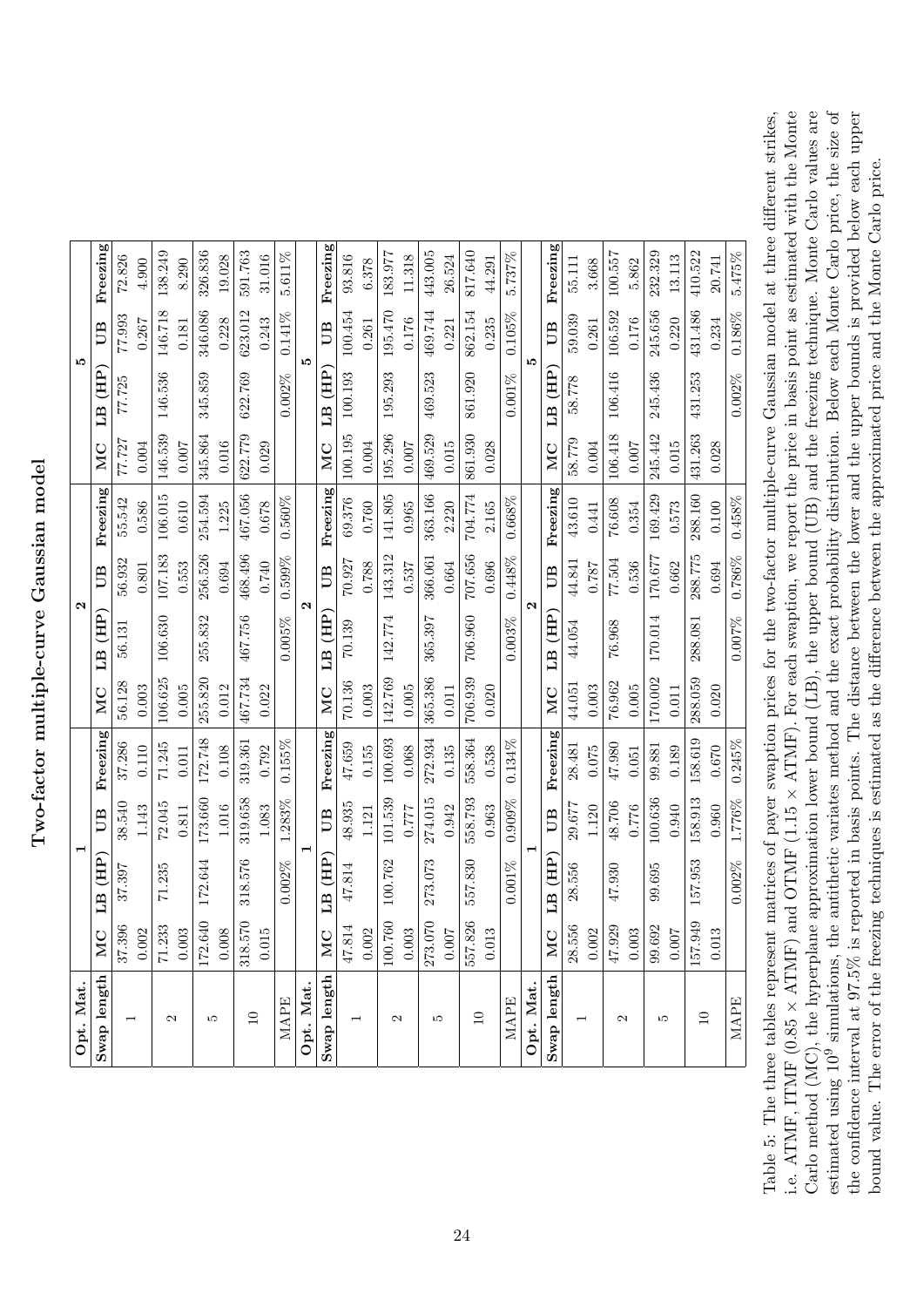|              |          |                |       | RMSD - LB                                                                     |       |                                         |     |                                                                                                                                                                                                                                 |     |
|--------------|----------|----------------|-------|-------------------------------------------------------------------------------|-------|-----------------------------------------|-----|---------------------------------------------------------------------------------------------------------------------------------------------------------------------------------------------------------------------------------|-----|
| ATM          | $\sim$ 1 | $\overline{2}$ | $5 -$ | $ITM$ 1 2                                                                     | $5 -$ | OTM                                     | 1 2 |                                                                                                                                                                                                                                 | - 5 |
| $\mathbf{1}$ |          |                |       | $\mid 0.05\%$ 0.07% 0.08%   1   0.01% 0.02% 0.02%                             |       | $1 \quad 0.2\% \quad 0.2\% \quad 0.2\%$ |     |                                                                                                                                                                                                                                 |     |
|              |          |                |       | $2 \begin{array}{ l} 2 \end{array}$ 0.05% 0.07% 0.08% 2 0.01% 0.01% 0.01%     |       |                                         |     | $2 \quad 0.2\% \quad 0.2\% \quad 0.2\%$                                                                                                                                                                                         |     |
|              |          |                |       | $5 \t   0.05\% \t 0.07\% \t 0.09\%   \t 5 \t   0.004\% \t 0.01\% \t 0.01\%  $ |       |                                         |     | $5 \t 0.2\t 0.3\t 0.3\t 0.3\t 0.3\t 0.3\t 0.3\t 0.3\t 0.3\t 0.3\t 0.3\t 0.3\t 0.3\t 0.3\t 0.3\t 0.3\t 0.3\t 0.3\t 0.3\t 0.3\t 0.3\t 0.3\t 0.3\t 0.3\t 0.3\t 0.3\t 0.3\t 0.3\t 0.3\t 0.3\t 0.3\t 0.3\t 0.3\t 0.3\t 0.3\t 0.3\t $ |     |
| 10           |          |                |       |                                                                               |       |                                         |     | $10\quad 0.2\% \quad 0.3\% \quad 0.3\%$                                                                                                                                                                                         |     |

2-factor CIR model: RMSD calculation

|     |  |  | RMSD - UB                                                                                                                                                                                                                                                                                                                                                                                                |  |  |  |
|-----|--|--|----------------------------------------------------------------------------------------------------------------------------------------------------------------------------------------------------------------------------------------------------------------------------------------------------------------------------------------------------------------------------------------------------------|--|--|--|
| ATM |  |  | $1 \quad 2 \quad 5$   ITM   $1 \quad 2 \quad 5$   OTM   $1 \quad 2 \quad 5$                                                                                                                                                                                                                                                                                                                              |  |  |  |
|     |  |  | $1 \t 0.05\% \t 0.07\% \t 0.08\% \t 1 \t 0.01\% \t 0.02\% \t 0.01\% \t 1 \t 0.2\% \t 0.2\% \t 0.2\%$                                                                                                                                                                                                                                                                                                     |  |  |  |
|     |  |  | $2 \begin{array}{ l} 2 \end{array}$ $\begin{array}{ l} 0.06\% \end{array}$ $\begin{array}{ l} 0.09\% \end{array}$ $\begin{array}{ l} 0.11\% \end{array}$ $\begin{array}{ l} 2 \end{array}$ $\begin{array}{ l} 0.02\% \end{array}$ $\begin{array}{ l} 0.02\% \end{array}$ $\begin{array}{ l} 2 \end{array}$ $\begin{array}{ l} 0.2\% \end{array}$ $\begin{array}{ l} 0.3\% \end{array}$ $\begin{array}{ $ |  |  |  |
|     |  |  | $5 \t 0.14\% \t 0.20\% \t 0.28\% \t 5 \t 0.03\% \t 0.05\% \t 0.08\% \t 5 \t 0.3\% \t 0.5\% \t 0.6\%$                                                                                                                                                                                                                                                                                                     |  |  |  |
|     |  |  | $10\quad 0.15\%$ $0.22\%$ $0.32\%$   $10\quad 0.04\%$ $0.06\%$ $0.09\%$   $10\quad 0.3\%$ $0.5\%$ $0.7\%$                                                                                                                                                                                                                                                                                                |  |  |  |

<span id="page-25-1"></span>Table 6: These tables report for each swaption the RMSD value of the bounds with respect to the Monte Carlo value obtained by randomly sampling 100 parameter sets.

| Overall time (sec)                             | MC                                |                        | $LB$ $(HP)$            | UB          | LB (CA)                                |                         | UB (CA) |
|------------------------------------------------|-----------------------------------|------------------------|------------------------|-------------|----------------------------------------|-------------------------|---------|
| <b>ATMF</b>                                    | $32 \times 10^2$                  |                        | 0.084                  | 0.140       | 0.024                                  |                         | 0.024   |
| <b>ITMF</b>                                    |                                   |                        | $32 \times 10^2$ 0.170 | 0.223       | 0.035                                  |                         | 0.035   |
| <b>OTMF</b>                                    | $32 \times 10^2$                  |                        | 0.169                  | 0.223       | 0.037                                  |                         | 0.037   |
|                                                |                                   |                        | 2 factor CIR model     |             |                                        |                         |         |
| Overall time (sec)                             |                                   | MC                     |                        | $LB$ (HP)   | UB                                     | Kim                     |         |
| <b>ATMF</b>                                    |                                   | $23 \times 10^2$       |                        | 0.146       | 17.054                                 | 0.391                   |         |
| <b>ITMF</b>                                    |                                   | $23 \times 10^2$       |                        | 0.150       | 17.015                                 | 0.341                   |         |
| <b>OTMF</b>                                    |                                   | $23 \times 10^2$       |                        | 0.152       | 17.018                                 | 0.395                   |         |
| 2 factor Gaussian model with exponential jumps |                                   |                        |                        |             |                                        |                         |         |
| Overall time (sec)                             |                                   | $\rm MC$               |                        | $LB$ $(HP)$ | UB                                     | Kim                     |         |
| <b>ATMF</b>                                    |                                   | $35 \times 10^3$       |                        | 1.957       | 132.229                                | 1.968                   |         |
| <b>ITMF</b>                                    |                                   | $35 \times 10^3$       |                        | 0.868       | 129.218                                | 0.977                   |         |
| <b>OTMF</b>                                    |                                   | $35 \times 10^3$       |                        | 0.845       | 149.071                                | 0.966                   |         |
|                                                | 2 factor Gaussian quadratic model |                        |                        |             |                                        |                         |         |
| Overall time (sec)                             |                                   | $\overline{\text{MC}}$ |                        | $LB$ (HP)   | UB                                     | $\overline{\text{Kim}}$ |         |
| <b>ATMF</b>                                    | $1.472 \times 10^3$               |                        | 0.861                  | 587.403     | 0.665                                  |                         |         |
| <b>ITMF</b>                                    |                                   |                        | $1.472 \times 10^3$    | 1.124       | 635.807                                | 0.717                   |         |
| <b>OTMF</b>                                    |                                   | $1.472 \times 10^3$    |                        | 1.019       | 509.202                                | 0.633                   |         |
|                                                |                                   |                        |                        |             | 2 factor multiple-curve Gaussian model |                         |         |
| Overall time (sec)                             |                                   | $\rm MC$               |                        | $LB$ $(HP)$ | <b>UB</b>                              | Kim                     |         |
| <b>ATMF</b>                                    |                                   | 43.280                 |                        | 0.094       | 0.416                                  | 0.346                   |         |
| <b>ITMF</b>                                    |                                   | 43.3603                |                        | 0.114       | 0.403                                  | 0.309                   |         |
| <b>OTMF</b>                                    |                                   | 42.040                 |                        | 0.116       | 0.409                                  | 0.315                   |         |
|                                                |                                   |                        |                        |             |                                        |                         |         |

3 factor Gaussian model

<span id="page-25-0"></span>Table 7: Computational times shown in the table are the overall time needed for calculating the matrices of swaption prices reported in Tables [1-](#page-20-0)[5.](#page-24-0)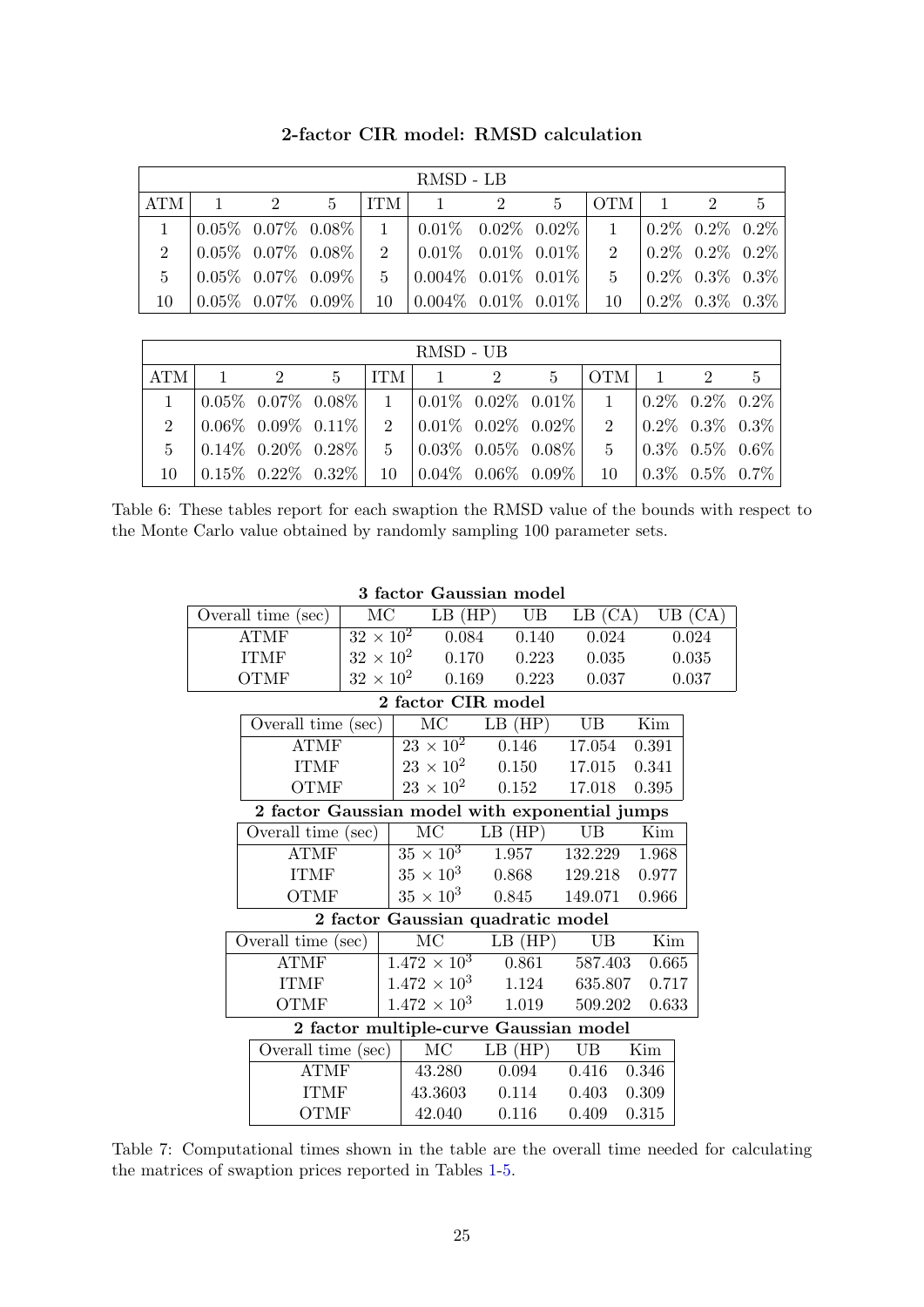2-factor CIR model: comparison of the algorithms' performance

| Swap length $(y)$ | (HP<br>sec | Kim<br>sec) | $\%$<br>(HP)<br>LΒ | $\mathscr{O}_0$<br>Kim |
|-------------------|------------|-------------|--------------------|------------------------|
|                   | 0.024      | 0.022       |                    |                        |
| 2                 | 0.023      | 0.026       | $0\%$              | 20%                    |
| 5                 | 0.023      | 0.034       | $0\%$              | 55%                    |
| 10                | 0.032      | 0.051       | 34%                | 132%                   |
| 15                | 0.040      | 0.071       | 69%                | 225\%                  |
| 20                | 0.048      | 0.089       | 102%               | 305%                   |

<span id="page-26-0"></span>Table 8: For each swaption, we report in the first two columns the run time in seconds and in the last two columns the percentage variation between the run times and the first row. The maturity of the swaptions is two years and the frequency of payments is six months.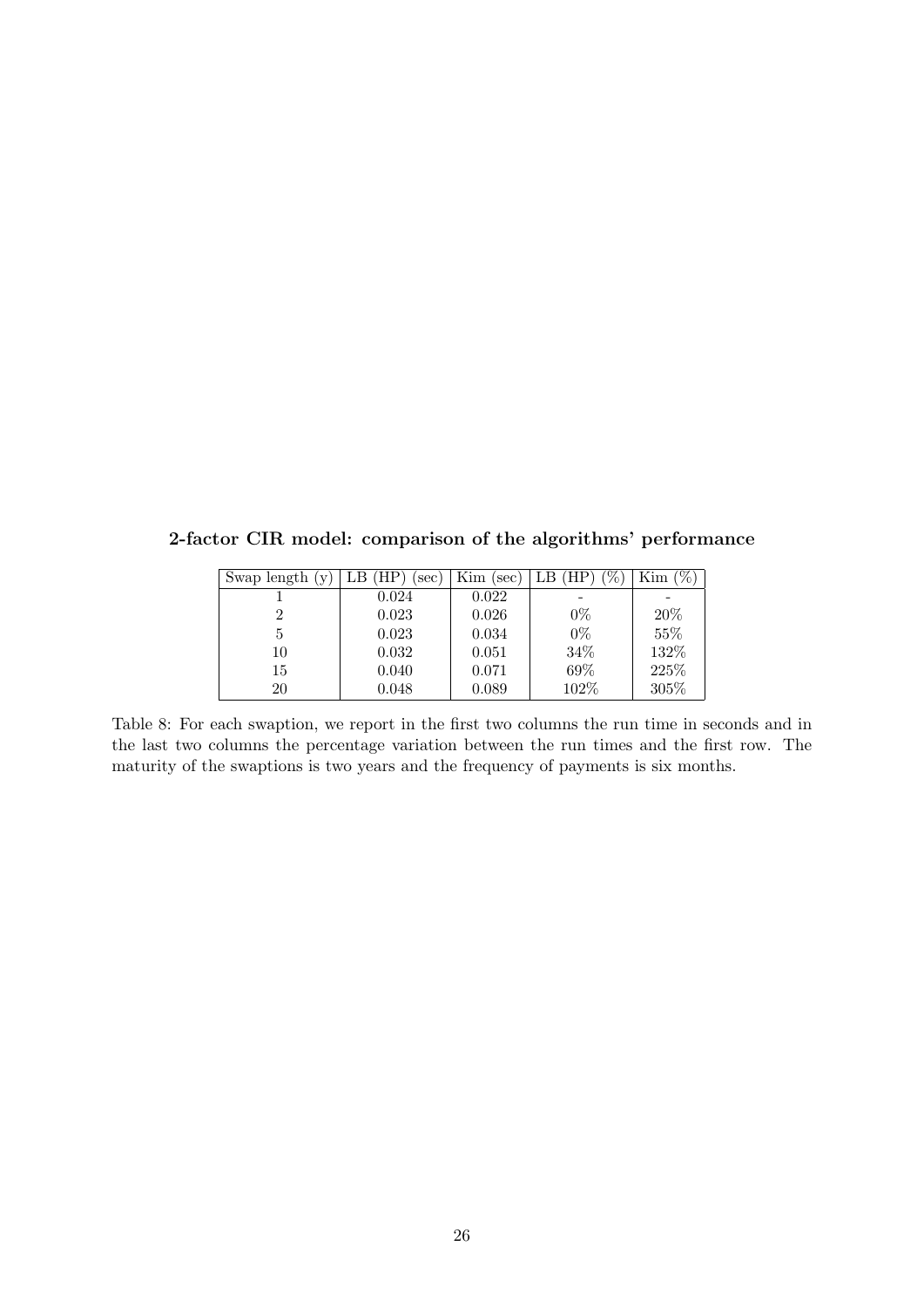# References

- <span id="page-27-6"></span>Ahn, D., and Dittmar, R.F., and Gallant, A.R., Quadratic term structure models: Theory and evidence. Rev. Financ. Stud., 2002, 15 (1), 243-288.
- <span id="page-27-4"></span>Ametrano, F. M., and Bianchetti, M., Bootstrapping the illiquidity: Multiple yield curves construction for market coherent forward rates estimation Risk Books, Incisive Media, 2009.
- <span id="page-27-0"></span>Brigo, D., and Masetti, M., Risk Neutral Pricing of Counterparty Risk. In Counterparty Credit Risk Modelling: Risk Management, Pricing and Regulation, edited by Pykhtin, Risk Books: London, 2005.
- <span id="page-27-11"></span>Cheng, P., and Scaillet, O. Linear-Quadratic Jump-Diffusion Modeling. Math. Finance, 2007, 17, 575-598.
- <span id="page-27-2"></span>Collin-Dufresne, P., and Goldstein, R.S., Pricing Swaptions Within an Affine Framework. J. Derivatives,2002, 10 (1), 1-18.
- <span id="page-27-8"></span>Duffie, D., and Kan, R., A yield-factor model of interest rates. Math. Finance, 1996, 6, 379-406.
- <span id="page-27-9"></span>Duffie, D., Pan, P., and Singleton, K., Transform Analysis and Asset Pricing for Affine Jump-Diffusions. Econometrica, 2000, 68, 1343-1376.
- <span id="page-27-12"></span>Duffie, D., and Singleton, K., An Econometric Model of the Term Structure of Interest-Rate Swap Yields. J. Finance, 1997, 52, 1287-1321.
- <span id="page-27-5"></span>Fanelli, V., A Defaultable HJM Modelling of the Libor Rate for Pricing Basis Swaps after the Credit Crunch. EJOR , 2016, 249 (1), 238–244.
- <span id="page-27-10"></span>Hubalek, F., Kallsen, J., and Krawczyk, L., Variance-optimal hedging for processes with stationary independent increments. Ann. Appl. Probab., 2006, 16  $(2)$ , 853-885.
- <span id="page-27-1"></span>Jamshidian, F., An exact bond option pricing formula. J. Finance, 1989, 44, 205-209.
- <span id="page-27-13"></span>Kim, D.H., Spanned Stochastic Volatility in Bond markets: A Reexamination of the Relative Pricing between Bonds and Bond Options. BIS working paper, 2007.
- <span id="page-27-3"></span>Kim, D.H., Swaption pricing in affine and other models. *Math. Finance*, 2014, **24** (4), 790-820.
- <span id="page-27-7"></span>Leippold, M., and Wu, L., Asset Pricing under the Quadratic Class. J. Finan. Quant. Anal., 2002, 2, 271-295.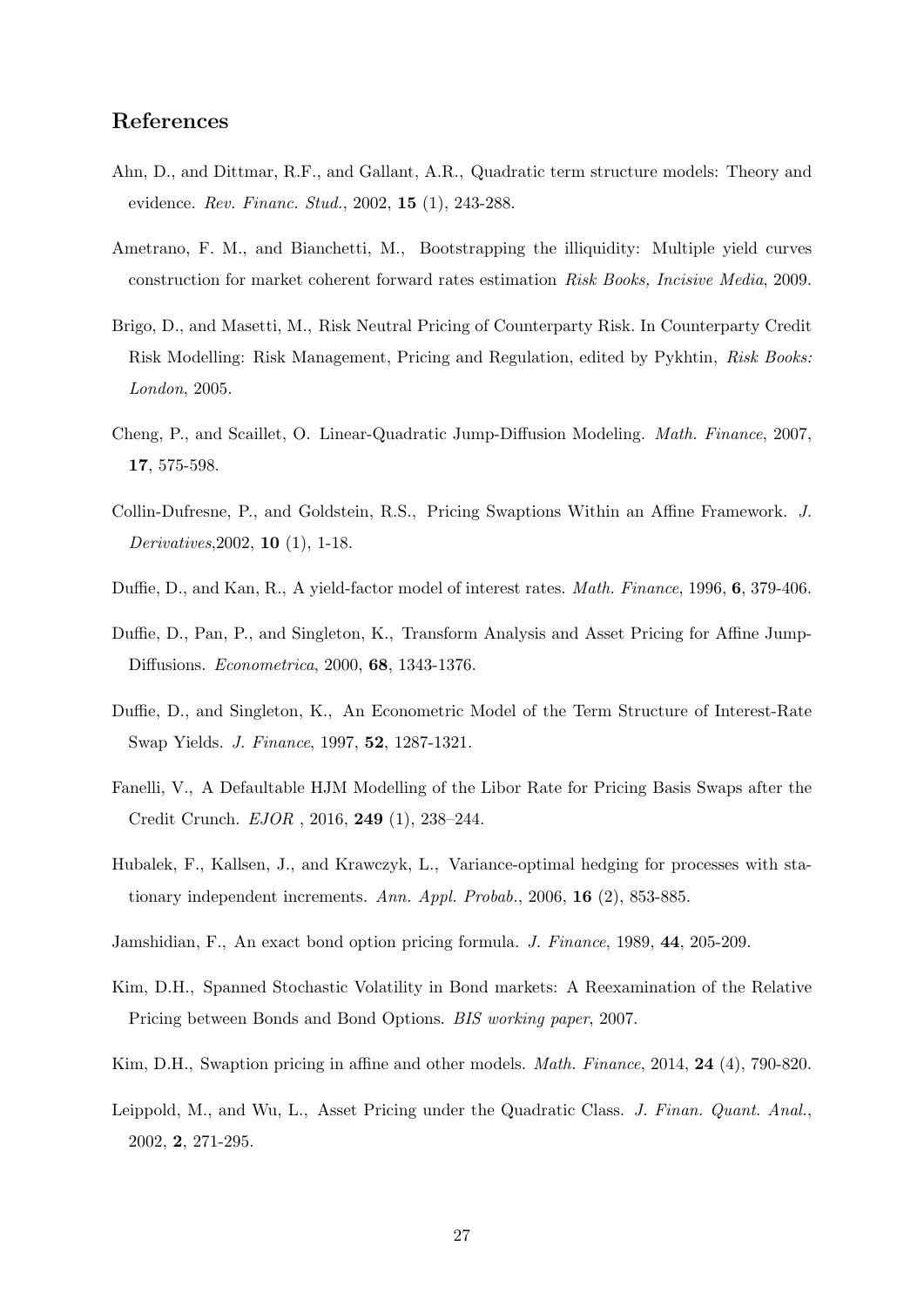- <span id="page-28-8"></span>Margrabe, W., The Value of an Option to Exchange One Asset for Another. J. Finance, 1978, 33 (1), 177-186.
- <span id="page-28-5"></span>Morini, M., Solving the puzzle in the interest rate market. SSRN eLibrary, 2009.
- <span id="page-28-6"></span>Moreni, N., and Pallavicini, A., Parsimonious HJM modelling for multiple yield-curve dynamics. Quant. Finance, 2014 14 (2), 199-210.
- <span id="page-28-0"></span>Munk, C., Stochastic Duration and Fast Coupon Bond Option Pricing in Multi-Factor Models. Rev. Derivat., 1999, 3, 157-181.
- <span id="page-28-4"></span>Nunes, J.P.V., and Prazeres, P.M.S., Pricing Swaptions under Multifactor Gaussian HJM Models. Math. Finance, 2014, 24, 762-789.
- Ritchken, P., and Sankarasubramanian, L., Volatility Structures of Forward Rates and the Dynamics of the Term Structure. Math. Finance, 1995, 7, 157-176.
- <span id="page-28-1"></span>Schrager, D.F., and Pelsser, A.J., Pricing Swaptions and Coupon Bond Options in Affine Term Structure Models. Math. Finance, 2006, 16, 673-694.
- <span id="page-28-3"></span>Singleton, K.J., and Umantsev, L., Pricing Coupon-Bond Options and Swaptions in Affine Term Structure Models. Math. Finance, 2002, 12, 427-446.
- <span id="page-28-7"></span>Titchmarsh, E.C., Introduction to the Theory of Fourier Integrals, third edition, 1986, (Chelsea Publishing Co.: New York).
- <span id="page-28-2"></span>Zheng, C., Method for Swaption Pricing Under Affine Term Structure Models and Measure of Errors. Available at SSRN: http://ssrn.com/abstract=2351162, 2013.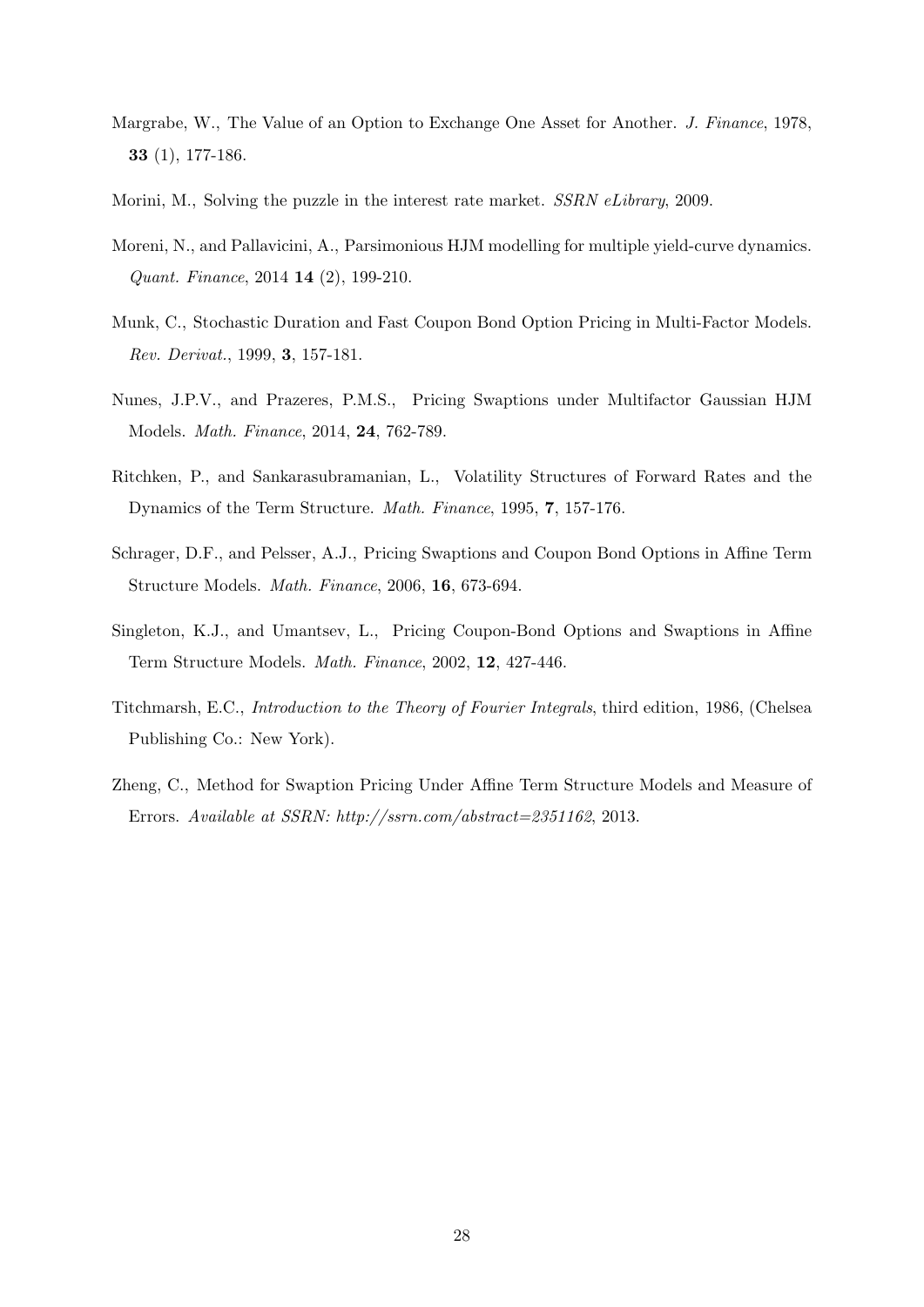# <span id="page-29-0"></span>A Proof Proposition [2.1](#page-6-2)

We consider the lower bound to the swaption price as in formula  $(4)$  for quadratic models:

$$
LB_{\beta,\Gamma}(k;t) = P(t,T) \mathbb{E}_t^T \left[ \left( \sum_{h=1}^n w_h e^{\mathbf{X}(T)^\top C_h \mathbf{X}(T) + \mathbf{b}_h^\top \mathbf{X}(T) + a_h} - 1 \right) I(\mathcal{G}) \right]
$$

where the set  $\mathcal{G} = {\omega \in \Omega : \mathbf{X}(T)^\top \Gamma \mathbf{X}(T) + \boldsymbol{\beta}^\top \mathbf{X}(T) \geq k}.$ 

We apply the extended Fourier transform (refer to [Titchmarsh](#page-28-7) [\(1975\)](#page-28-7) for a comprehensive treatment and to [Hubalek et al.](#page-27-10) [\(2006\)](#page-27-10) for examples of financial applications) with respect to the variable  $k$  to the T-forward expected value,

$$
\psi(z) = \int_{-\infty}^{+\infty} e^{zk} \mathbb{E}_t^T \left[ \left( \sum_{h=1}^n w_h \ e^{\mathbf{X}(T)^\top C_h \mathbf{X}(T) + \mathbf{b}_h^\top \mathbf{X}(T) + a_h} - 1 \right) I(\mathbf{X}(T)^\top \Gamma \mathbf{X}(T) + \boldsymbol{\beta}^\top \mathbf{X}(T) \ge k) \right] dk.
$$

Assuming that we can apply Fubini's Theorem, which is verified in concrete cases, we have

$$
\psi(z) = \mathbb{E}_t^T \left[ \left( \sum_{h=1}^n w_h e^{\mathbf{X}(T)^\top C_h \mathbf{X}(T) + \mathbf{b}_h^\top \mathbf{X}(T) + a_h} - 1 \right) \right]
$$

$$
\int_{-\infty}^{+\infty} e^{zk} I(\mathbf{X}(T)^\top \Gamma \mathbf{X}(T) + \boldsymbol{\beta}^\top \mathbf{X}(T) \ge k) dk \right].
$$

The function  $\psi(z)$  is defined for  $k \to -\infty$  if  $Re(z) > 0$  and

$$
\psi(z) = \mathbb{E}_t^T \left[ \left( \sum_{h=1}^n w_h e^{\mathbf{X}(T)^\top C_h \mathbf{X}(T) + \mathbf{b}_h^\top \mathbf{X}(T) + a_h} - 1 \right) e^{z(\mathbf{X}(T)^\top \Gamma \mathbf{X}(T) + \boldsymbol{\beta}^\top \mathbf{X}(T))} \right] \frac{1}{z}.
$$

Using the (quadratic) characteristic function of  $X$ ,  $\Phi$ , calculated under the T-forward measure, the function  $\psi(z)$  can be written as

$$
\psi(z) = \left(\sum_{h=1}^{n} w_h e^{a_h} \Phi\left(\mathbf{b}_h + z\boldsymbol{\beta}, C_h + z\boldsymbol{\Gamma}\right) - \Phi\left(z\boldsymbol{\beta}, z\boldsymbol{\Gamma}\right)\right) \frac{1}{z}.
$$
\n(30)

Finally, the lower bound is the inverse transform of  $\psi(z)$  in the sense of the Chauchy principal value integral,

$$
LB_{\beta,\Gamma}(k;t) = P(t,T) \frac{1}{i2\pi} \lim_{\xi \to \infty} \int_{\delta - i\xi}^{\delta + i\xi} e^{-kz} \psi(z) dz,
$$

where  $\delta$  is a positive constant. The function  $\psi(\delta + i\gamma)$  is the Fourier transform of the real function  $e^{-\delta k}LB_{\beta,\Gamma}(k;t)$ , then  $\psi(\delta+i\gamma)$  has an even real part and an odd imaginary part. This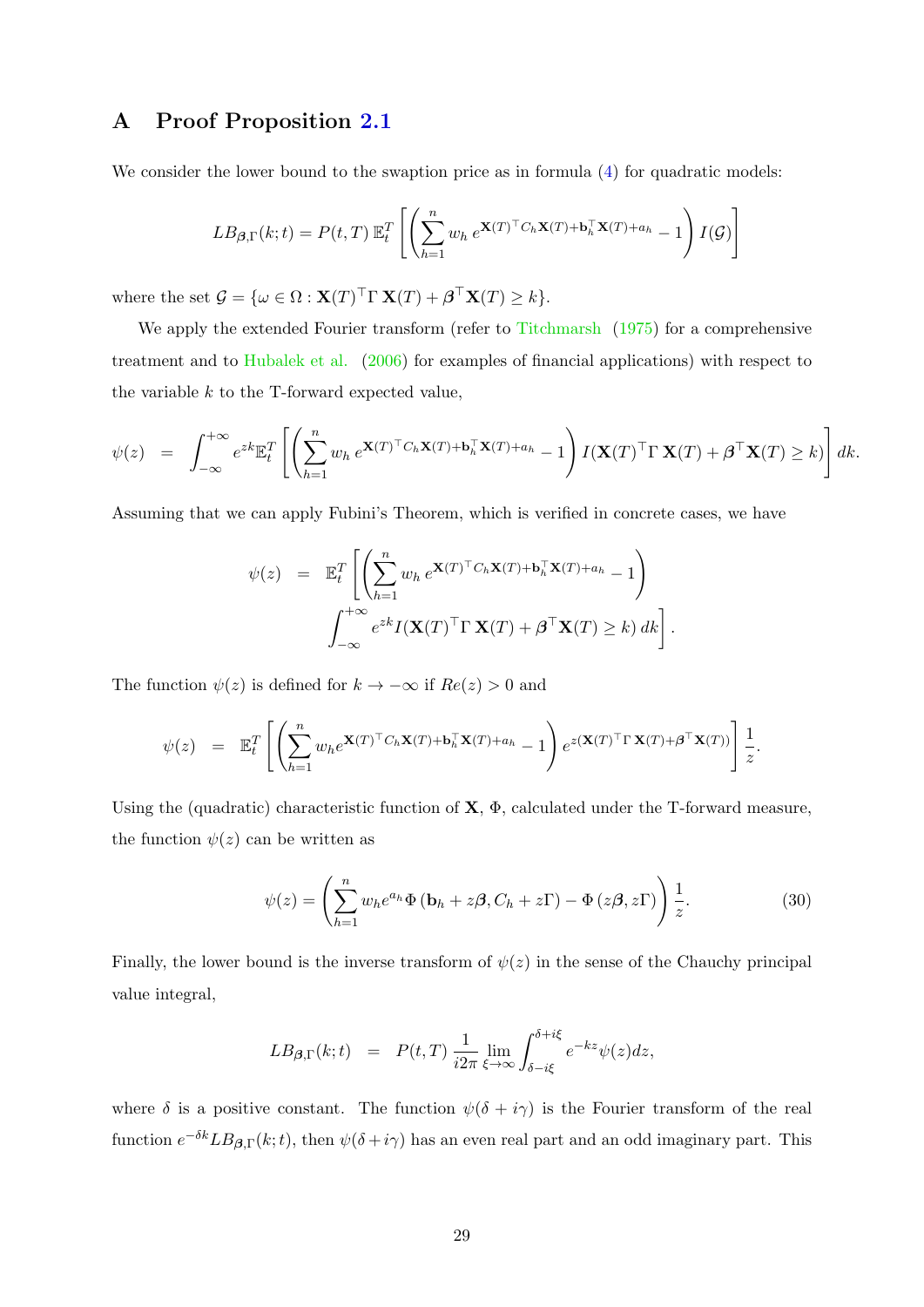is useful to simplify the expression above to

$$
LB_{\beta,\Gamma}(k;t) = P(t,T) \frac{e^{-\delta k}}{\pi} \int_0^{+\infty} Re\left(e^{-i\gamma k}\psi(\delta+i\gamma)\right) d\gamma.
$$

The proof for a payer swaption follows the same reasoning.

# <span id="page-30-0"></span>B Proof of Proposition [3.1](#page-9-1)

Here, we show the calculation of the quantity  $\epsilon_1$ , defined in equation [\(13\)](#page-8-0). The computation of the quantity  $\epsilon_2$  follows the same reasoning. Hence, we have to calculate a sum of terms that have the following form:

$$
\mathbb{E}_t^T[(w_h P(T, T_h) - K_h)^+ I(\mathcal{G}^c)].
$$

Substituting into the previous expression the definition of the zero-coupon bond price  $P(T, T_h)$ as in formula [\(5\)](#page-5-2), the strike  $K_h$  as in formula [\(16\)](#page-9-0) and the complement of the approximate exercise region  $\mathcal G$  as defined in section [2.1,](#page-5-1) we obtain the following formulation:

$$
\mathbb{E}_t^T[(w_h P(T, T_h) - K_h)^+ I(\mathcal{G}^c)] = w_h e^{a_h} f(k, k_h),
$$

where

$$
f(k,k_h) = \mathbb{E}_t^T[(e^{\mathbf{X}(T)^\top C_h \mathbf{X}(T) + \mathbf{b}_h^\top \mathbf{X}(T)} - e^{k_h})^\top I(\mathbf{X}(T)^\top \Gamma \mathbf{X}(T) + \boldsymbol{\beta}^\top \mathbf{X}(T) < k)],
$$

and  $k_h = \log(K_h) - \log(w_h) - a_h$ . We apply the extended Fourier transform with respect to the variable k to the function  $f(k, k_h)$  and by Fubini's theorem we obtain

$$
\int_{-\infty}^{+\infty} e^{zk} f(k, k_h) dk = - \mathbb{E}_t^T \left[ \left( e^{\mathbf{X}(T)^\top C_h \mathbf{X}(T) + \mathbf{b}_h^\top \mathbf{X}(T)} - e^{k_h} \right)^+ \frac{e^{z (\mathbf{X}(T)^\top \Gamma \mathbf{X}(T) + \boldsymbol{\beta}^\top \mathbf{X}(T))}}{z} \right].
$$

The integral converges for  $k \to +\infty$  if  $Re(z) < 0$ , then we apply a second extended Fourier transform with respect to the variable  $k_h$ ,

$$
- \int_{-\infty}^{+\infty} e^{y k_h} \frac{1}{z} \mathbb{E}_t^T \left[ \left( e^{\mathbf{X}(T)^{\top} C_h \mathbf{X}(T) + \mathbf{b}_h^{\top} \mathbf{X}(T)} - e^{k_h} \right)^+ e^{z (\mathbf{X}(T)^{\top} \Gamma \mathbf{X}(T) + \boldsymbol{\beta}^{\top} \mathbf{X}(T))} \right] dk_h
$$
  
\n
$$
= -\frac{1}{z} \mathbb{E}_t^T \left[ \left( \int_{-\infty}^{+\infty} e^{y k_h} \left( e^{\mathbf{X}(T)^{\top} C_h \mathbf{X}(T) + \mathbf{b}_h^{\top} \mathbf{X}(T)} - e^{k_h} \right) \right. \right.
$$
  
\n
$$
I(\mathbf{X}(T)^{\top} C_h \mathbf{X}(T) + \mathbf{b}_h^{\top} \mathbf{X}(T) > k_h) dk_h \right) e^{z (\mathbf{X}(T)^{\top} \Gamma \mathbf{X}(T) + \boldsymbol{\beta}^{\top} \mathbf{X}(T))} \right].
$$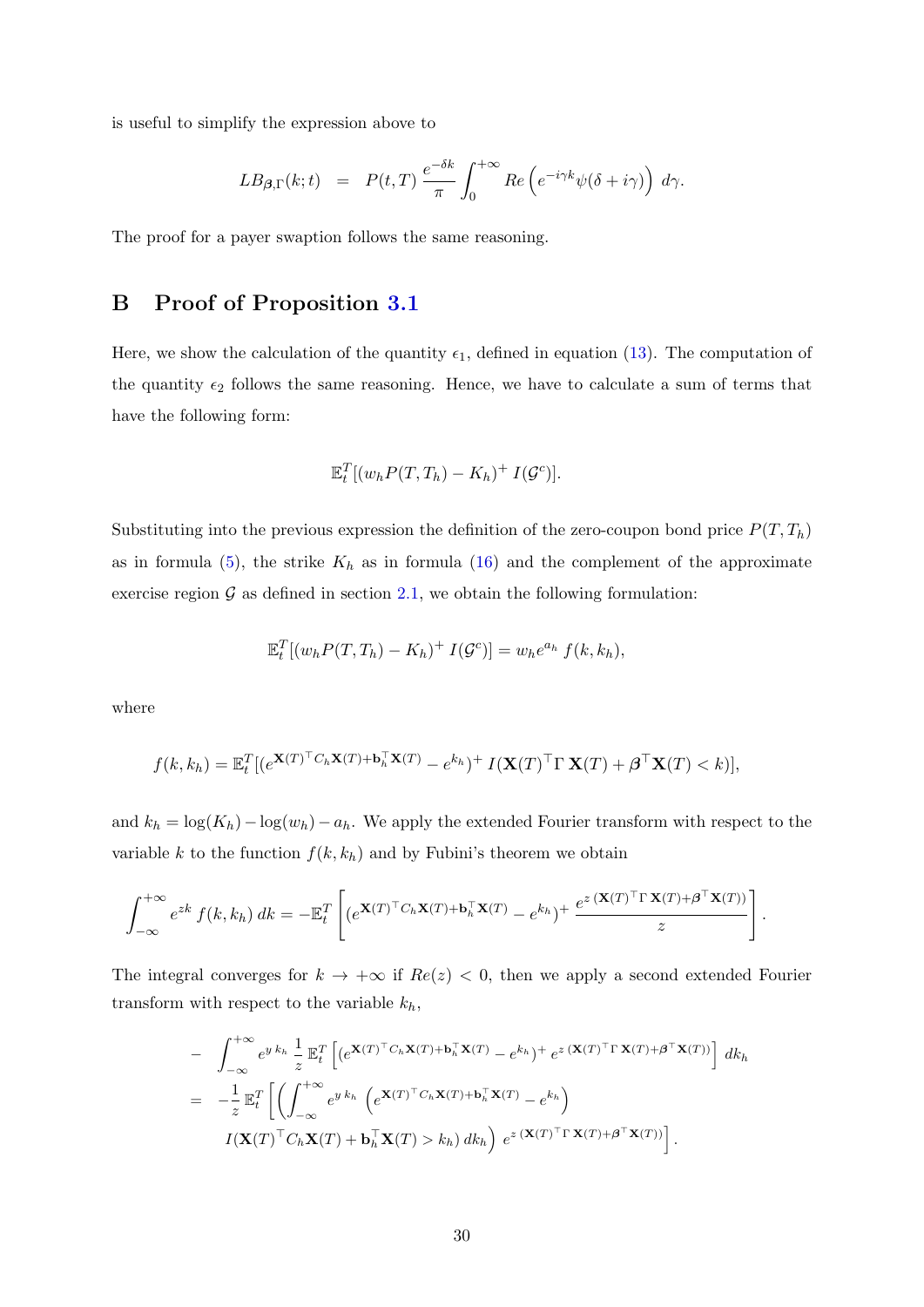The integral converges for  $k_h \to -\infty$  if  $Re(y) > 0$ . Then the function  $\psi(z, y)$  is in the form

$$
\psi(z,y) = \int_{-\infty}^{+\infty} dk \int_{-\infty}^{+\infty} dk_h e^{zk} e^{yk_h} f(k, k_h)
$$

$$
= -\frac{\Phi(z\beta + (y+1)b_h, z\Gamma + (y+1)C_h)}{zy(y+1)}
$$

and it is defined for  $Re(z) < 0$  and  $Re(y) > 0$ .

Finally,  $f(k, k_h)$  is the inverse transform of  $\psi(z, y)$  in the sense of a Cauchy principal value integral,

$$
f(k,k_h) = \frac{1}{(i2\pi)^2} \lim_{\xi \to \infty} \lim_{\varsigma \to \infty} \int_{\delta - i\xi}^{\delta + i\xi} dz \, e^{-zk} \int_{\eta - i\varsigma}^{\eta + i\varsigma} dy \, e^{-yk_h} \psi(z,y),
$$

where  $\delta$  < 0 and  $\eta > 0$  are constants. Noting that  $\psi(\delta + i\gamma, \eta + i\omega)$  is the double Fourier transform of the function  $e^{\delta k}e^{\eta k_h}f(k, k_h)$ , we obtain

$$
f(k,k_h) = \frac{e^{-\delta k}e^{-\eta k_h}}{4\pi^2} \lim_{\xi \to \infty} \lim_{\varsigma \to \infty} \int_{-\xi}^{+\xi} d\gamma \, e^{-i\gamma k} \int_{-\varsigma}^{+\varsigma} d\omega \, e^{-i\omega k_h} \psi(\delta + i\gamma, \eta + i\omega),
$$

where  $\delta < 0$  and  $\eta > 0$  are constants. The inner integral of the above formula is the Fourier transform of a real function, and so we can use the same symmetry properties explained in Appendix [A](#page-29-0) and we obtain

$$
f(k,k_h) = \frac{e^{-\delta k}e^{-\eta k_h}}{2\pi^2} \lim_{\xi \to \infty} \int_0^{+\xi} d\gamma \, Re \left( e^{-i\gamma k} \lim_{\varsigma \to \infty} \int_{-\varsigma}^{+\varsigma} d\omega \, e^{-i\omega k_h} \psi(\delta + i\gamma, \eta + i\omega) \right).
$$

# <span id="page-31-0"></span>C Proof of the analytical lower bound for Gaussian affine models

Since  $\mathbf{X}(T) \sim N(\boldsymbol{\mu}, V)$  in T-forward measure, then the approximate exercise region G becomes

$$
\mathcal{G} = \{ \omega \in \Omega : \boldsymbol{\beta}^\top \mathbf{X}(T) > k \} = \{ \omega \in \Omega : z > d \},
$$

where z is a standard normal random variable and  $d = \frac{k - \beta^{\top} \mu}{\sqrt{2\pi k}}$  $\frac{-\boldsymbol{\beta}^{\top}\boldsymbol{\mu}}{\boldsymbol{\beta}^{\top}V\boldsymbol{\beta}}.$ 

The lower bound expression can be written using the law of iterative expectation,

$$
LB_{\beta}(k;t) = P(t,T) \mathbb{E}_t^T \left[ \mathbb{E}_t^T \left[ \left( \sum_{h=1}^n w_h e^{\mathbf{b}_h^\top \mathbf{X}(T) + a_h} - 1 \right) | z \right] I(z > d) \right].
$$

Conditionally to the random variable  $z$ , the variable  $X$  is distributed as a multivariate normal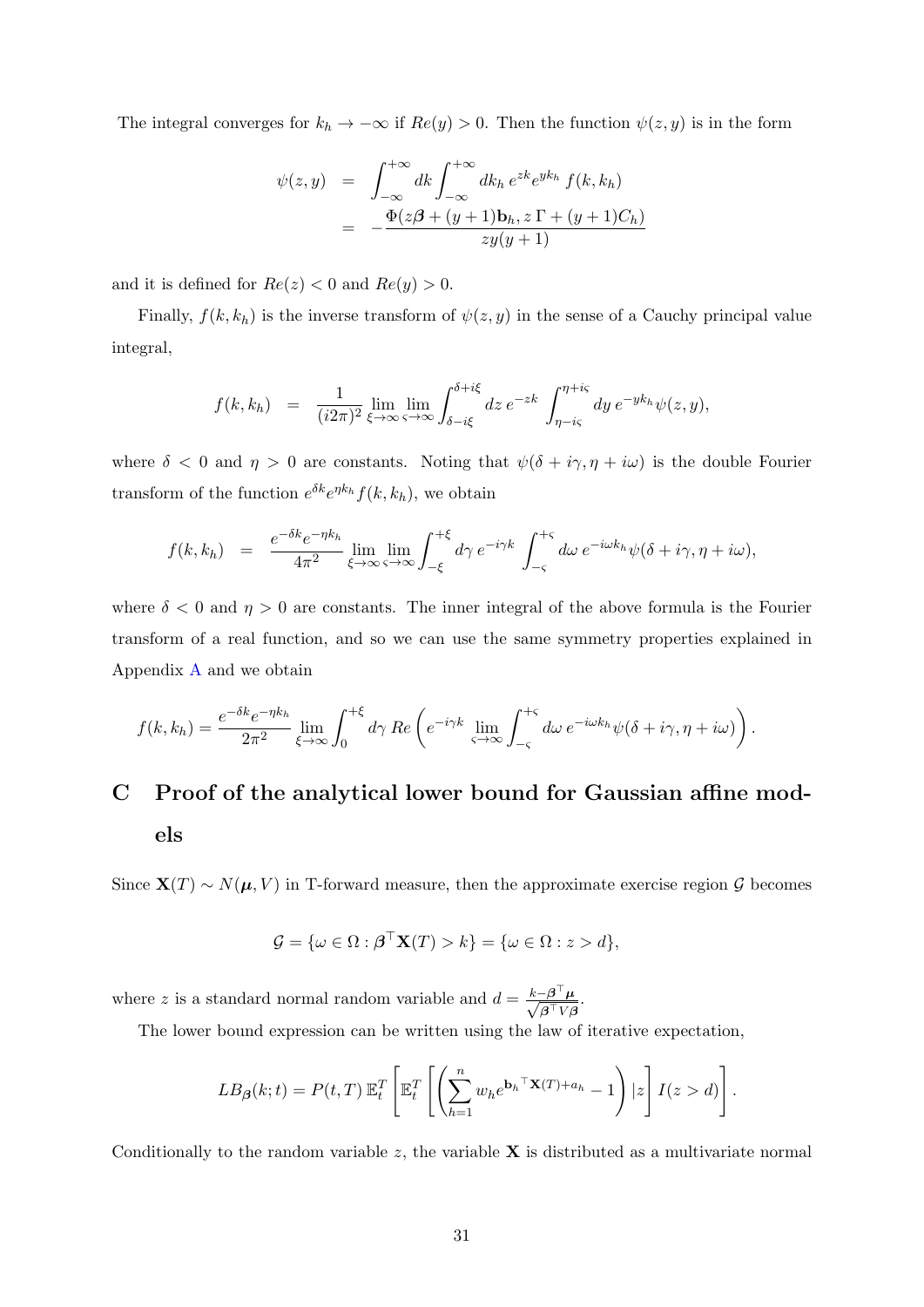with mean and variance

$$
\mathbb{E}_t^T[\mathbf{X}|z] = \boldsymbol{\mu} + z \mathbf{v} \text{ and } Var(\mathbf{X}|z) = V - \mathbf{v}\mathbf{v}^\top, \text{ with } \mathbf{v} = \frac{V\boldsymbol{\beta}}{\sqrt{\boldsymbol{\beta}^\top V\boldsymbol{\beta}}}.
$$

We can now compute the inner expectation,

$$
LB_{\beta}(k;t) = P(t,T) \left( \sum_{h=1}^{n} w_h \mathbb{E}_t^T \left[ e^{a_h + \mathbf{b}_h^{\top} \boldsymbol{\mu} + z \mathbf{b}_h^{\top} \mathbf{v} + \frac{1}{2} V_h} I(z > d) \right] - \mathbb{E}_t^T \left[ I(z > d) \right] \right)
$$
  
= 
$$
P(t,T) \left( \sum_{h=1}^{n} w_h e^{a_h + \mathbf{b}_h^{\top} \boldsymbol{\mu} + \frac{1}{2} V_h + \frac{1}{2} d_h^2} N(d_h - d) - N(-d) \right).
$$

where  $V_h = \mathbf{b}_h^{\top} (V - \mathbf{v} \mathbf{v}^{\top}) \mathbf{b}_h$ ,  $d_h = \mathbf{b}_h^{\top} \mathbf{v}$  and  $N(x)$  is the cumulative distribution function of standard normal variable. The proof for a payer swaption follows the same reasoning.

# <span id="page-32-0"></span>D Proof of the upper bound formula for Gaussian affine models

Since  $\mathbf{X} \sim \mathcal{N}(\boldsymbol{\mu}, V)$  in T-forward measure and using the law of iterative expectations, then

$$
\mathbb{E}_t^T[(w_h e^{a_h + b_h^{\top} \mathbf{X}(T)} - K_h)^+ I(\beta^{\top} X < k)]
$$
\n
$$
= \mathbb{E}_t^T[\mathbb{E}_t^T[(w_h e^{a_h + b_h^{\top} \mathbf{X}(T)} - K_h)^+ |Z]I(Z < d)],
$$
\n
$$
= \int_{-\infty}^d dz \frac{1}{\sqrt{2\pi}} e^{-\frac{z^2}{2}} \mathbb{E}_t^T[(w_h e^{a_h + b_h^{\top} \mathbf{X}(T)} - K_h)^+ |Z = z].
$$

where  $Z \sim \mathcal{N}(0, 1)$  and  $d = \frac{k - \beta^{\top} \mu}{\sqrt{2\pi k + 1}}$  $\frac{-\beta^{\top}\mu}{\beta^{\top}V\beta}.$ 

Since  $\mathbf{b}_h^{\top} \mathbf{X}$  conditioned to the variable Z is a normal random variable with mean and variance,

$$
M_h = \mathbb{E}_t^T [\mathbf{b}_h^\top \mathbf{X} | Z = z] = \mathbf{b}_h^\top \boldsymbol{\mu} + z \mathbf{b}_h^\top \mathbf{v},
$$
  
\n
$$
V_h = Var_t [\mathbf{b}_h^\top \mathbf{X} | Z = z] = \mathbf{b}_h^\top (V - \mathbf{v} \mathbf{v}^\top) \mathbf{b}_h
$$
  
\n
$$
\mathbf{v} = \frac{V\boldsymbol{\beta}}{\sqrt{\boldsymbol{\beta}^\top V \boldsymbol{\beta}}},
$$

then the conditioned expectation can be evaluated with a Black formula,

$$
\mathbb{E}_t^T \left[ (w_h e^{a_h + b_h^T \mathbf{X}(T)} - K_h)^+ | Z = z \right]
$$
  
= 
$$
w_h e^{a_h} \left( e^{M_h + \frac{V_h}{2}} N \left( \frac{M_h - \log Y_h + V_h}{\sqrt{V_h}} \right) - Y_h N \left( \frac{M_h - \log Y_h}{\sqrt{V_h}} \right) \right),
$$

where  $Y_h = \frac{K_h}{w_h e^a}$  $\frac{K_h}{w_h e^{a_h}}$  and  $N(x)$  is the cumulative distribution function of a standard normal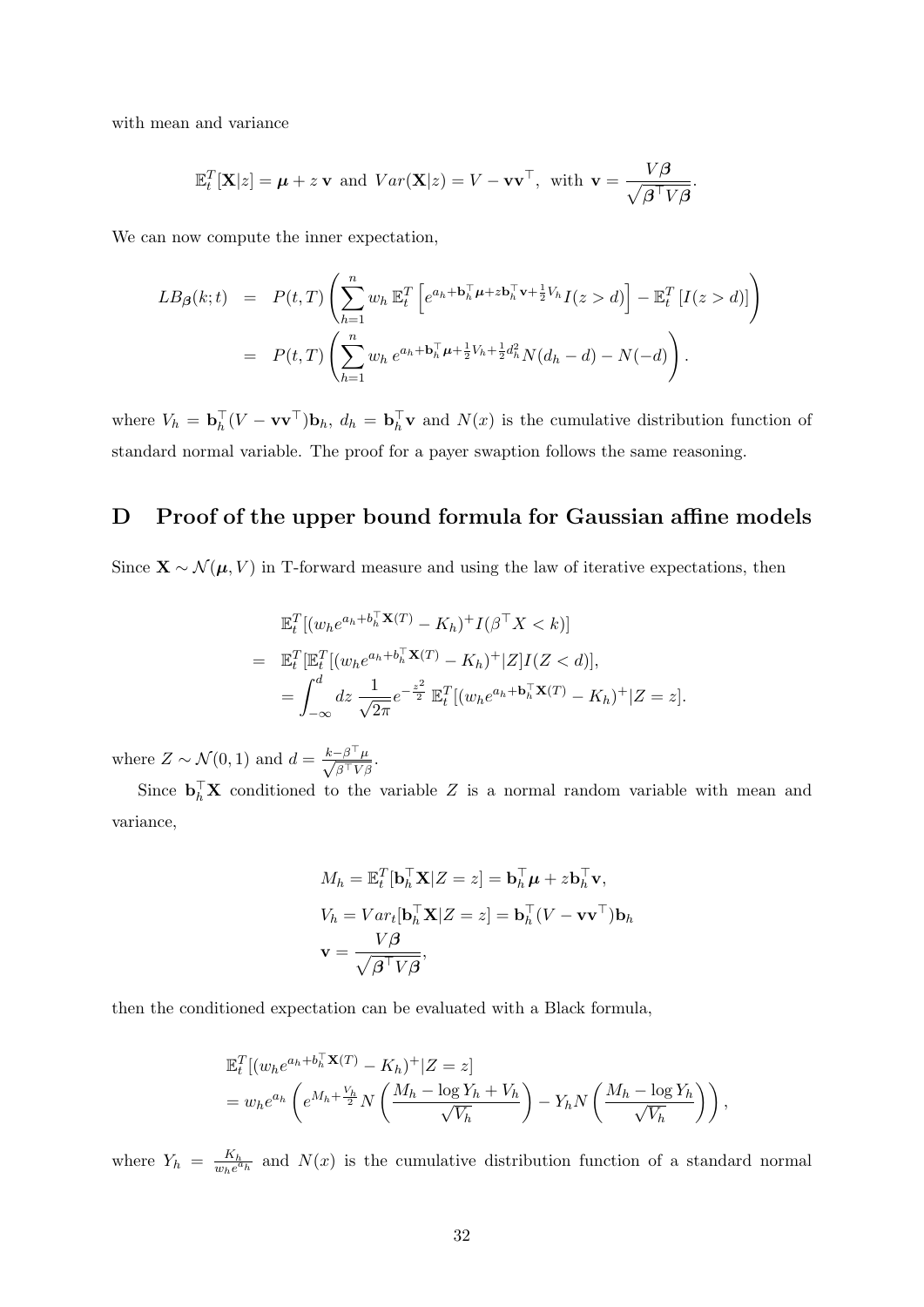variable.

## <span id="page-33-0"></span>E Proof of Proposition [5.1](#page-13-0)

The proof is similar to the single-curve affine Gaussian case. As in that case,  $\mathbf{X}(T) \sim N(\boldsymbol{\mu}, V)$ in T-forward measure and the approximate exercise region  $\mathcal G$  becomes

$$
\mathcal{G} = \{ \omega \in \Omega : \boldsymbol{\beta}^\top \mathbf{X}(T) > k \} = \{ \omega \in \Omega : z > d \},
$$

where z is a standard normal random variable and  $d = \frac{k - \beta^{\top} \mu}{\sqrt{2\pi k}}$  $\frac{-\boldsymbol{\beta}^{\top}\boldsymbol{\mu}}{\boldsymbol{\beta}^{\top}V\boldsymbol{\beta}}.$ 

The lower bound expression can be written using the law of iterative expectation,

$$
LB_{\beta}(k;t) = P(t,T) \mathbb{E}_{t}^{T} \left[ \mathbb{E}_{t}^{T} \left[ \left( \sum_{j=1}^{n} w_{1j} e^{\mathbf{G}_{1j} \mathbf{T}} \mathbf{X}(T) + a_{1j} - w_{2j} e^{\mathbf{G}_{2j} \mathbf{T}} \mathbf{X}(T) + a_{2j} \right) | z \right] I(z > d) \right].
$$

Conditionally to the random variable  $z$ , the variable  $X$  is distributed as a multivariate normal with mean and variance

$$
\mathbb{E}_t^T[\mathbf{X}|z] = \boldsymbol{\mu} + z \mathbf{v} \text{ and } Var(\mathbf{X}|z) = V - \mathbf{v}\mathbf{v}^\top, \text{ with } \mathbf{v} = \frac{V\boldsymbol{\beta}}{\sqrt{\boldsymbol{\beta}^\top V\boldsymbol{\beta}}}.
$$

We can now compute the inner expectation,

$$
LB_{\beta}(k;t) = P(t,T) \left( \sum_{j=1}^{n} w_{1j} \mathbb{E}_{t}^{T} \left[ e^{a_{1j} + \mathbf{G}_{1j}^{\top} \boldsymbol{\mu} + z \mathbf{G}_{1j}^{\top} \mathbf{v} + \frac{1}{2} V_{1j}^{G} I(z > d) \right] \right.- \sum_{j=1}^{n} w_{2j} \mathbb{E}_{t}^{T} \left[ e^{a_{2j} + \mathbf{G}_{2j}^{\top} \boldsymbol{\mu} + z \mathbf{G}_{2j}^{\top} \mathbf{v} + \frac{1}{2} V_{2j}^{G} I(z > d) \right] \right)= \sum_{j=1}^{n} w_{1j} e^{a_{1j} + \mathbf{G}_{1j}^{\top} \boldsymbol{\mu} + \frac{1}{2} V_{1j}^{G} + \frac{1}{2} d_{1j}^{2} N (d_{1j} - d) - w_{2j} e^{a_{2j} + \mathbf{G}_{2j}^{\top} \boldsymbol{\mu} + \frac{1}{2} V_{2j}^{G} + \frac{1}{2} d_{2j}^{2} N (d_{2j} - d).
$$

where  $V_{ij}^G = \mathbf{G}_{ij}^\top (V - \mathbf{v}\mathbf{v}^\top)\mathbf{G}_{ij}$ ,  $d_{ij} = \mathbf{G}_{ij}^\top \mathbf{v}$  and  $N(x)$  is the cumulative distribution function of the standard normal variable. The proof for a receiver swaptions follows the same reasoning.

# <span id="page-33-1"></span>F Proof of Proposition [5.2](#page-14-0)

The proof is similar to the single-curve affine Gaussian case except that instead of the Black formula, we apply Margrabe's formula [\(Margrabe](#page-28-8) [\(1978\)](#page-28-8)) for exchange options. Here, we show the computation of the quantity  $\epsilon_1$  defined in proposition [\(5.2\)](#page-14-0). The evaluation of  $\epsilon_2$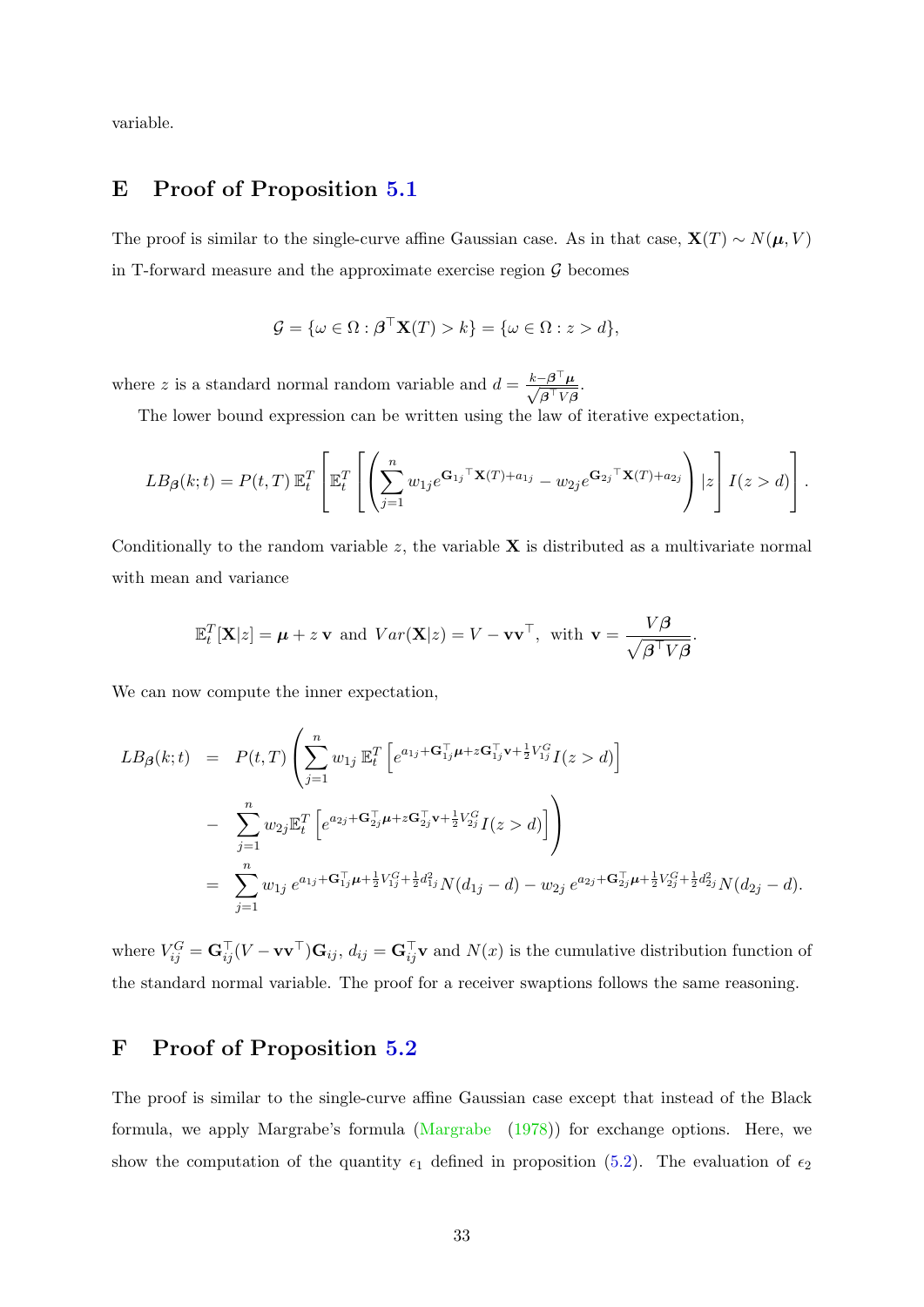follows the same steps. Since  $\mathbf{X} \sim \mathcal{N}(\boldsymbol{\mu}, V)$  in T-forward measure and using the law of iterative expectations, then

$$
\mathbb{E}_{t}^{T}[(w_{1j} e^{a_{1j} + G_{1j}^{T}} \mathbf{X}(T) - \tilde{w}_{2j} e^{a_{2j} + G_{2j}^{T}} \mathbf{X}(T)) + I(\beta^{T} X < k)]
$$
\n
$$
= \mathbb{E}_{t}^{T}[\mathbb{E}_{t}^{T}[(w_{1j} e^{a_{1j} + G_{1j}^{T}} \mathbf{X}(T) - \tilde{w}_{2j} e^{a_{2j} + G_{2j}^{T}} \mathbf{X}(T)) + |Z|I(Z < d)],
$$
\n
$$
= \int_{-\infty}^{d} dz \frac{1}{\sqrt{2\pi}} e^{-\frac{z^{2}}{2}} \mathbb{E}_{t}^{T}[(w_{1j} e^{a_{1j} + G_{1j}^{T}} \mathbf{X}(T) - \tilde{w}_{2j} e^{a_{2j} + G_{2j}^{T}} \mathbf{X}(T)) + |Z = z].
$$

where  $Z \sim \mathcal{N}(0, 1)$  and  $d = \frac{k - \beta^{\top} \mu}{\sqrt{2 \pi \epsilon} k!}$  $\frac{-\beta-\mu}{\beta^\top V \beta}.$ 

 $\mathbf{G}_{ij}^{\top} \mathbf{X}$  conditioned to the variable Z is a normal random variable with mean and variance

$$
M_{ij} = \mathbb{E}_t^T [\mathbf{G}_{ij}^\top \mathbf{X} | Z = z] = \mathbf{G}_{ij}^\top \boldsymbol{\mu} + z \mathbf{G}_{ij}^\top \mathbf{v},
$$
  
\n
$$
V_{ij}^G = Var_t [G_{ij}^\top \mathbf{X} | Z = z] = G_{ij}^\top (V - \mathbf{v} \mathbf{v}^\top) G_{ij}
$$
  
\n
$$
\mathbf{v} = \frac{V\beta}{\sqrt{\beta^\top V\beta}}.
$$

Hence, considering for each fixed  $j$  the following two underlying variables

$$
S_{1j} = w_{1j} e^{a_{1j} + G_{1j}^{\top} \mathbf{X}(T)},
$$
  
\n
$$
S_{2j} = \tilde{w}_{2j} e^{a_{2j} + G_{2j}^{\top} \mathbf{X}(T)},
$$

the conditional expectation can be evaluated with the Margrabe formula

$$
\mathbb{E}_{t}^{T}[(w_{1j} e^{a_{1j} + G_{1j}^{T}} \mathbf{X}(T) - \tilde{w}_{2j} e^{a_{2j} + G_{2j}^{T}} \mathbf{X}(T))^{+} | Z = z]
$$
\n
$$
= w_{1j} e^{a_{1j} + M_{1j} + \frac{1}{2}V_{1j}^{G}} N(d_{1j}) - \tilde{w}_{2j} e^{a_{2j} + M_{2j} + \frac{1}{2}V_{2j}^{G}} N(d_{2j}),
$$
\n
$$
d_{1j} = \frac{\log\left(\frac{w_{1j}}{\tilde{w}_{2j}}\right) + M_{1j} + a_{1j} - M_{2j} - a_{2j} + V_{1j}^{G} - Cov_{j}}{\sqrt{V_{1j}^{G} + V_{2j}^{G} - 2Cov_{j}}},
$$
\n
$$
d_{2j} = d_{1j} - \sqrt{V_{1j}^{G} + V_{2j}^{G} - 2Cov_{j}},
$$

where  $Cov_j = G_{1j}^{\top}(V - vv^{\top})G_{2j}$  for  $i = 1, 2$  and  $j = 1, ..., d$  and  $N(x)$  is the standard Gaussian cumulative distribution function.

# <span id="page-34-0"></span>G Models description

This section presents the considered affine and quadratic models.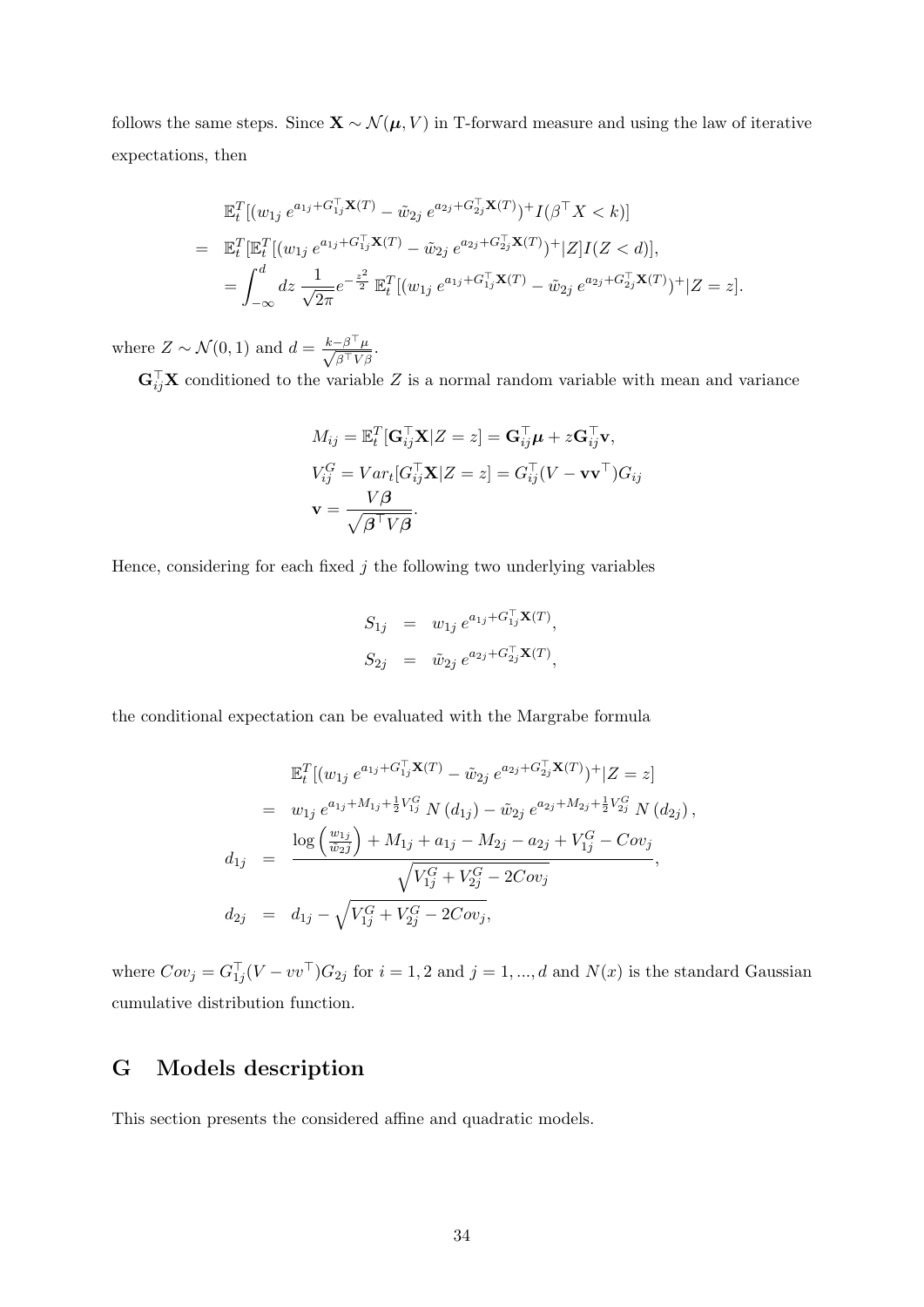### G.1 Affine Gaussian models

Affine Gaussian models assign the following stochastic differential equation (SDE) to the state variable X,

$$
d\mathbf{X}(t) = K(\boldsymbol{\theta} - \mathbf{X}(t)) dt + \Sigma d\mathbf{W}(t) \text{ and } \mathbf{X}(0) = \mathbf{x}_0
$$

where  $\mathbf{W}_t$  is a standard d-dimensional Brownian motion, K is a  $d \times d$  diagonal matrix and  $\Sigma$  is a  $d \times d$  triangular matrix. The short rate is obtained as a linear combination of the state vector **X**; it is always possible to rescale the components  $X_i(t)$  and assume that  $r(t) = \phi + \sum_{i=1}^d X_i(t)$ ,  $\phi \in \mathbb{R}$  without loss of generality.

The ZCB formula  $(5)$  and T-forward characteristic function  $(6)$  of **X** can be obtained in closed form using the moment-generating function of a multivariate normal variable or solving the ODE system in [Duffie, Pan and Singleton](#page-27-9) [\(2000\)](#page-27-9), and the solution is given, for example, in [Collin-Dufresne and Goldstein](#page-27-2) [\(2002\)](#page-27-2).

### G.2 Multi-factor CIR model

In this model, the risk-neutral dynamics of the state variates are

$$
dX_i(t) = a_i(\theta_i - X_i(t))dt + \sigma_i \sqrt{X_i(t)}dW^i(t) \text{ and } \mathbf{X}(0) = \mathbf{x}_0,
$$

where  $i = 1, ..., d$ ,  $W^{i}(t)$  are independent standard Brownian motions, and  $a_{i}$ ,  $\theta_{i}$  and  $\sigma_{i}$  are positive constants. The short rate is obtained as  $r(t) = \phi + \sum_{i=1}^{d} X_i(t)$ , where  $\phi \in \mathbb{R}$ .

In multi-factor CIR models, the bond price  $(5)$  and the characteristic function  $(6)$  have closed-form expressions, which are given, for example, in [Collin-Dufresne and Goldstein](#page-27-2) [\(2002\)](#page-27-2).

### G.3 Gaussian model with double exponential jumps

In this model, the risk-neutral dynamics of the state variates are

$$
d\mathbf{X}(t) = K(\boldsymbol{\theta} - \mathbf{X}(t)) dt + \Sigma d\mathbf{W}(t) + d\mathbf{Z}^+(t) - d\mathbf{Z}^-(t) \text{ and } \mathbf{X}(0) = \mathbf{x}_0,
$$

where  $\mathbf{W}_t$  is a standard d-dimensional Brownian motion, K is a  $d \times d$  diagonal matrix,  $\Sigma$  is a  $d \times d$  triangular matrix and  $\mathbb{Z}^{\pm}$  are pure jump processes whose jumps have fixed probability distribution  $\nu$  on  $\mathbb{R}^d$  and constant intensity  $\mu^{\pm}$ . The short rate is obtained as a linear combination of the state vector **X**. In particular,  $\mathbf{Z}^{\pm}$  are compounded Poisson processes with jump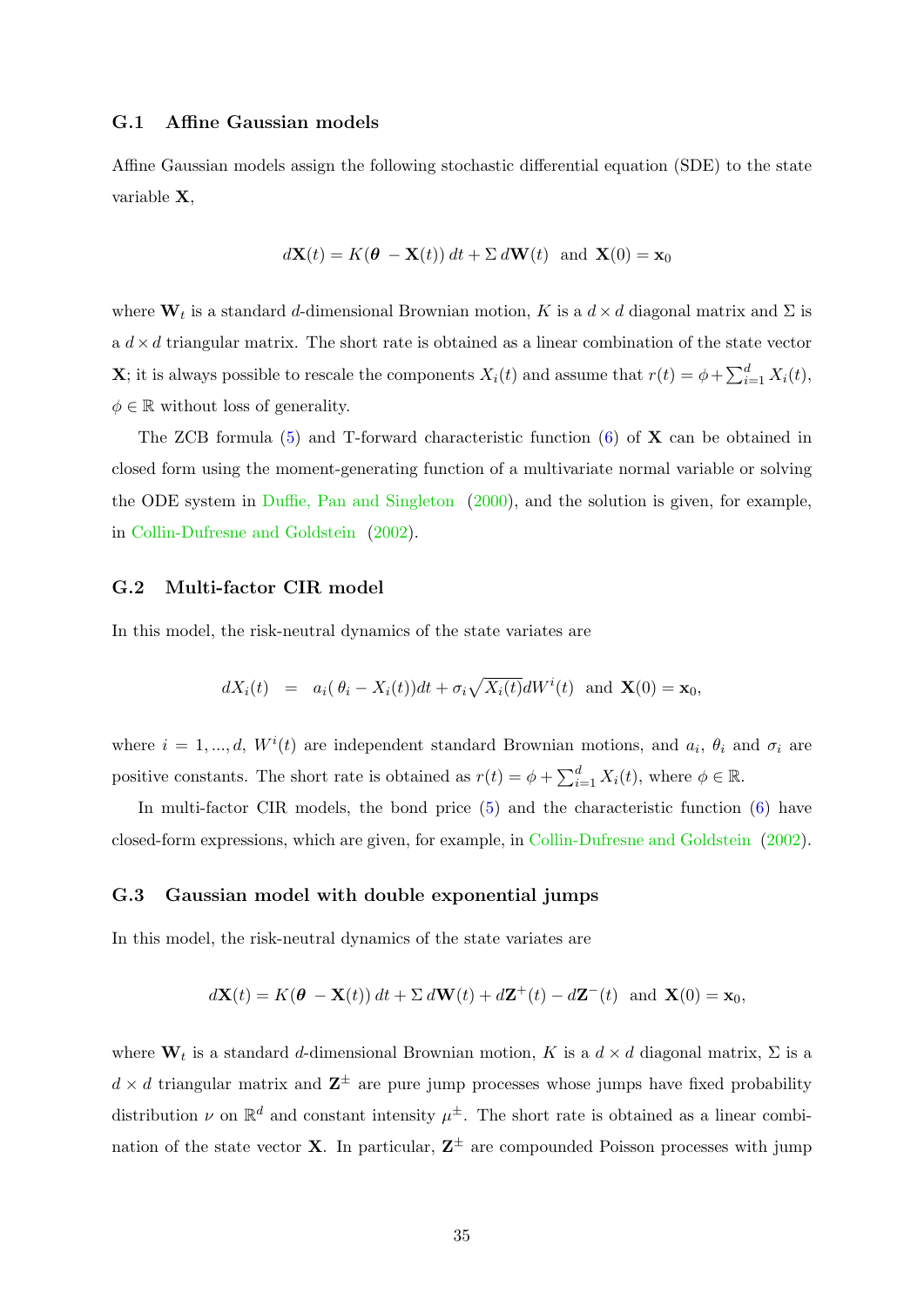sizes that are exponentially distributed, i.e.

$$
Z_l^{\pm} = \sum_{j=1}^{N^{\pm}(t)} Y_{j,l}^{\pm}
$$

where  $l = 1, ..., d$  is the factor index,  $N^{\pm}(t)$  are Poisson processes with intensity  $\frac{\mu^{\pm}}{d}$  and  $Y^{\pm}_{j,l}$ , for a fixed l, are independent identically distributed exponential random variables of mean parameters  $m_l^{\pm}$ .

Since  $\mu^{\pm}$  do not depend on **X**, we know that

$$
\Phi(\lambda) = \mathbb{E}_t^T \left[ e^{\lambda^\top \mathbf{X}(T)} \right] = \Phi^D(\lambda) e^{\tilde{A}^J (T - t, \lambda) - A^J (T - t)}
$$
\n(31)

where  $\Phi^D(\lambda)$  is the T-forward characteristic function of the affine Gaussian model and the function  $\tilde{A}^{J}(\tau,\lambda)$  is available in closed form (see [Duffie, Pan and Singleton](#page-27-9) [\(2000\)](#page-27-9) for further details).

### G.4 Gaussian quadratic model

In this model, the risk-neutral dynamics of the state variates are

$$
d\mathbf{X}(t) = K(\boldsymbol{\theta} - \mathbf{X}(t)) dt + \Sigma d\mathbf{W}_t \text{ and } \mathbf{X}(0) = \mathbf{x}_0,
$$

where  $\mathbf{W}_t$  is a standard d-dimensional Brownian motion,  $\boldsymbol{\theta}$  is a d-dimensional constant vector, K and  $\Sigma$  are  $d \times d$  matrix. The short rate is a quadratic function of the state variates,  $r(t) =$  $a_r + b_r^{\top} \mathbf{X}(t) + \mathbf{X}(t)^{\top} C_r \mathbf{X}(t)$ ,  $a_r \in \mathbb{R}$ ,  $b_r \in \mathbb{R}^d$  and  $C_r$  is a  $d \times d$  symmetric matrix.

We solve the system of ordinary differential equation for the functions  $\tilde{A}(\tau,\lambda,\Lambda)$ ,  $\tilde{B}(\tau,\lambda,\Lambda)$ ,  $\tilde{C}(\tau,\lambda,\Lambda)$  in formula [\(6\)](#page-6-3), using the method proposed in [Cheng and Scaillet](#page-27-11) [\(2007\)](#page-27-11). The closedform evaluation of these functions proposed in [Cheng and Scaillet](#page-27-11) [\(2007\)](#page-27-11) requires the calculus of a matrix exponentiation and a numerical integration. However, numerical tests show that this method is much faster than numerically solving the ODE system using the Runge-Kutta or Dormand-Prince schemes.

### <span id="page-36-0"></span>H Multiple-curve model

We test the lower and upper bounds to the multiple-curve weighted Gaussian model presented in [Moreni and Pallavicini](#page-28-6) [\(2014\)](#page-28-6). In this model, the zero-coupon bond price process has the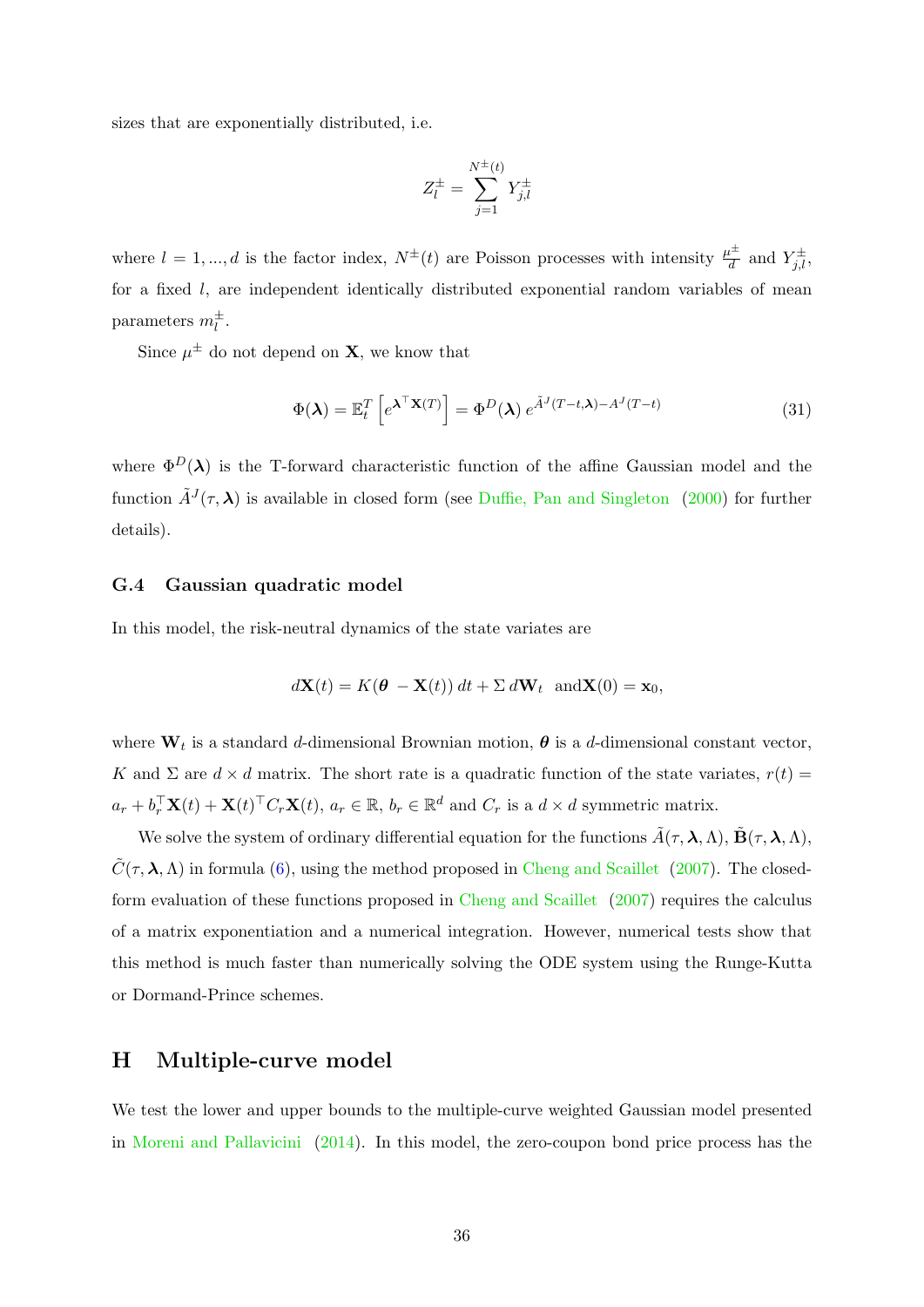following dynamic:

<span id="page-37-0"></span>
$$
P(t,T) = \frac{P(0,T)}{P(0,t)} e^{\int_0^t (\Sigma(s,t) - \Sigma(s,T))^{\top} dW(s) + \int_0^t (A(s,t) - A(s,T)) ds},
$$
\n(32)

where

 $\Sigma(t,T) = \int_t^T \sigma(t,u) \, du$  is a d-dimensional vector volatility function,

 $W(t)$  is a d-dimensional standard Brownian motion,

$$
A(t,T) = \frac{1}{2} \Sigma(t,T)^{\top} \Sigma(t,T).
$$

[Moreni and Pallavicini](#page-28-6) [\(2014\)](#page-28-6) define the risk-free forward rate  $F<sup>0</sup>$ , which can be identified in the market using the overnight rate. It is built as the simple compounded forward rate in a classical single-curve framework. The risk-free forward rate at time t for the interval  $[T - x, T]$ is

<span id="page-37-1"></span>
$$
F^{0}(t,T,x) = \frac{1}{x} \left( \frac{P(t,T-x)}{P(t,T)} - 1 \right).
$$
 (33)

Substituting equation [\(32\)](#page-37-0) into [\(33\)](#page-37-1), the following dynamic under the risk-neutral measure is obtained:

$$
F^{0}(t,T,x) = \frac{1}{x} \left[ (1+x F^{0}(0,T,x)) e^{\int_{0}^{t} \Sigma^{0}(s,T,x)^{\top} dW(s) + \int_{0}^{t} A^{0}(s,T,x) ds} - 1 \right],
$$
 (34)

where

$$
\Sigma^{0}(s,T,x) = \Sigma(s,T) - \Sigma(s,T-x) = \int_{T-x}^{T} \sigma(s,u) du,
$$
  

$$
A^{0}(s,T,x) = A(s,T) - A(s,T-x) = \frac{1}{2}\Sigma(s,T)^{\top} \Sigma(s,T) - \frac{1}{2}\Sigma(s,T-x)^{\top} \Sigma(s,T-x).
$$

The Libor FRA rate  $F^x(t,T,x)$  is the fair rate of a FRA contract written on the Libor rate with tenor x (usually  $x = 1M$ , 3M, 6M or 12M). It is defined as

$$
F^{x}(t, T, x) = \mathbb{E}_{t}^{T} [L(T - x, T)],
$$
\n(35)

where

 $L(T-x,T)$  is the spot Libor rate, fixed at time  $T-x$  for the time interval  $[T-x,T]$ ,

 $\mathbb{E}_t^T[$  denotes the expectation under T-forward measure,  $\mathbb{P}^T$ .

To model the FRA rate, these constraints have to be respected: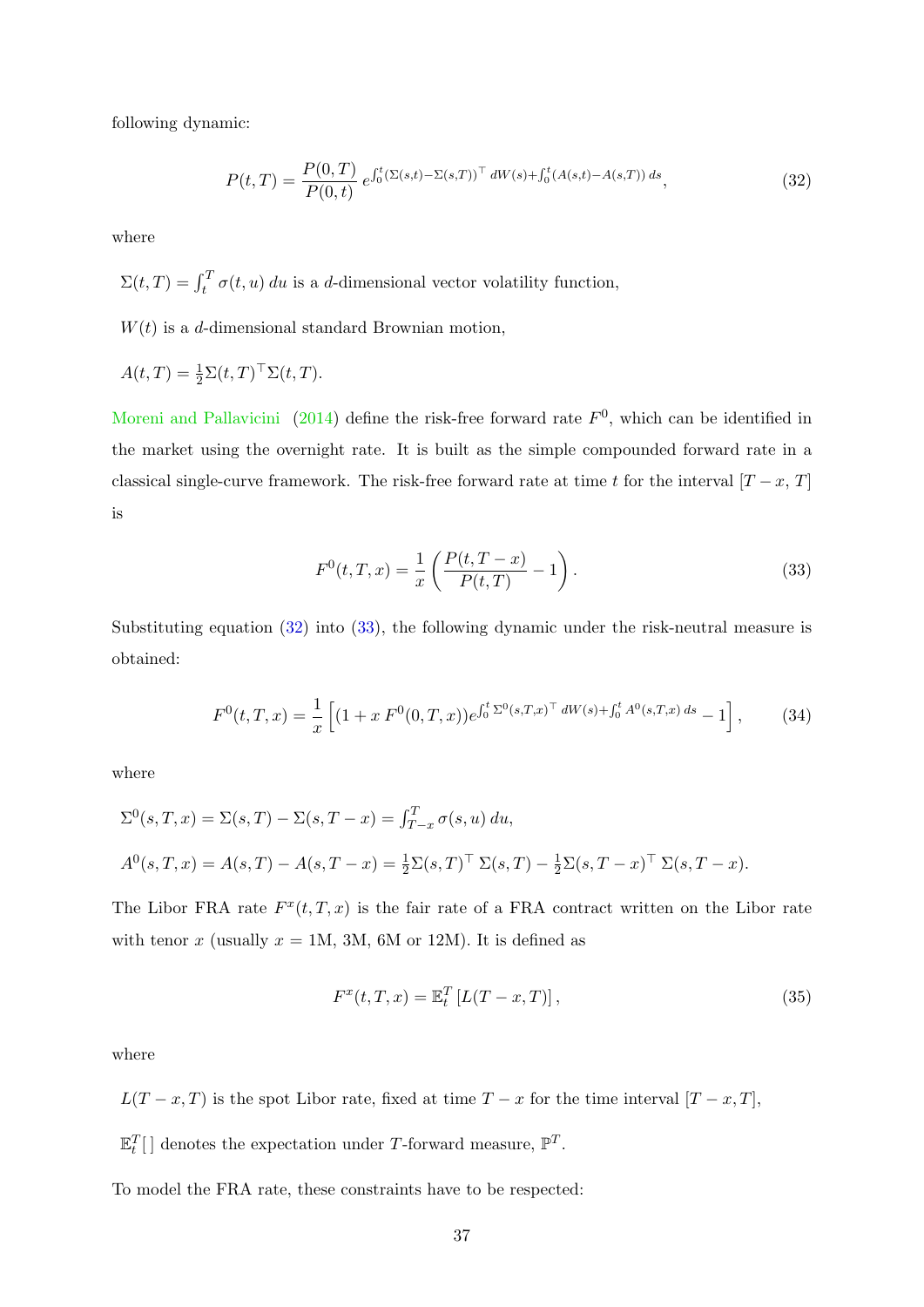(i)  $F^x(t,T,x)$  has to be a martingale under the T-forward measure,

(ii) 
$$
\lim_{x\to 0} F^x(t,T,x) = \lim_{x\to 0} F^0(t,T,x)
$$
 and  $F^x(t,T,x) \sim F^0(t,T,x)$  if  $x \sim 0$ .

Hence, under the risk-neutral  $\mathbb P$  measure, the FRA rate is in the form

<span id="page-38-0"></span>
$$
F^{x}(t,T,x) = \frac{1}{x} \left[ (1+x F^{x}(0,T,x)) e^{\int_0^t \Sigma^{x}(s,T,x)^{-} dW(s) + \int_0^t A^{x}(s,T,x) ds} - 1 \right],
$$
 (36)

where

- $\Sigma^x(s,T,x) = \int_{T-x}^T \sigma(s, u; T, x) du$  is a d-dimensional volatility function,
- in order to satisfy condition (ii)  $\sigma(s,T;T,0) = \sigma(s,T)$ ,
- to satisfy condition (i)

$$
A^{x}(s,T,x) = -\frac{1}{2}\Sigma^{x}(s,T,x)^{\top} \Sigma^{x}(s,T,x) + \Sigma^{x}(s,T,x)^{\top} \Sigma(s,T).
$$
 (37)

#### H.1 Volatility specification

The weighted Gaussian specification of the multiple-curve model assumes a deterministic volatility in the form

$$
\sigma(t, u; T, x) = h(t) q(u; T, x) g(t, u),
$$

$$
g(t, u) = \exp(-\lambda(u - t)),
$$

$$
h(t) = \epsilon(t) h R,
$$

where  $\lambda$  is a deterministic array function, h is a diagonal matrix, and R is an upper triangular matrix such that  $\rho = R^{\top}R$  is a correlation matrix. The model allows for a time-varying common volatility shape  $\epsilon(t)$  of the form

$$
\epsilon(t) = 1 + (\beta_0 - 1 + \beta_1 t)e^{\beta_2 t},
$$

where  $\beta_0$ ,  $\beta_1$  and  $\beta_2$  are three positive constants. Furthermore, the matrix q is given by

$$
q_{i,j}(u;T,x) = e^{-\eta_i x} I(i=j) \text{ for } i, j = 1, ..., d
$$

where  $\eta$  is a deterministic constant vector.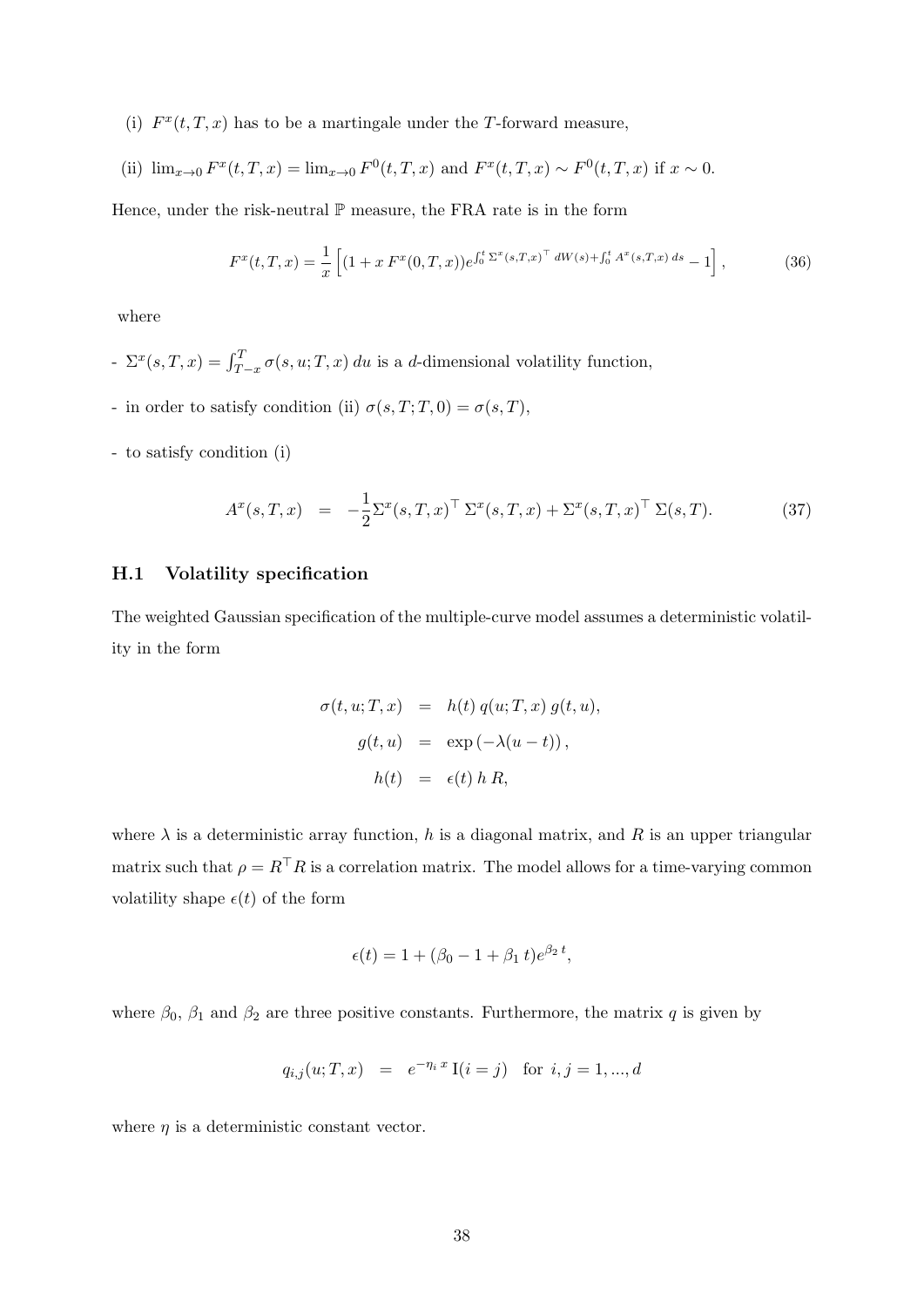### H.2 Markovian specification for the weighted Gaussian model

By plugging the expression for the volatility into formula [\(36\)](#page-38-0), it is possible to work out the expression leading to the following Markovian representation of the FRA rate:

$$
\log\left(\frac{1+x F^x(t,T,x)}{1+x F^x(0,T,x)}\right) = G(t,T,x)^\top \mathbf{X}(t) + a(t,T,x),\tag{38}
$$

where  $a(t, T, x)$  is a deterministic coefficient and it has the following form:

$$
a(t,T,x) = G(t,T,x)^{\top} Y(t) \left( G(t,T) - \frac{1}{2} G(t,T,x) \right)
$$
  

$$
(Y(t))_{ik} = \int_{0}^{t} g_{i}(s,t) (h^{\top}(s) h(s))_{ik} g_{k}(s,t) ds \quad i,k = 1,...,d,
$$

 $G(t, T, x)$  is a deterministic vector with components

$$
G_i(t, T, x) = \int_{T-x}^{T} q_{ii}(u; T, x) g_i(t, u) du,
$$

 $G(t, T)$  is a deterministic vector with components

$$
G_i(t,T) = \int_t^T g_i(t,u) \, du,
$$

and  $X(t)$  is a vector Markovian process with components, under the risk-neutral measure, in the form

$$
X_i(t) = \sum_{j=1}^d \int_0^t g_i(s,t) \left( h_{i,j}^{\top}(s) dW_j(s) + (h^{\top}(s) h(s))_{i,j} \left( \int_s^t g_i(s,y) dy \right) ds \right).
$$

A similar Markovian representation can be obtained for the ZCB price,

$$
\log\left(P(t,T)\frac{P(0,t)}{P(0,T)}\right) = -G(t,T)^\top \mathbf{X}(t) + a(t,T),\tag{39}
$$

where  $a(t, T)$  is a deterministic coefficient and it has the following form:

$$
a(t,T) = -\frac{1}{2}G(t,T)^{\top}Y(t)G(t,T).
$$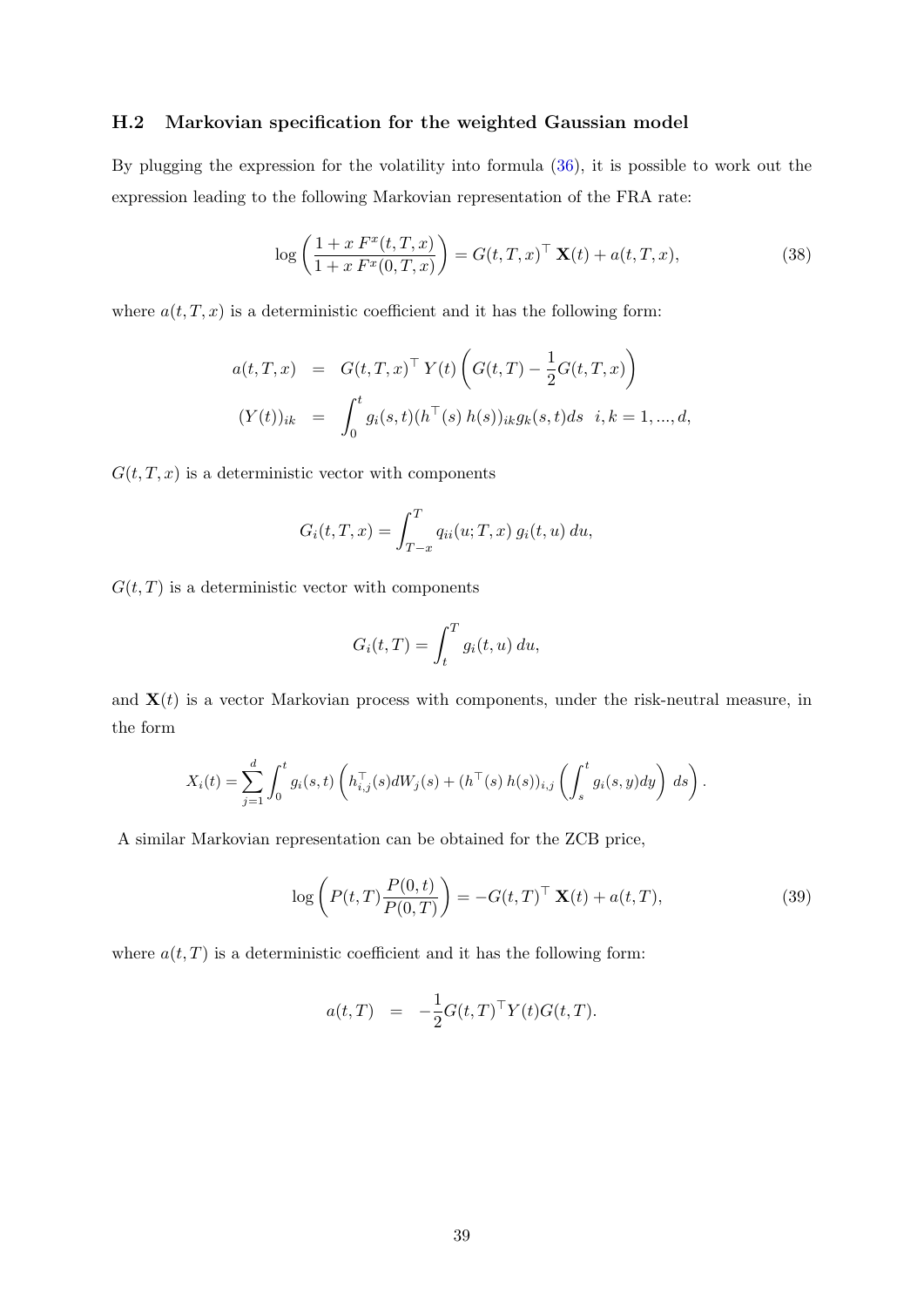# <span id="page-40-0"></span>I Parameters values

### I.1 Three-factors Gaussian model and Cox–Ingersoll–Ross model

We verify the accuracy of our bounds using models and parameter values that have already been examined in the literature<sup>[3](#page-40-1)</sup>

• Three-factor Gaussian model: 
$$
K = \begin{bmatrix} 1.0 & 0 & 0 \ 0 & 0.2 & 0 \ 0 & 0 & 0.5 \end{bmatrix}
$$
,  $\theta = [0, 0, 0]^{\top}$ ,  $\boldsymbol{\sigma} = [0.01, 0.005, 0.002]^{\top}$ ,  
\n
$$
\rho = \begin{bmatrix} 1 & -0.2 & -0.1 \ -0.2 & 1 & 0.3 \ -0.1 & 0.3 & 1 \end{bmatrix}
$$
,  $\Sigma = \text{diag}(\boldsymbol{\sigma}) \text{ chol}(\rho)^4$ ,  $x_0 = [0.01, 0.005, -0.02]^{\top}$  and  $\phi = 0.06$ ;

• Two-factor Cox-Ingersoll–Ross model:  $\mathbf{a} = [0.5080, -0.0010]^\top, \ \boldsymbol{\theta} = [0.4005, -0.7740]^\top,$  $\boldsymbol{\sigma} = [0.023, 0.019]^\top, x_0 = [0.374, 0.258]^\top \text{ and } \phi = -0.58.$ 

Numerical results for this model are shown in Tables [1](#page-20-0) and [2.](#page-21-0)

Moreover, we specify the interval of parameters of the two-factor CIR model from which we extract the 100 parameters sets for the RMSD calculation:  $x_0 \in [0.001, 0.5] \times [0.001, 0.5]$ ,  $\phi \in [0.001, 1], \mathbf{a} \in [0.001, 1] \times [0.001, 1], \boldsymbol{\theta} \in [0.001, 1] \times [0.001, 1], \boldsymbol{\sigma} \in [0.001, \sqrt{2a(1)\theta(1)}] \times$  $[0.001, \sqrt{2a(2)\theta(2)}].$ 

### I.2 Two-factor Gaussian model with double exponential jumps

We test the affine Gaussian model with exponentially distributed jumps using parameter values obtained by minimization of the least square distance between the model and the market discount curve implied by bootstrapping the Euribor six-month swap curve up to 30 years. The calibration is performed on January  $4^{th}$ , 2015, to obtain the parameters set reported below.

Parameters:

• Gaussian parameters: 
$$
K = \begin{bmatrix} 0.050926 & 0 \\ 0 & 1.3687 \end{bmatrix}
$$
,  $\theta = [0, 0]^\top$ ,  $\boldsymbol{\sigma} = [0.0048887, 0.24025]^\top$ ,  
\n $\rho = \begin{bmatrix} 1 & -0.1482 \\ -0.1482 & 1 \end{bmatrix}$ ,  $\Sigma = \text{diag}(\boldsymbol{\sigma}) \text{ chol}(\rho)$ ,

<span id="page-40-2"></span><span id="page-40-1"></span><sup>3</sup>[Schrager and Pelsser](#page-28-1) [\(2006\)](#page-28-1) and [Duffie and Singleton](#page-27-12) [\(1997\)](#page-27-12) for the two-factor CIR model.

 $^{4}$ diag( $\sigma$ ) means the diagonalization of the vector  $\sigma$  and chol( $\rho$ ) means the Cholesky decomposition of the correlation matrix  $\rho$ , where  $\sigma$  and  $\rho$  are the volatility vector and the correlation matrix, respectively, of the original paper.